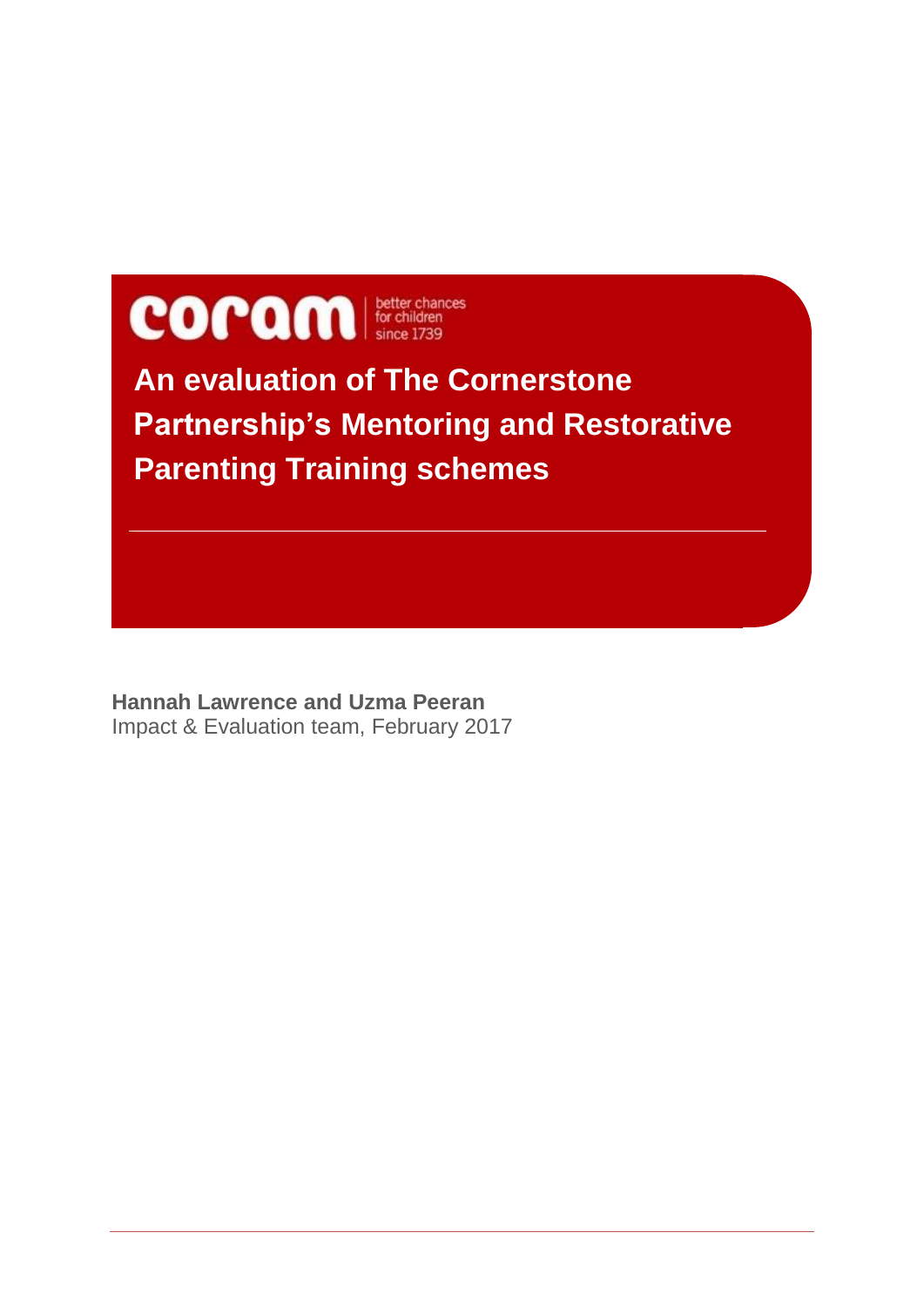#### <span id="page-1-0"></span>**Acknowledgements**

We are grateful to all adopters and local authority professionals who participated in the evaluation.

#### **Delivery partner:**

The Cornerstone Partnership is a social enterprise founded by Clare Brasier and Helen Costa, who, driven by their personal experience as adopters and their desire to help children, realised that by combining their professional skills and personal experience there was scope for innovation and partnership to improve the life chances of children in the care system.

#### **Evaluation partner:**

Coram is a national children's charity whose mission is to develop, deliver and promote best practice in the care of vulnerable children, young people and their families. Coram's Impact and Evaluation team provide consultancy, service improvement and evaluation for other public and voluntary organisations.

Published by Coram © 2017 Impact and Evaluation team, 41 Brunswick Square, London, WC1N 1AZ Registered charity no.: 312278 Contact: 020 7520 0300 or impactevaluation@coram.org.uk For more information: [www.coram.org.uk](http://www.coram.org.uk/)

The views expressed are the authors' alone, and do not necessarily reflect those of The Cornerstone Partnership.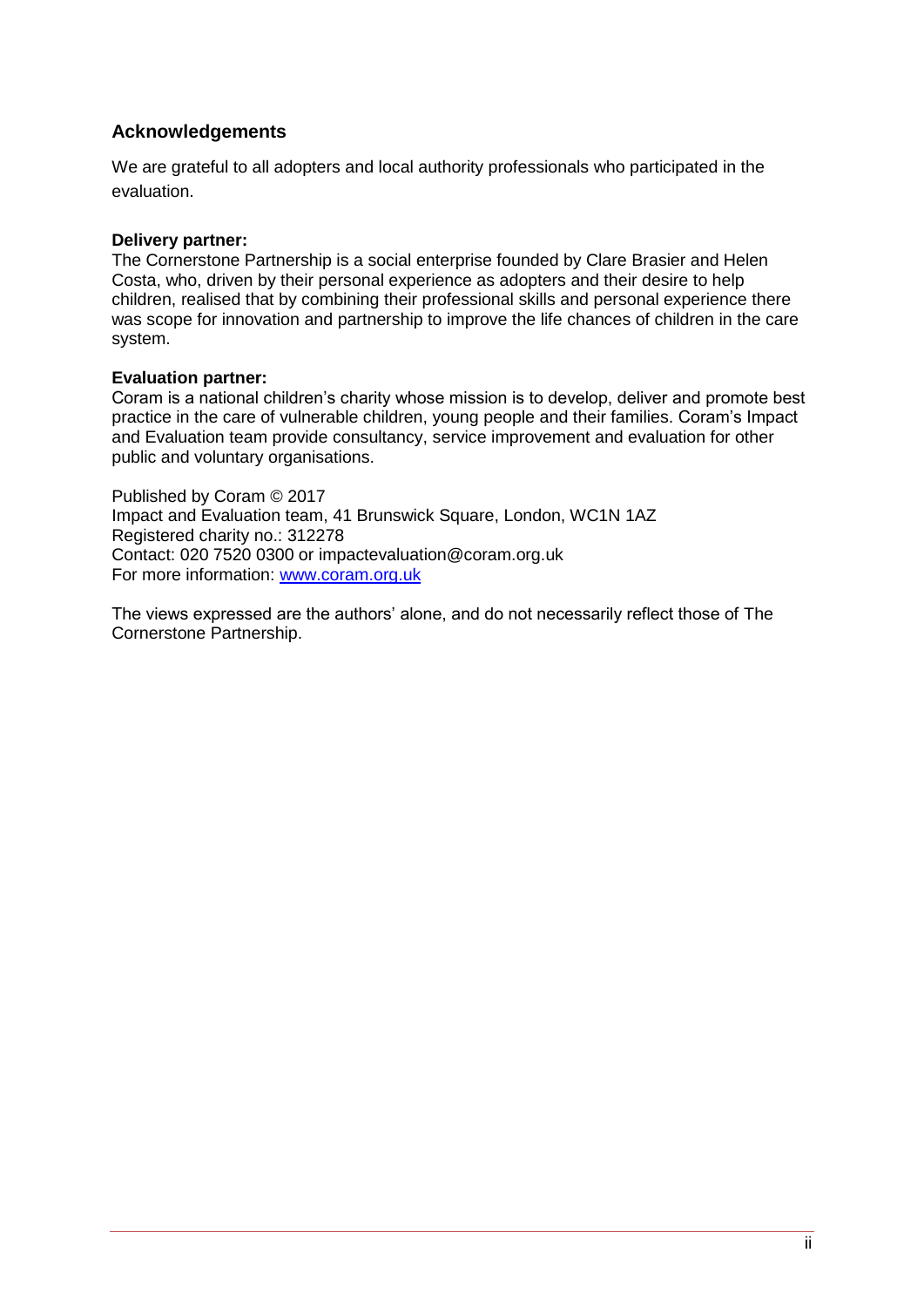# **Contents**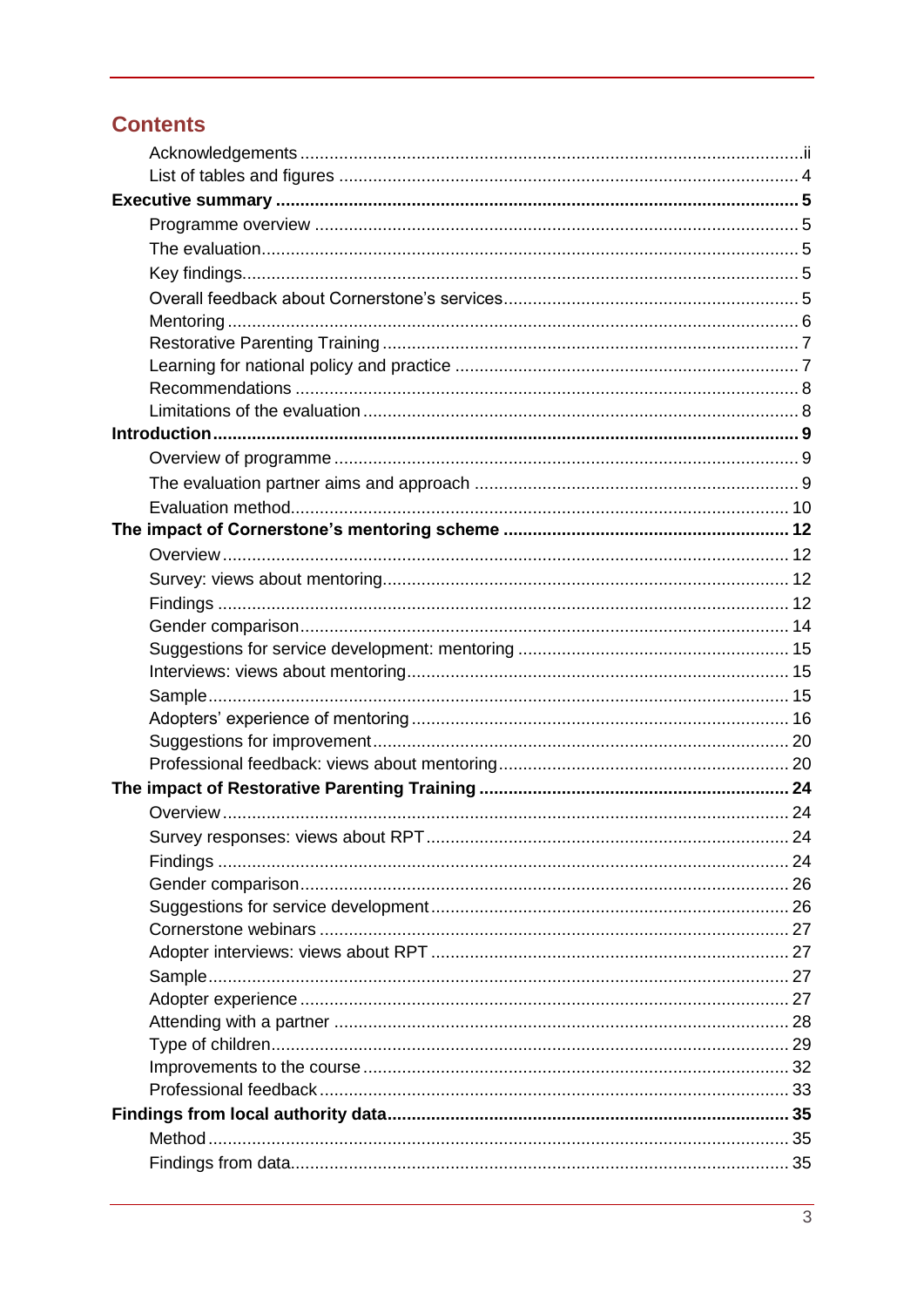| Were Cornerstone adopters more likely to be matched externally?  36          |  |
|------------------------------------------------------------------------------|--|
| Were Cornerstone adopters more likely to be placed with complex children? 38 |  |
|                                                                              |  |
|                                                                              |  |
|                                                                              |  |
|                                                                              |  |
|                                                                              |  |
|                                                                              |  |
|                                                                              |  |
|                                                                              |  |
|                                                                              |  |
|                                                                              |  |
|                                                                              |  |
|                                                                              |  |
|                                                                              |  |
|                                                                              |  |
|                                                                              |  |

# <span id="page-3-0"></span>**List of tables and figures**

| Table 1: level of agreement with statements about mentoring scheme from survey 13         |  |
|-------------------------------------------------------------------------------------------|--|
| Table 2: responses to "did you get what you hoped out of the training?" 25                |  |
| Table 3: level of agreement with statements about RPT knowledge, skills & confidence from |  |
|                                                                                           |  |
| Table 4: Revenue generated from placing Cornerstone adopters externally  37               |  |
| Table 5: timescales per local authority, average length of time from ROI to child placed  |  |
|                                                                                           |  |
| Table 6: average length of adoption process, ROI to placement per adopter (months)  40    |  |
|                                                                                           |  |
|                                                                                           |  |
|                                                                                           |  |
| Figure 3: Ethnicity of children Cornerstone and non-Cornerstone adopters were placed with |  |
|                                                                                           |  |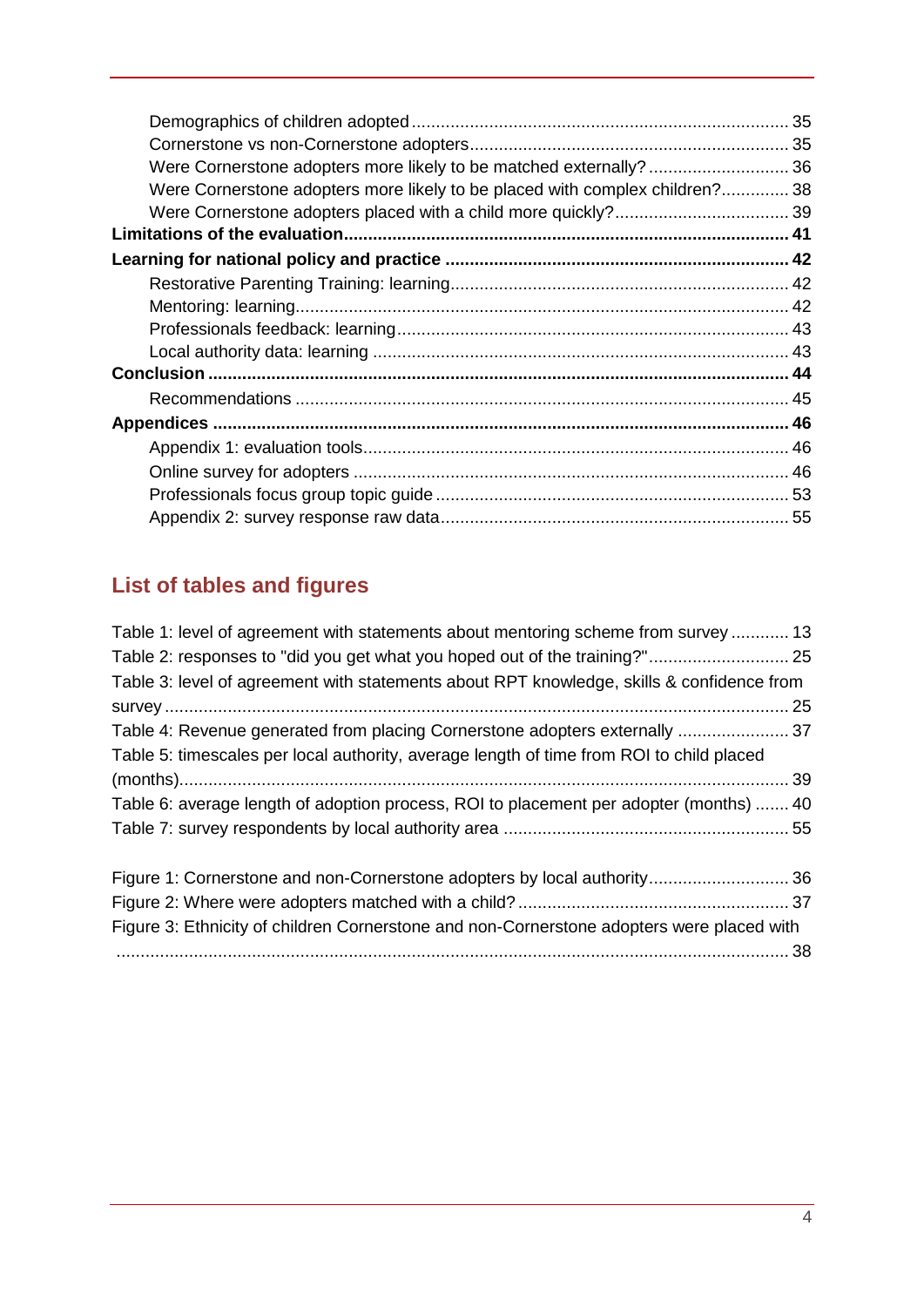# <span id="page-4-0"></span>**Executive summary**

## <span id="page-4-1"></span>**Programme overview**

Since summer 2015 The Cornerstone Partnership (Cornerstone) has provided a mentoring scheme and a Restorative Parenting Training (RPT) programme to adopters and prospective adopters. Cornerstone's mentoring scheme provides adopters with additional support and advice about the process and experience of becoming and being an adopter. RPT is a three day course and webinar programme which teaches adopters, either pre or post placement, about parenting techniques and approaches as well as introducing theory about attachment. Both schemes have the ultimate aim of producing adopters who are more confident, resilient and have a better understanding of the adoption journey and the needs of children in care. This is intended to lead to adopters being ready to adopt quicker, to consider a wider range of children (i.e. those harder to place), and to more stable placements with fewer disruptions.

# <span id="page-4-2"></span>**The evaluation**

The main aims of Coram's evaluation were to explore the adopters' experiences of Cornerstone's services, the impact of the services on parenting capacity, if there was any effect on adopter journey and how well the service fitted in with local authority provision.

The evaluation used a mixed methods approach:

- 1. collecting quantitative data from local authorities about adopter timescales
- 2. qualitative data about adopter experience from an online survey and semi-structured phone interviews with adopters
- 3. conducting focus groups with social workers.

This report presents an evaluation of the effectiveness of the schemes which began in July 2015.

# <span id="page-4-3"></span>**Key findings**

## <span id="page-4-4"></span>**Overall feedback about Cornerstone's services**

- Adopters were very satisfied with Cornerstone's services and considered the programmes to be of very high quality and generally better than other support they had received throughout their adoption journey. Findings gathered from both the adopter survey and interviews reported that Cornerstone's schemes, mentoring and RPT, impacted positively in a number of ways on adopter's experiences during their adoption journey. Those who attended RPT, and had a child placed with them, had noticed positive changes in their child's behaviour; 94% (32) of adopters said that the course would benefit (or already has benefitted) their adopted child
- Adopters said that Cornerstone's programmes were relevant to their lives and as a result they felt more prepared, supported and confident to deal with challenges during their adoption journey. Ninety-four per cent of adopters (22) either "strongly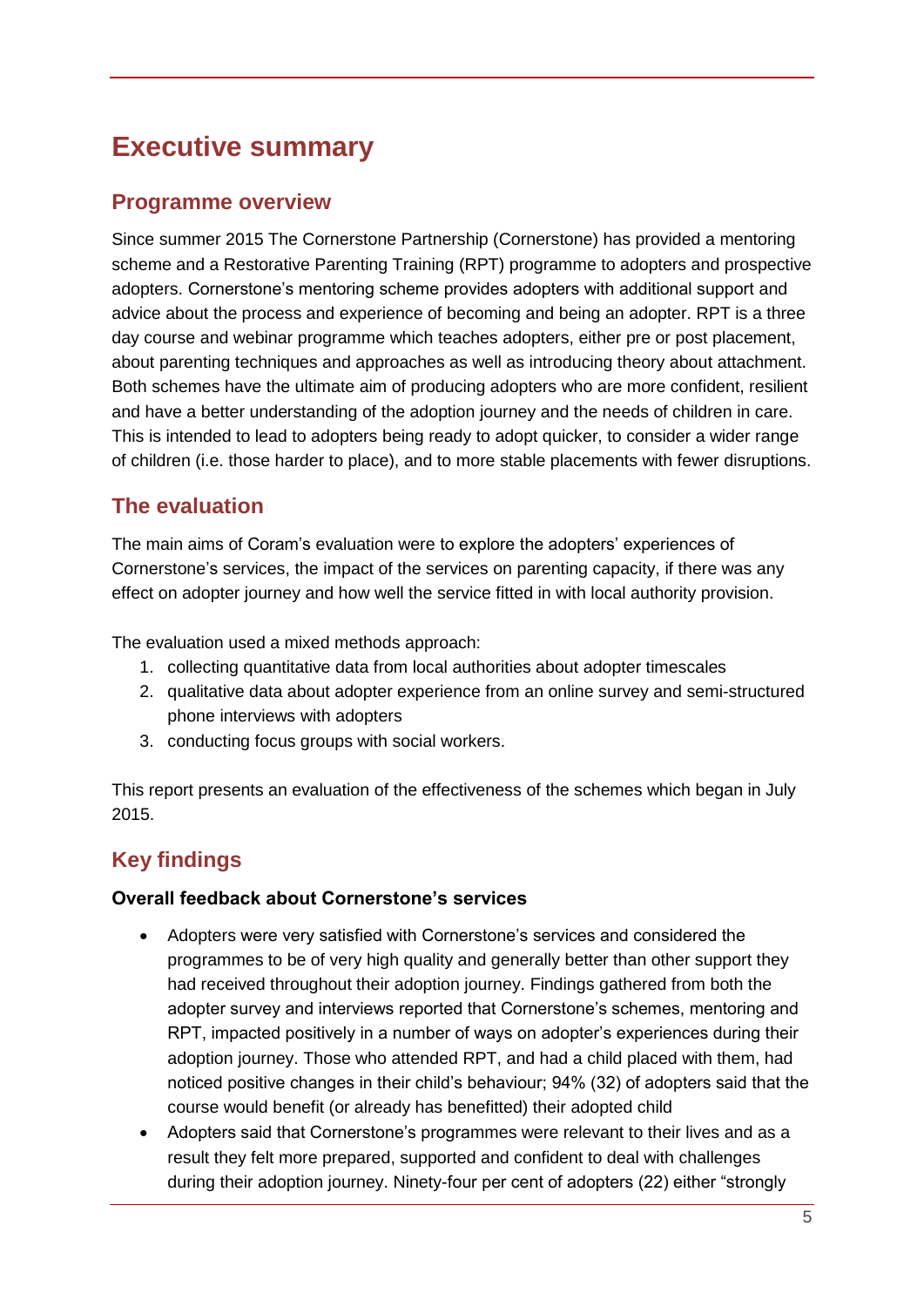agreed" or "agreed" that RPT equipped them with effective techniques and strategies to parent an adopted child and 87% (33) "strongly agreed" or "agreed" that the course helped them feel more confident to parent a child who has experienced trauma

- Social workers welcomed Cornerstone's services and praised the service's professionalism and responsiveness. Cornerstone's services complemented the local authority offer and the referral process was usually seamless. Social workers considered the programmes to be valuable to adopters and actively referred adopters from their local authorities to the scheme
- Quantitative data gathered from six local authorities (Ealing, Tri-borough, Slough and Reading) about 43 adopters found that Cornerstone adopters (i.e. local authority adopters that had received Cornerstone services) were more likely to be matched to children from out of borough. Eighty-six per cent of Cornerstone adopters were matched in another local authority compared with 27% of non-Cornerstone adopters
- Total revenue generated by the six local authorities who matched Cornerstone adopters externally was £486,000. Slough generated the most income (£270,000) by placing ten Cornerstone adopters with children from another local authority
- Cornerstone adopters in the six authorities appeared to be more likely to have a child placed with them from black or ethnic minority (BME) backgrounds i.e. 'harder to place' children. Sixty per cent (9 out of 15) of Cornerstone adopters had a BME child placed with them compared with 31% (5 out of 16) non-Cornerstone adopters
- On average non-Cornerstone adopters were placed with a child quicker than Cornerstone adopters (15.5 months vs. 19.9 months). Ealing and Tri-borough Cornerstone adopters however had a child placed with them 2.8 months faster than non-Cornerstone adopters in the authority.

## <span id="page-5-0"></span>**Mentoring**

- Adopters at interview and in the survey were positive about the support they had received from a mentor and how it had benefitted them. Adopters reported that the mentoring scheme had helped with parental confidence (e.g. 64% of adopters, 28, surveyed "strongly agreed " or "agreed" that mentoring had made them feel more confident about being an adopter) and made their experience as an adopter feel more normal
- Seventy-nine per cent of adopters (22) surveyed who had a mentor were "very satisfied" or "satisfied" with the experience. Five out of the 11 adopters interviewed described their experience as excellent and four had a good experience finding parts useful. Eighty-two per cent of adopters (23) surveyed would recommend the scheme
- Most adopters who had been partnered with a mentor described the scheme as unique because it offered support from someone who had already gone through the adoption process. Sixty-seven per cent of adopters (27) "strongly agreed" or "agreed" that their mentor was supportive and helped them deal with worries and issues
- The adopter survey and interviews found that the majority of adopters had developed a trusting relationship with their mentor and sought advice on range of issues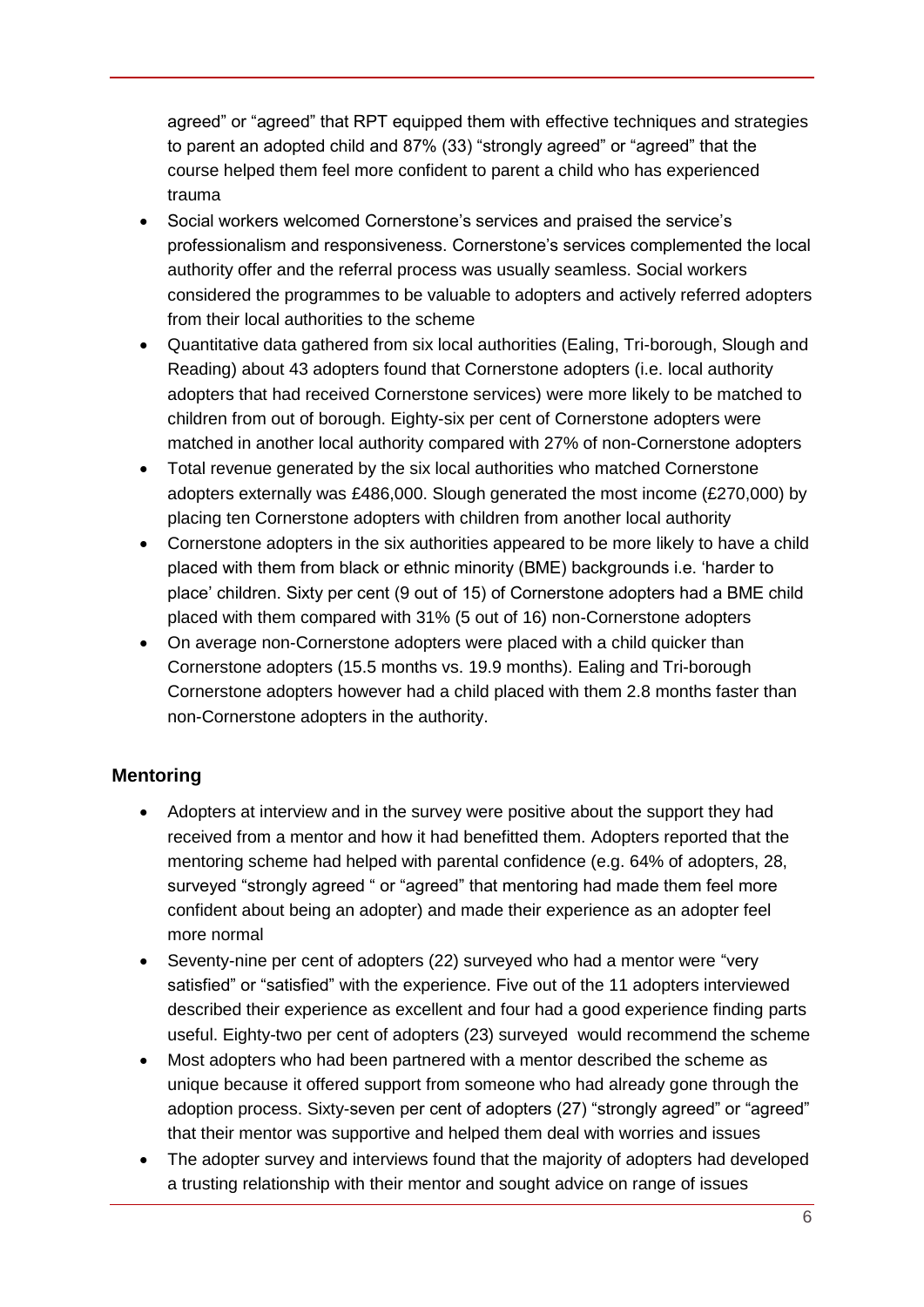- Emotional support and the opportunity to ask questions they might feel nervous about asking the local authority because of a fear of being judged were identified as key benefits of having a mentor
- At interview most adopters reported that they would turn to their mentor for support before contacting their social worker. This suggested that Cornerstone's mentoring scheme may reduce demands on social workers and therefore free up social worker time
- Adopters in the survey and at interview indicated that they would access their mentor and social worker for different reasons; adopters would go to their mentor for emotional support and contact their social worker with specific queries about the adoption process.

## <span id="page-6-0"></span>**Restorative Parenting Training**

- All adopters interviewed who had taken part in RPT praised the training and the impact it had on them and their children
- Adopters surveyed about RPT also reported very high levels of satisfaction. Ninetythree per cent of adopters surveyed were "very satisfied" or "satisfied" overall with RPT and all adopters (38) said they would recommend the programme. As discussed above, adopters reported that the learning had or would benefit their adopted child(ren) and strengthen their techniques to parent an adopted child
- Adopters considered the training being co-facilitated by a therapist and an experienced adopter to play a key part in helping them understand how to apply the learning
- Some adopters at interview revealed that RPT made a difference to how they proceeded in their adoption journey as it has helped them to think about what sort of children they could parent effectively
- Findings collected from both the adopter survey and interviews found that some adopters have already seen positive results on their child's behaviour as a result of using the PACE approach<sup>1</sup>. Many adopted children were described as calmer and less angry, and parent and child relationships were strengthened.

## <span id="page-6-1"></span>**Learning for national policy and practice**

 $\overline{a}$ 

The evaluation has produced some useful learning for national policy and practice including:

- The importance of early access to schemes to help avoid placements reaching a crisis point. Parenting training programmes appear to be most useful to adopters in the early placement stage of the adoption journey
- The effectiveness of a training programme for adopters co-facilitated by an adopter and a therapist

 $1$  The PACE approach teaches a method of parenting that uses playfulness, acceptance, curiosity and empathy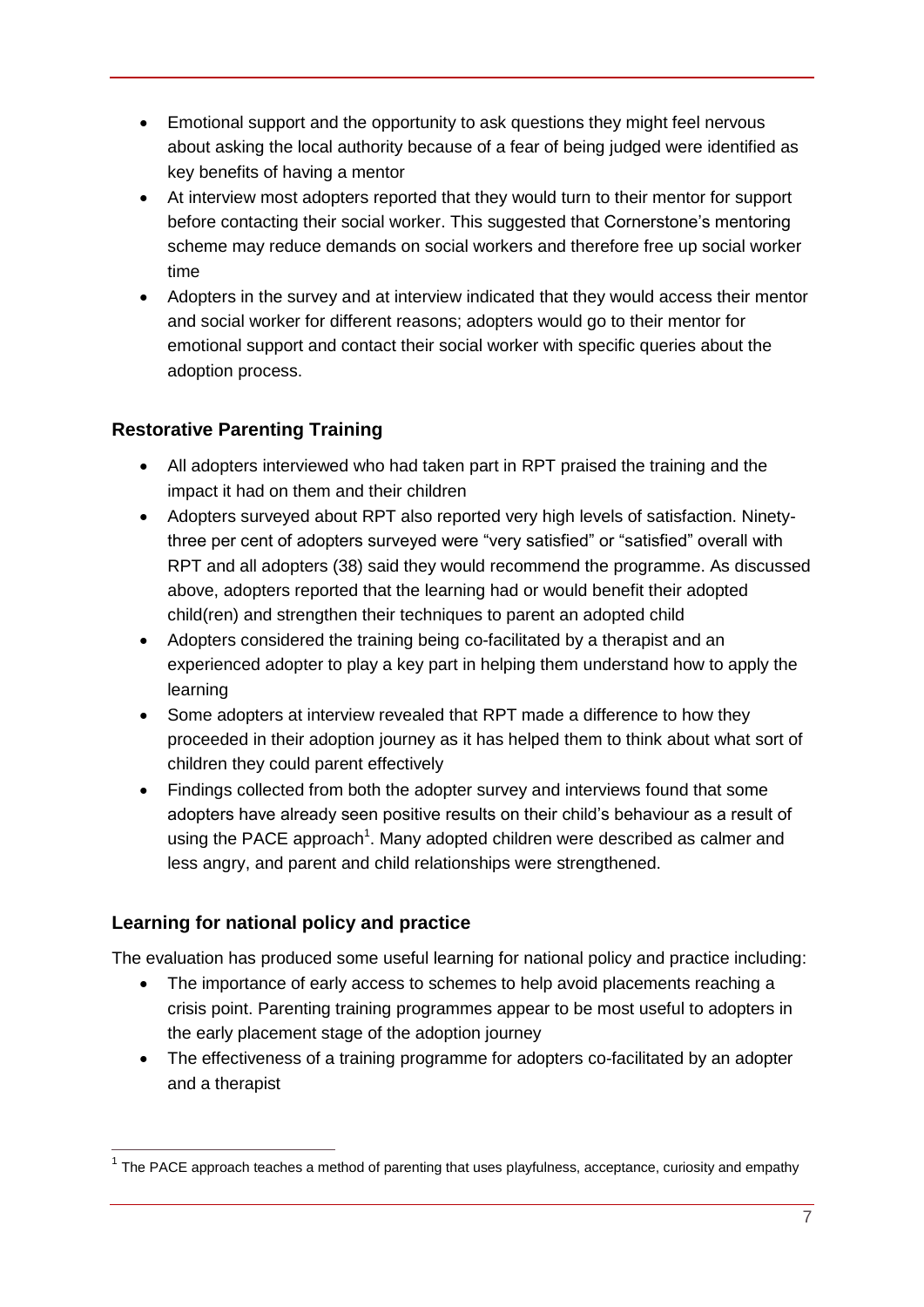- The importance of offering training programmes to adopters that are accessible and flexible to cater for other commitments
- Additional training on top of standard Stage 2 adopter training made adopters more "appealing" to matching panels and as a result a high proportion of Cornerstone adopters were matched with children outside of their own local authority
- The usefulness of an independent source of support to adopters, separate from a social worker, from someone who has been through the same experience. The effectiveness of this support is enhanced when adopters and mentors are matched on specific shared experiences, for instance, being a single adopter
- Social care professionals welcomed an external and "responsive" service which helped ease some pressure on workloads. Good partnership working was demonstrated between the local authorities and Cornerstone

## <span id="page-7-0"></span>**Recommendations**

Suggestions put forward by adopters about the schemes were generally to do with practicalities. The two overarching recommendations were:

**Improve accessibility of the RPT course and widen its scope:** some adopters said that RPT could have been more accessible. Thought should be given to offering a more flexible training programme to adopters to allow for people to manage attendance alongside work or other personal commitments. Adopters considered that there was value in inviting wider family members, such as their adopted and birth children, to the training. Also adopters could benefit from an action learning set or other follow-up mechanism post RPT as they try to apply the techniques learned.

**Careful matching should be used for partnering adopters with mentors**: adopters found support from their mentor valuable during their adoption journey. Being matched with a mentor who had similar experiences to them could strengthen this relationship even more. In addition, the scheme would benefit from ensuring mentors have up-to-date knowledge about adoption procedures, this is particularly relevant for mentors that had adopted some years previously and may not be familiar with the current process.

## <span id="page-7-1"></span>**Limitations of the evaluation**

There were limitations to evaluation which should be considered when reading the following findings. Limitations included small sample sizes, some missing data or patches of poor data quality and lack of representation from all local authorities in the quantative data analysis, adopter interviews and professional focus groups. An evaluation over a longer period of time would provide more insight into the impact of the Cornerstone schemes on timescales, local authority resources and stability of placements.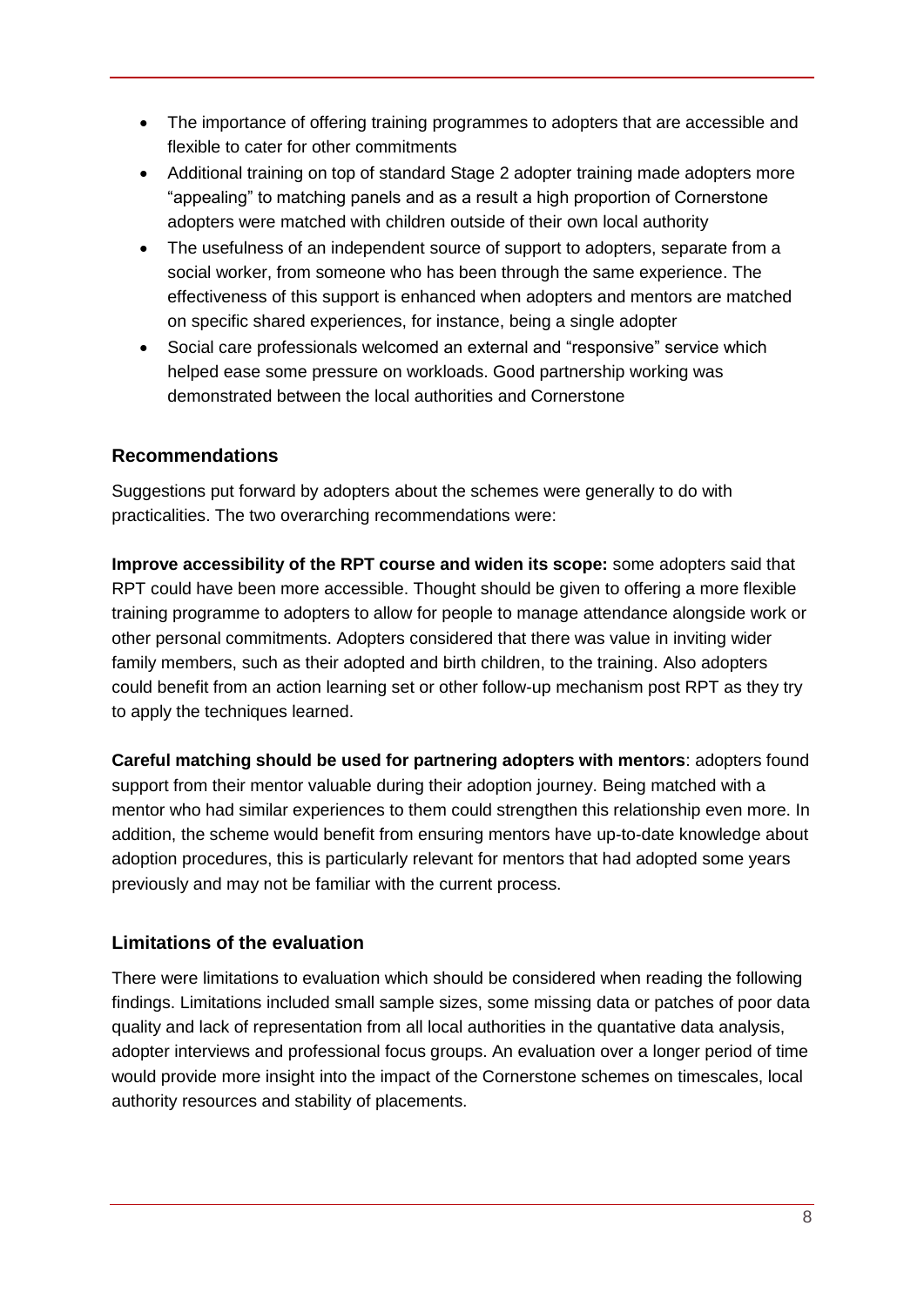# <span id="page-8-0"></span>**Introduction**

## <span id="page-8-1"></span>**Overview of programme**

Cornerstone's mentoring and RPT schemes have been provided in 11 local authorities since March 2015. The programmes were funded by the Department for Education (DfE). There were three waves of the scheme since its inception:

- Wave 1: delivered in four local authorities, including Adopt Berkshire from March 2015
- Wave 2: delivered in the Tri-borough from June 2015
- Wave 3: delivered in Ealing, Hounslow, Reading and Slough since September 2015.

Cornerstone's mentoring scheme trains and supports adopters to become peer mentors to other adopters who are going through the process of having a child placed with them. The scheme aims to provide adopters, who are in different points of their adoption journey, with additional support and advice about the process and experience of becoming and being an adopter.

RPT is a three day course which teaches adopters, either pre or post placement, about parenting techniques and approaches as well as introducing theory about attachment. The programme teaches the PACE (Playfulness, Acceptance, Curiosity and Empathy) parenting approach as an effective way of supporting adopted children.

Both schemes have the ultimate aim of producing adopters who are more confident, resilient and have a better understanding of the adoption journey and the needs of children in care. This is hoped to lead to adopters being ready to adopt quicker following approval, consider a wider range of children i.e. those harder to place, more stable placements and fewer disruptions. Equally the scheme aims to have a positive impact on local authorities and social workers by reducing demands placed upon them and freeing them up to focus on other aspects of their role such as family finding.

# <span id="page-8-2"></span>**The evaluation partner aims and approach**

[Coram's](http://www.coram.org.uk/) Impact and Evaluation team were commissioned by [The Cornerstone Partnership](http://www.thecornerstonepartnership.com/) (referred to as just Cornerstone in the report) in August 2016 to independently evaluate waves 2 and 3 of the programme<sup>2</sup>.

Coram assessed the impact of the mentoring and RPT schemes on adopters and social workers in seven local authorities: Ealing, Hounslow, Slough and the Tri-borough (Kensington and Chelsea, Hammersmith and Fulham and Westminster). This final evaluation report summarises the findings from the online survey for adopters, interviews

 $\overline{a}$ 

 $2$  Wave 1 of the programme was evaluated by the University of Sussex.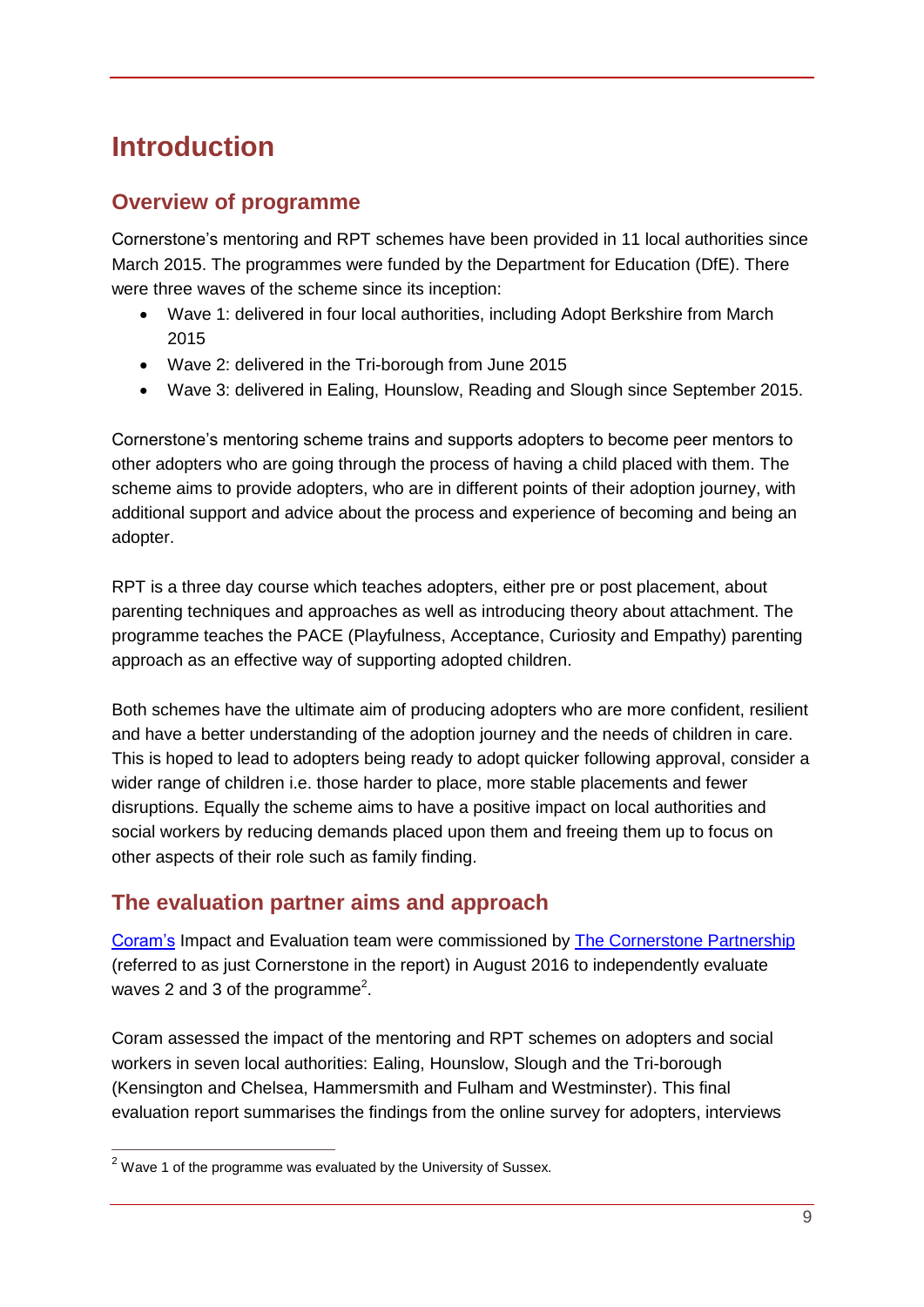with adopters, a focus group with professionals and local authority data about adopter timescales.

The purpose of Coram's evaluation was to assess whether Cornerstone's schemes have:

- improved the confidence and preparedness of prospective and current adoptive parents
- encouraged adopters to take on more complex children
- accelerated the placement of children
- positively impacted on local authority resources and decision making.

Four key research questions were designed to address these points:

- 1. What has been the adopters' experience of the services?
- 2. What was the impact of the services on the parenting capacity of adopters and potential adopters?
- 3. How did the services affect the adopters' journeys through the system?
- 4. How did the service fit with local authority provision and what were the impacts on local authority resources and decision-making?

## <span id="page-9-0"></span>**Evaluation method**

The evaluation used a mixed methods approach; collecting quantitative data from local authorities about adopter timescales and qualitative data using an online survey and semistructured phone interviews with adopters and focus groups with social workers.

## **Online survey for adopters**

Coram created an online survey for adopters in August 2016 (see Appendix 1 for survey questions). The survey link was sent to adopters who had taken part in either the mentoring and/or RPT schemes. Sixty-one responses to the online survey were received. Forty-four of these had taken part in RPT and 33 had taken part in mentoring. Most respondents were in the later stages of their adoption journey: 56% (34) had a child placed with them and 43% (26) were post-Adoption Order. The majority of respondents were female (80%), white British or white other (64%), aged 35 to 54 (89%) and three quarters were married or in a relationship. Nearly half (46%) of respondents accessed Cornerstone's services via Triborough or Ealing. Thirteen respondents were 'out of borough' typically meaning they had accessed the services via one of the seven authorities but did not currently live in that area (see Appendix 2 for breakdown).

## **Interviews with adopters**

Semi-structured phone interviews with 18 adopters who had taken part in one or both of the schemes were conducted (see Appendix 1 for topic guide). Adopters who took part in the online survey were invited to take part in an interview. Fourteen of those that volunteered via the survey were interviewed. In addition Cornerstone circulated a call out for adopters to be interviewed and four more adopters came forward. Out of the 18 interviewees seven had taken part in the scheme via Ealing, five via Slough, five via Tri-borough and there was one adopter from Hounslow. No adopters were interviewed from Reading. Eleven adopters had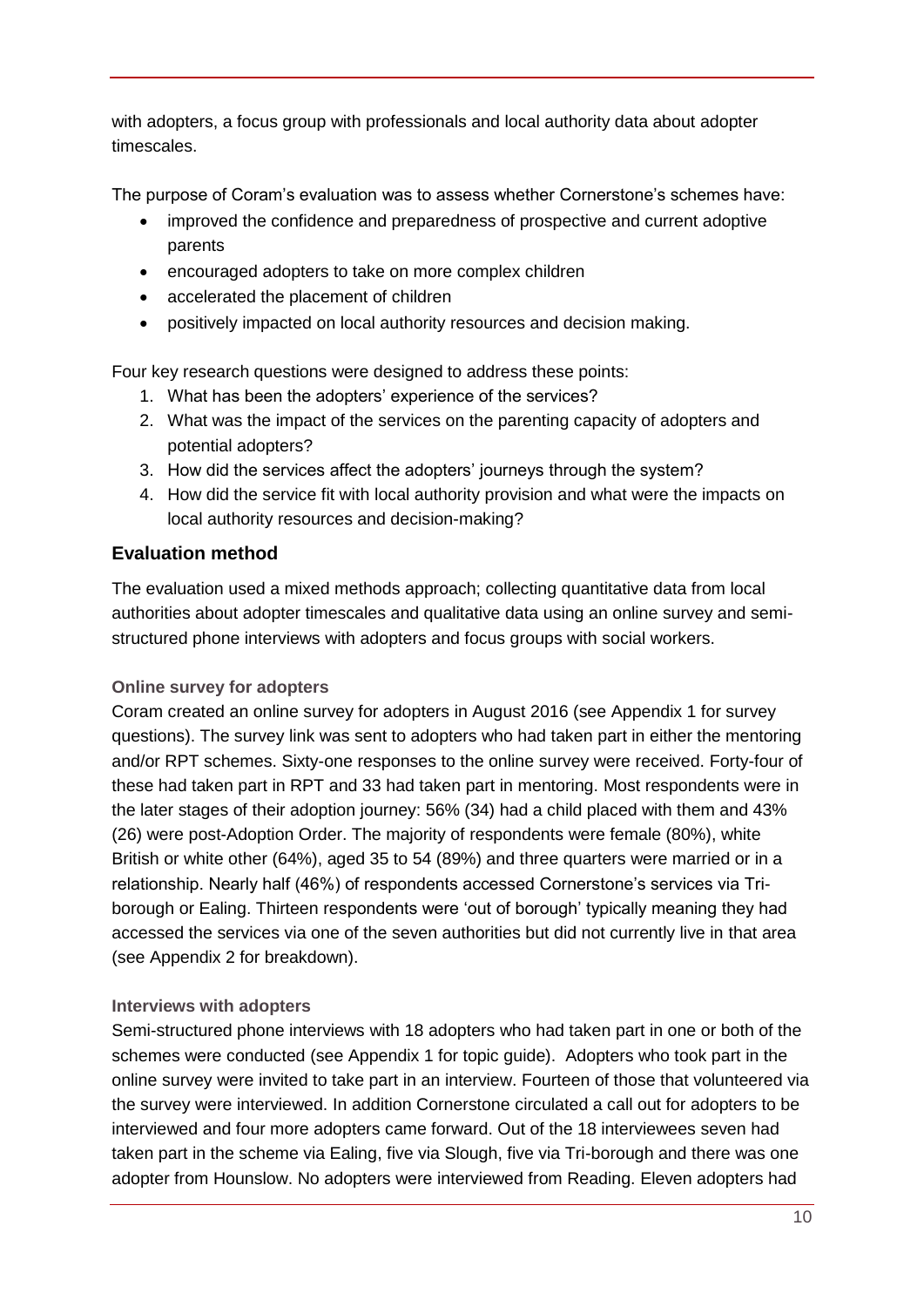experience of the mentoring scheme and 14 had participated in RPT. Eleven adopters had their child placed with them and remaining seven were either in stage two of the adoption process or were approved and waiting to be matched or have a child placed with them.

#### **Focus group with professionals**

Social workers from all seven local authorities were invited to participate in a Coram facilitated focus group. Four social workers from two of the participating local authorities attended; Ealing and Hounslow (see Appendix 1 for topic guide).

## **Local authority data**

Data about all adopters who had children placed with them between 01 September 2015 and 30 June 2016 was requested. Data was provided about 37 adopters from Ealing, Slough and the Tri-borough.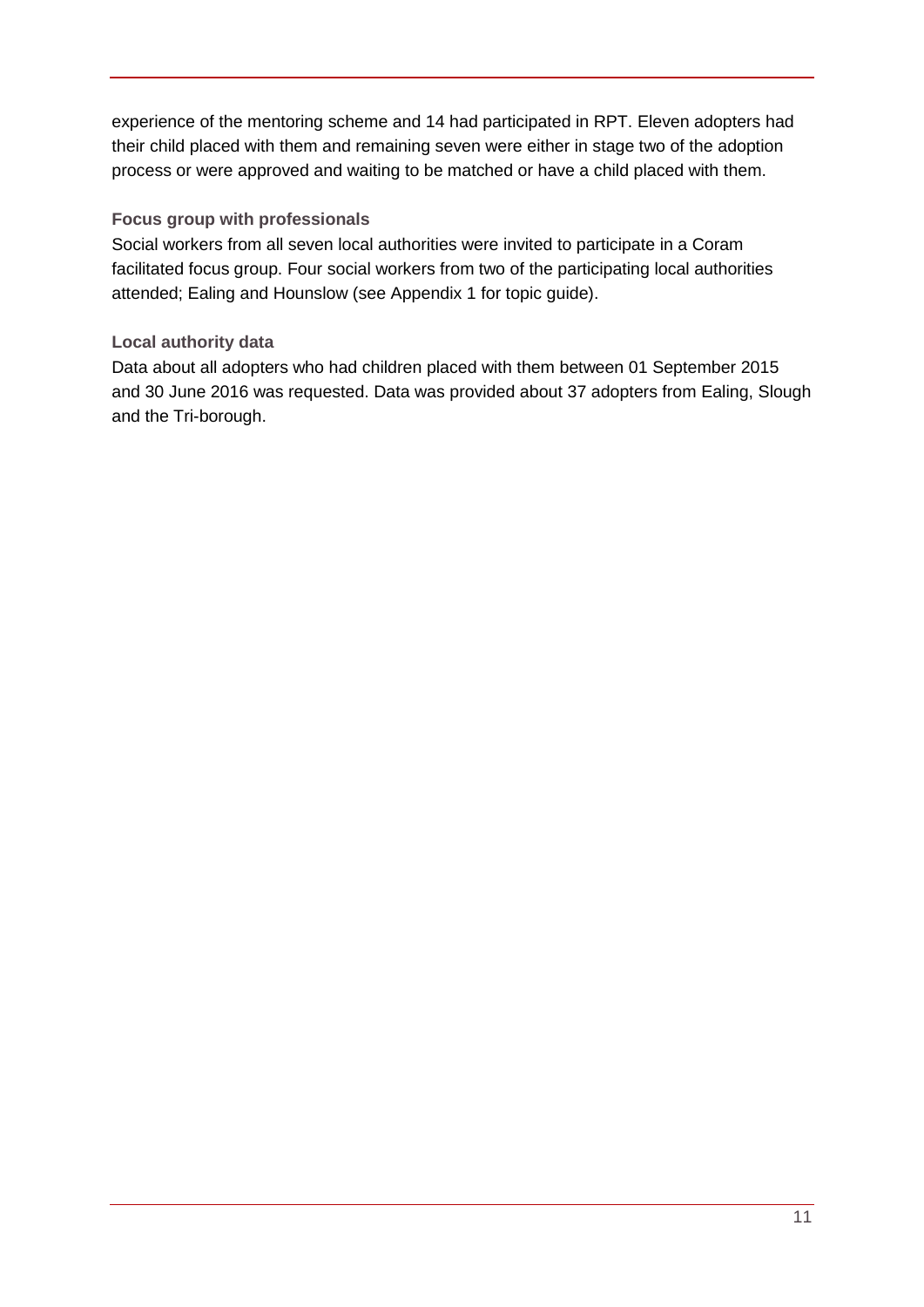# <span id="page-11-0"></span>**The impact of Cornerstone's mentoring scheme**

## <span id="page-11-1"></span>**Overview**

Adopters were very satisfied with the mentoring scheme and considered it a successful initiative in offering effective support, encouragement and personal advice to adopters during their adoption journey. The majority of adopters involved in this evaluation who took part in Cornerstone's mentoring scheme said they had developed a trusting relationship with their mentor and would turn to their mentor for support before contacting their social worker.

## <span id="page-11-2"></span>**Survey: views about mentoring**

#### <span id="page-11-3"></span>**Findings**

Out of the 61 adopters who responded to the online survey 33 had taken part in the mentoring scheme; a 22% response rate<sup>3</sup>. The majority of these respondents were female (85%) and 73% became involved in the scheme because their social worker told them about it:

*"[My social worker said] I would receive support from a parent who had adopted and I could talk to them about any concerns/questions I may have."* Out of borough adopter, mentoring.

One respondent had low expectations of the scheme because of the lack of support they had received from their social worker. In this case their expectation was exceeded and *"It was amazing. I hadn't expected that"* Hounslow adopter, mentoring

Adopters in the survey reported that mentors usefully provided insightful knowledge about the adoption process and emotional support through the journey. This was corroborated by the high levels of satisfaction reported; 79% (22) were "very satisfied" or "satisfied" overall and a large proportion, 82% (23), would have recommended the scheme to other adopters.

Most respondents agreed that their mentor had helped them feel more confident about being an adopter (64% "strongly agreed or "agreed") and more prepared and motivated to proceed with adoption (61% "strongly agreed" or "agreed"), see Table 1. Certainly some of the comments made supported this and suggested that the mentors had made a positive impact on adopters, their preparedness to adopt and on their placements.

*"[My mentor] made me less concerned about having a challenging child"* and *"The [mentors] are committed, knowledgeable [and] supportive. Their support has meant this placement has continued. Without it, it would not have."* Hounslow adopter, mentoring

 3 Response rate was calculated by dividing the total number of people who responded to the survey by the total number asked to participate in the survey.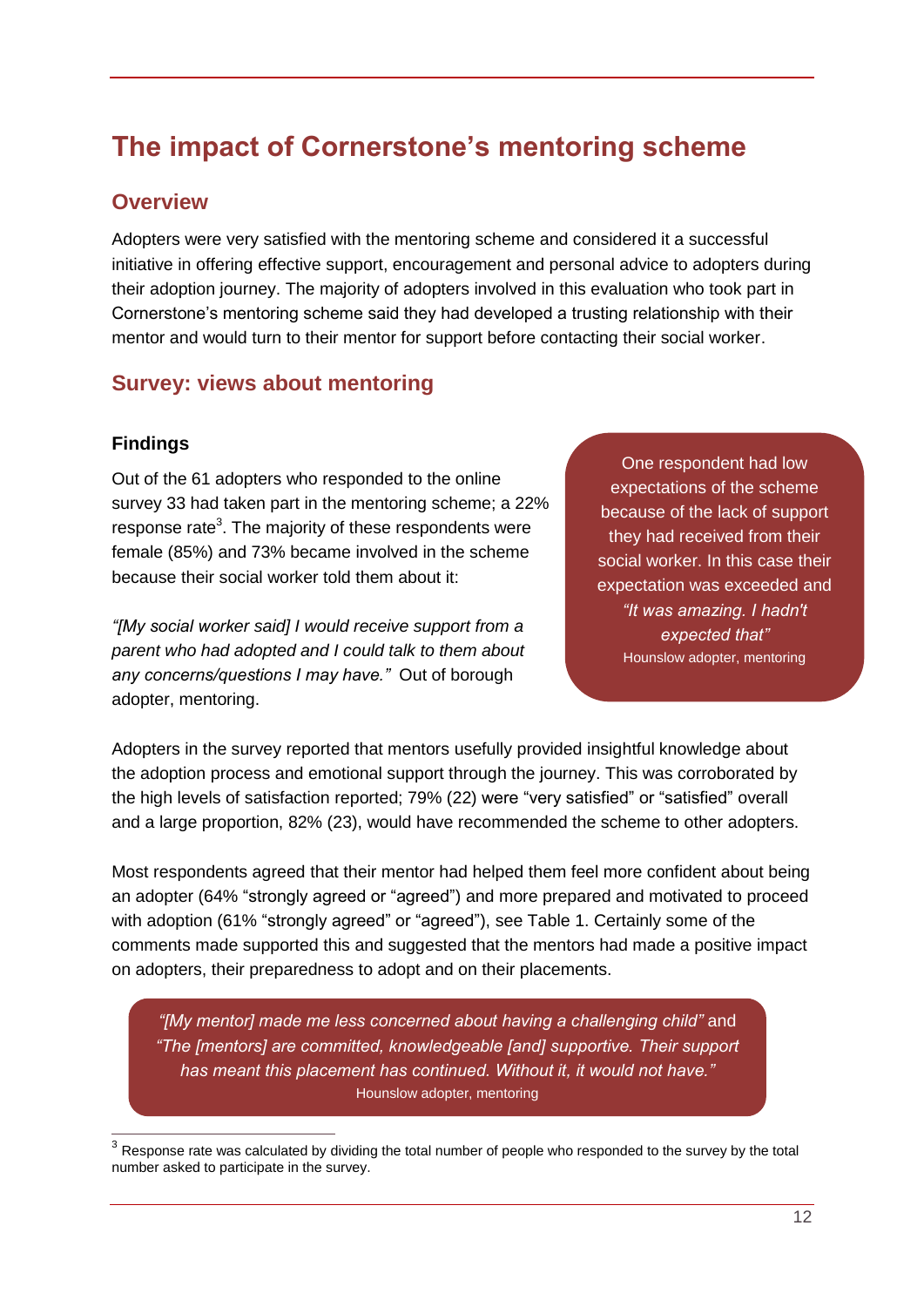| My mentor                                                                                                    | "Strongly<br>agree" or<br>"agree" | "Neither<br>agree nor<br>disagree" | "Disagree"<br>or "Strongly<br>disagree" |
|--------------------------------------------------------------------------------------------------------------|-----------------------------------|------------------------------------|-----------------------------------------|
| had good knowledge about adoption (N=27)                                                                     | 81%                               | 11%                                | 7%                                      |
| was supportive and helped me deal with any worries<br>and issues (N=27)                                      | 67%                               | 26%                                | 7%                                      |
| helped me feel my experience is normal (N=28)                                                                | 64%                               | 21%                                | 14%                                     |
| has helped me feel more confident about being an<br>adopter (N=28)                                           | 64%                               | 25%                                | 11%                                     |
| was an effective support to me during the adoption<br>journey, especially during more difficult times (N=28) | 61%                               | 25%                                | 14%                                     |
| helped me feel more informed about what it is like to<br>be an adoptive parent (N=28)                        | 61%                               | 32%                                | 7%                                      |
| and I developed a positive and trusting relationship<br>$(N=28)$                                             | 57%                               | 29%                                | 14%                                     |
| helped me feel more prepared and motivated to<br>proceed with adoption (N=27)                                | 52%                               | 33%                                | 15%                                     |
| improved my understanding about what kind of<br>children can be adopted (N=27)                               | 37%                               | 48%                                | 15%                                     |
| made me think differently about what type of child I<br>would like to adopt (N=27)                           | 30%                               | 52%                                | 19%                                     |

#### <span id="page-12-0"></span>**Table 1: level of agreement with statements about mentoring scheme from survey**

Just under half of adopters (44%) reported that the mentoring scheme had made a difference to their adoption journey.

The survey responses revealed that most often adopters were looking for a mentor who understood their situation and this expectation was largely met. Six adopters who stated they hoped their mentor would provide empathy, all believed their mentor was able to do this. In addition, adopters indicated that they would approach their mentor and social worker for different reasons; adopters would go to their mentor for emotional support and contact their social worker with specific queries about the adoption process: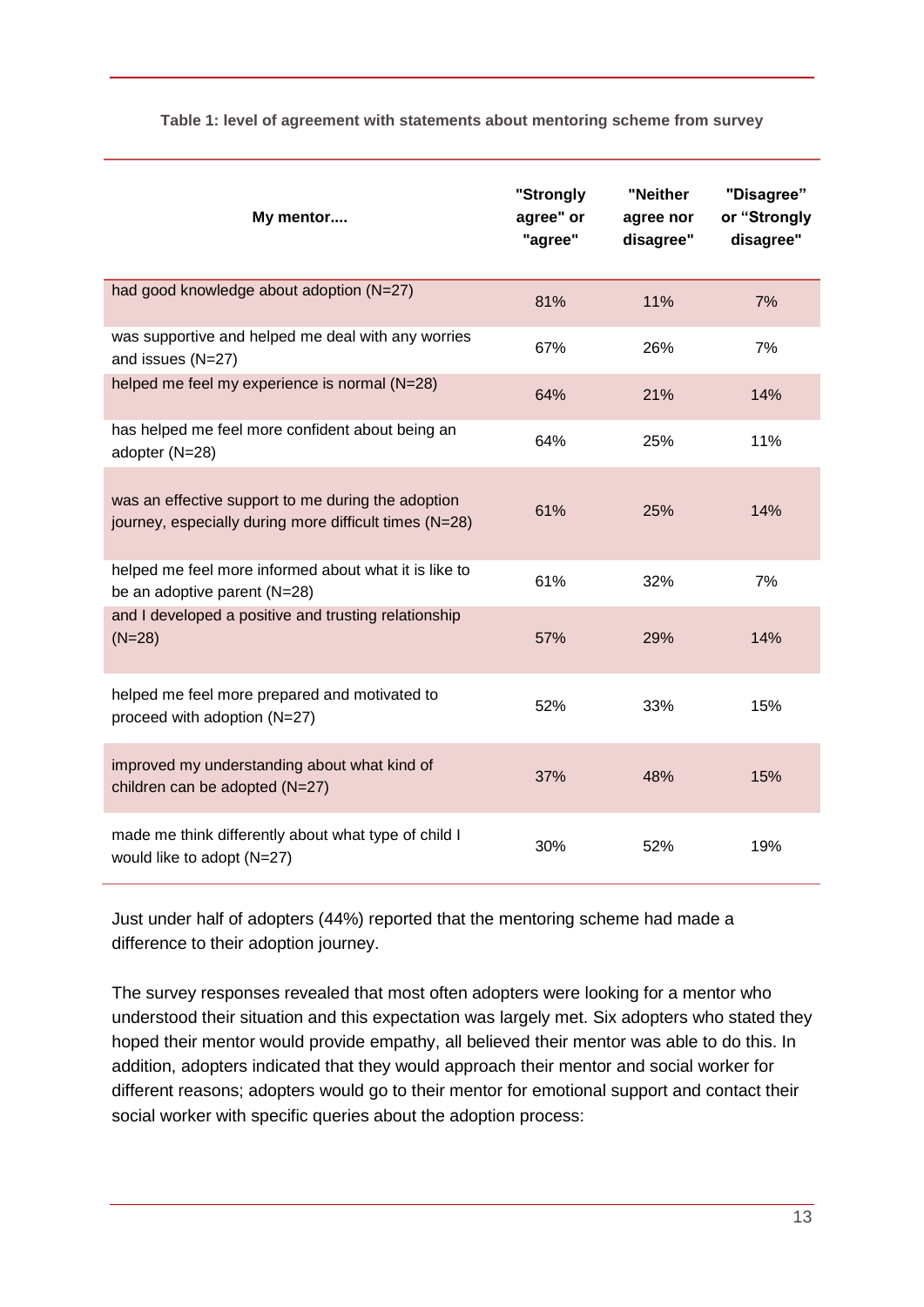*"I received the support at different times, but the mentor is more about supporting me rather than going through the process of adoption"* Ealing adopter, mentoring.

Adopters were enthusiastic about accessing a mentor. The majority of adopters signed up for a mentor soon after they heard about it. Sixty per cent (18 out of 30)<sup>4</sup> heard about the mentoring scheme and then began receiving support from a mentor in the same stage of their adoption journey. This is broken down as follows:

- 1. **Pre Stage 1:** no adopters heard about the mentoring scheme in this stage and no adopters accessed the scheme
- 2. **Stage 1:** five adopters heard about the scheme in this stage and four of these accessed the scheme (80%)
- 3. **Stage 2:** eight adopters heard about the scheme in this stage and four accessed the scheme (50%)
- 4. **Completed Stage 2 (approved and waiting):** five adopters heard about the scheme in this stage and three accessed the scheme (60%)
- 5. **Matched with a child but not placed:** no adopters heard about the mentoring scheme in this stage and no adopters accessed the scheme
- 6. **Child placed, pre-Adoption Order:** no adopters heard about the mentoring scheme in this stage and no adopters accessed the scheme
- 7. **Child placed, post-Adoption Order:** ten adopters heard about the scheme in this stage and seven accessed the scheme (70%).

Ten adopters indicated that they would have wanted a mentor earlier in the process, if the scheme had been made available to them. Six of these had their adopted child already placed with them.

Adopters tended to keep in contact with their mentor once a month or more via email and phone. None said that they regularly met with their mentor. Adopters were generally very happy with the type (67% "very satisfied") and frequency ("64% very satisfied") of contact that they did have with their mentor.

## <span id="page-13-0"></span>**Gender comparison**

Five responses about mentoring were from male adopters vs. 28 female adopters. A larger proportion of men compared with women were "unsatisfied" with the scheme (40% vs. 9%) and were unsure if they would recommend the scheme to another adopter (60% men were unsure compared with 4% of women). Overall 40% of male respondents would recommend the scheme. Due to the very small number of men that participated in the scheme and responded to the survey these findings are not conclusive, however it is worth further investigation for future service development to see if men are benefitting from the scheme in the same way and if any targeted support should be offered to this group.

 $\overline{a}$  $4$  Three adopters did not specify the stage they heard about and accessed the mentoring scheme.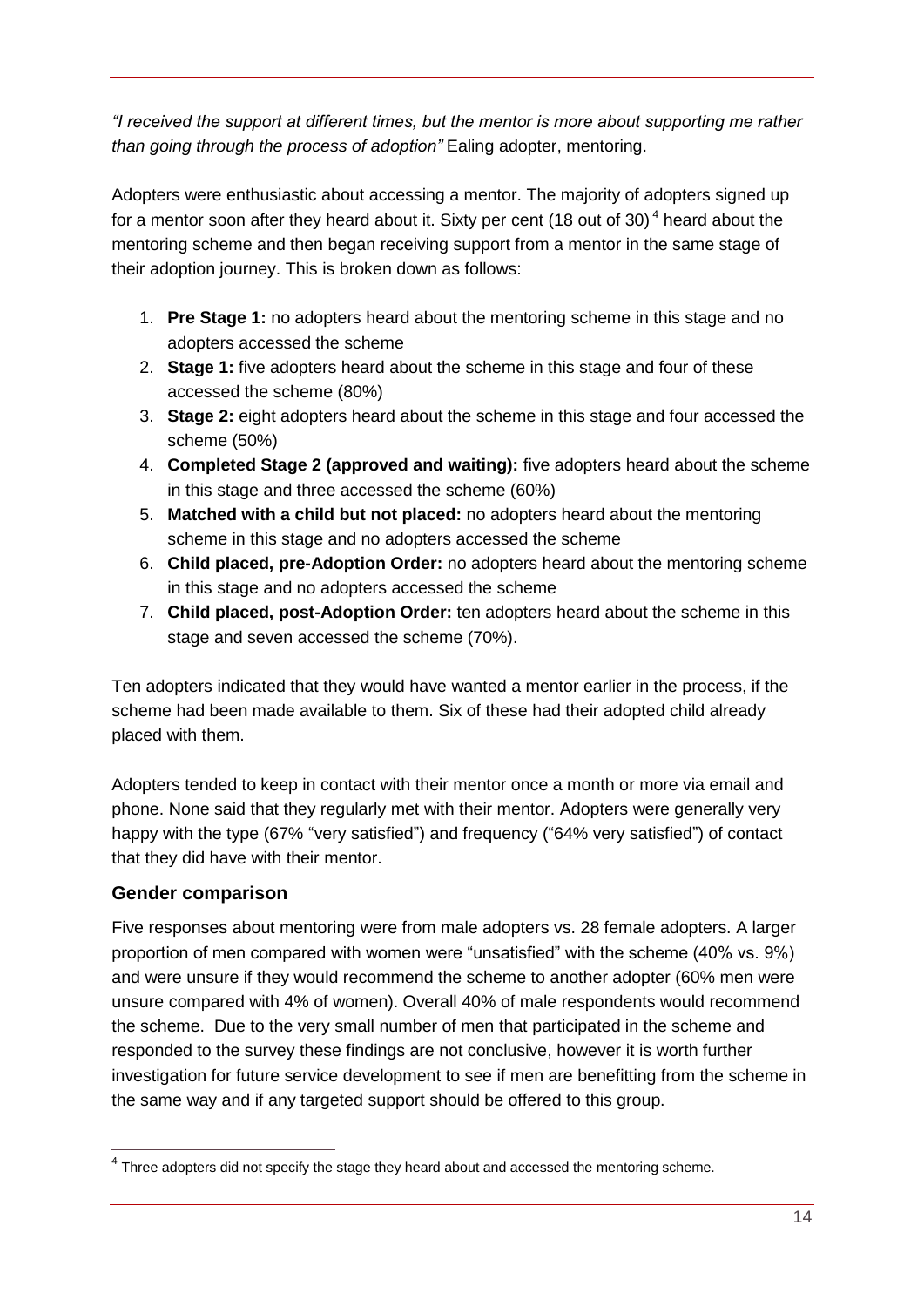Despite the lower proportion of men that were satisfied with the scheme the majority still indicated that they had developed a positive relationship with their mentor. Sixty per cent of men compared with 65% of women felt their mentor helped them feel that their experience of being an adopter was normal.

Similar levels of men and women (60% and 61%), reported that the mentor support improved their confidence about being an adopter but a larger proportion of men than women felt that their mentor had: 1. good knowledge about adoption (100% vs. 78%) and 2. improved their understanding about what kind of children can be adopted (60% vs. 32%).

## <span id="page-14-0"></span>**Suggestions for service development: mentoring**

A very small number of adopters (4) were not satisfied with the mentoring scheme, they were unhappy with the contact they had with their mentor and unsure if they would recommend the programme to other adopters.

These adopters said that they were referred to the scheme too late in their adoption journey. One of these adopters felt that their *"mentor was poorly matched and did not share the same open and honest approach to adoption"* Slough, Mentoring and RPT. Two adopters felt it was difficult to get in touch with their mentor and another found their mentor *"unsympathetic".* 

The experience could have been improved by earlier access to the mentoring scheme (although it may not have been available in the earlier stages of their adoption journey), and by providing more consistent contact with their mentor.

# <span id="page-14-1"></span>**Interviews: views about mentoring**

## <span id="page-14-2"></span>**Sample**

Eleven adopters who had experienced mentoring were interviewed. Seven interviewees volunteered to take part in an interview via the online survey and the remaining four put themselves forward after a Cornerstone email circulation. Six adopters who were interviewed had their child placed with them and the rest were either still being approved or were approved and waiting or matched.

The largest proportion of adopters (5) who were interviewed about their mentoring experience was from Slough, or had accessed the scheme via Slough. Three adopters were from Ealing, two from the Tri-borough and one from Hounslow. Reading adopters were not represented.

The ages of the eight children placed with the five adopters post placement ranged from 21 months to 10 years old. The average age of the adopted children was 3.9 years at time of interview.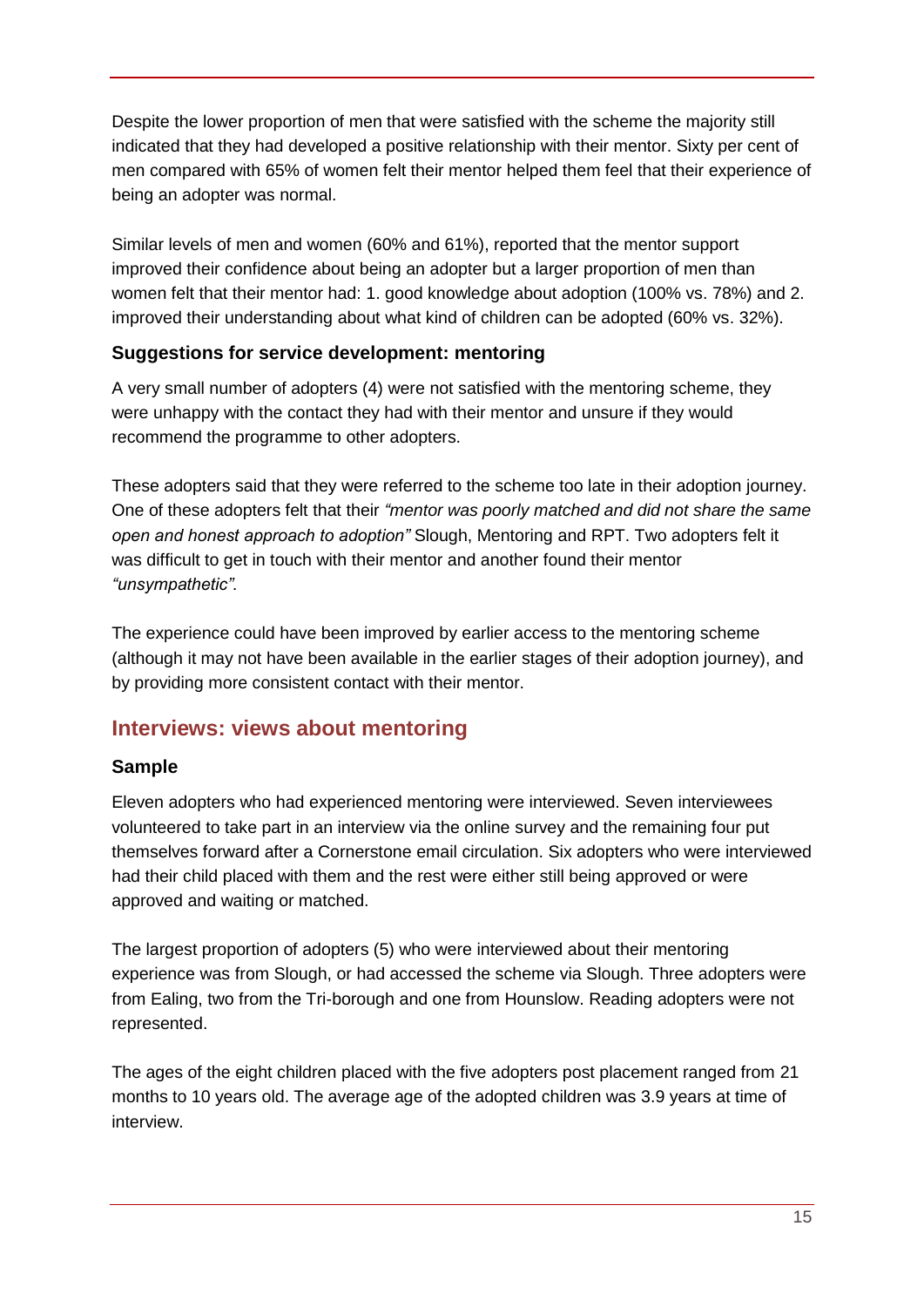## <span id="page-15-0"></span>**Adopters' experience of mentoring**

#### **Overall experience**

Most of the 11 adopters interviewed about mentoring found the scheme useful and had a positive experience. Only two adopters did not find the mentoring scheme helpful. Most adopters (7) reported at interview that they would prefer to approach their mentor with questions or requesting advice ahead of contacting their social worker. Three adopters had found the mentor particularly useful during a stressful time in their adoption journey.

#### **Impact on confidence**

About half of the adopters (6) reported that mentoring had helped them to improve either their confidence to parent or their general confidence, for example:

*"Definitely helped me regain some self-confidence. I had taken a bit of a knock … [the mentor] gets where you're coming from ... just someone to listen, they don't have to give you advice ... friends and family are great but quite a lot of the time you get 'oh all kids do that,, ' which can get a bit frustrating!"* Slough adopter, mentoring and RPT

#### **Impact on parenting skills**

The mentoring scheme contributed less to the adopters' development and parenting skills and techniques compared to the impact on confidence. Three adopters did, however, talk specifically about how having a mentor had helped with their parenting knowledge and skills.

#### **Timing**

Six out of the eleven adopters discussed that the support from a mentor did not come at the right time in their adoption journey and five of these wished that they had been able to access a mentor earlier. Three of these five were post placement and two were at approval stage.

Interviewed adopters have been be grouped into three categories for more detailed analysis; 1. those who found experience excellent (5), 2. those that found parts of the scheme useful (4) and 3. those who did not find it helpful (2).

#### **Adopters reporting an excellent experience**

All but one of the five adopters that had an excellent experience started receiving mentoring before their child was placed with them. The adopter who did have their child placed when they started accessing their scheme had adopted nine years previously. She discussed how she wished that the mentoring scheme was available when the child was placed with her. The five adopters were spread across the four local authorities. This praise from adopters who were in the earlier stages of their adoption journey suggests that adopters find the scheme most useful pre placement or as early as possible in the process.

These adopters who had a very positive experience talked about how their mentors were empathetic and provided them with encouragement. They discussed that the mentor was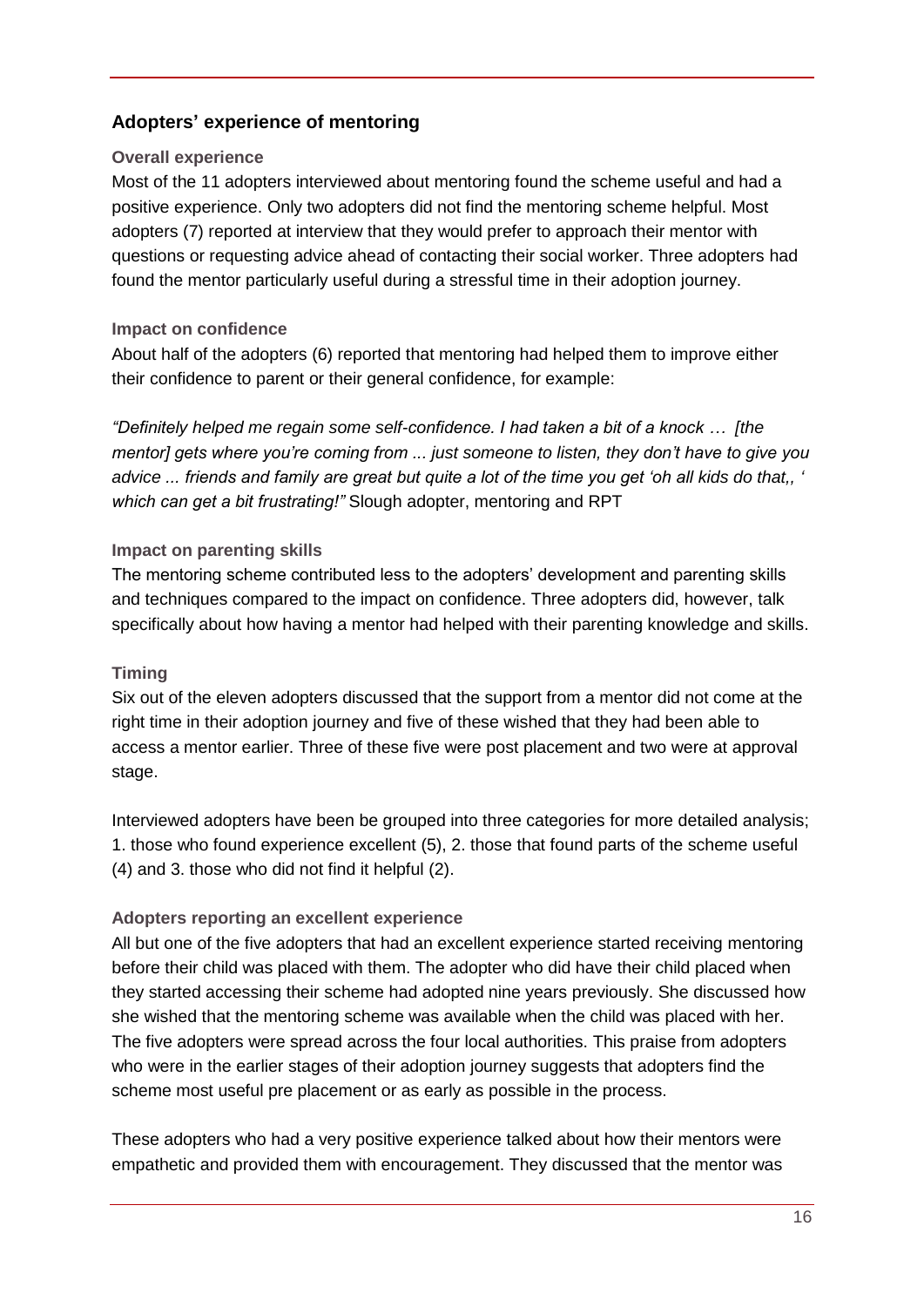able to provide a unique kind of support because of their experience and understanding of their situation.

Adopters in this category viewed their mentor as an independent source of support and separate to their social worker, a key feature of the Cornerstone mentoring model. Adopters appreciated that they could ask any questions and discuss concerns with their mentor without having to worry about if it would impede on their adoption journey. All adopters reported that they would approach their mentor for support and advice before contacting their social worker.

*"Very, very useful, when it was first suggested to us we were so grateful and we had someone that had nothing to do with the local authorities and someone who had gone through the process as an adopter rather than someone from social services"* Tri-borough adopter, mentoring and RPT

For two adopters their mentors also offered a point of stability during a time of staffing changes in the local authority. The adopters also felt their mentor offered a different perspective on their situation and they could approach their mentor to ask questions they might have felt nervous about asking the local authority because of a fear of being judged:

*"... if I have a question I can get it answered from somebody other than a social worker … sometimes you might not want to ask your social worker something ... you want your social worker to see you in the best light possible, they might think 'oh why is she asking that for?!'"*  Ealing adopter, mentoring

As a result of the trusting relationships that were developed between adopters and their mentors, adopters were then likely to take on board advice and suggestions from their mentor: *" .. if you hear it from someone who has gone through it [adoption process] you take it more on board"* Tri-borough adopter, mentoring and RPT

For two adopters in the "excellent" group the most useful aspect of the scheme was the help the mentor offered in navigating the adoption system in terms of accessing support and progressing through the approval process. One of these adopters, whose child had been placed with her nine years ago, described the mentor as a *"lifesaver"* because they were able to support her to access adoption support services at a time of crisis. This adopter commented that the mentor's support was a *"gateway"* to other services and this help

*"I think Cornerstone is amazing. I genuinely feel like [the mentor] saved our placement from breakdown. We were absolutely in crisis. I think it should be mandatory to have a Cornerstone mentor ... to really make a massive difference to people's lives."*  Hounslow adopter, mentoring

meant that a potential placement breakdown was averted (see box above).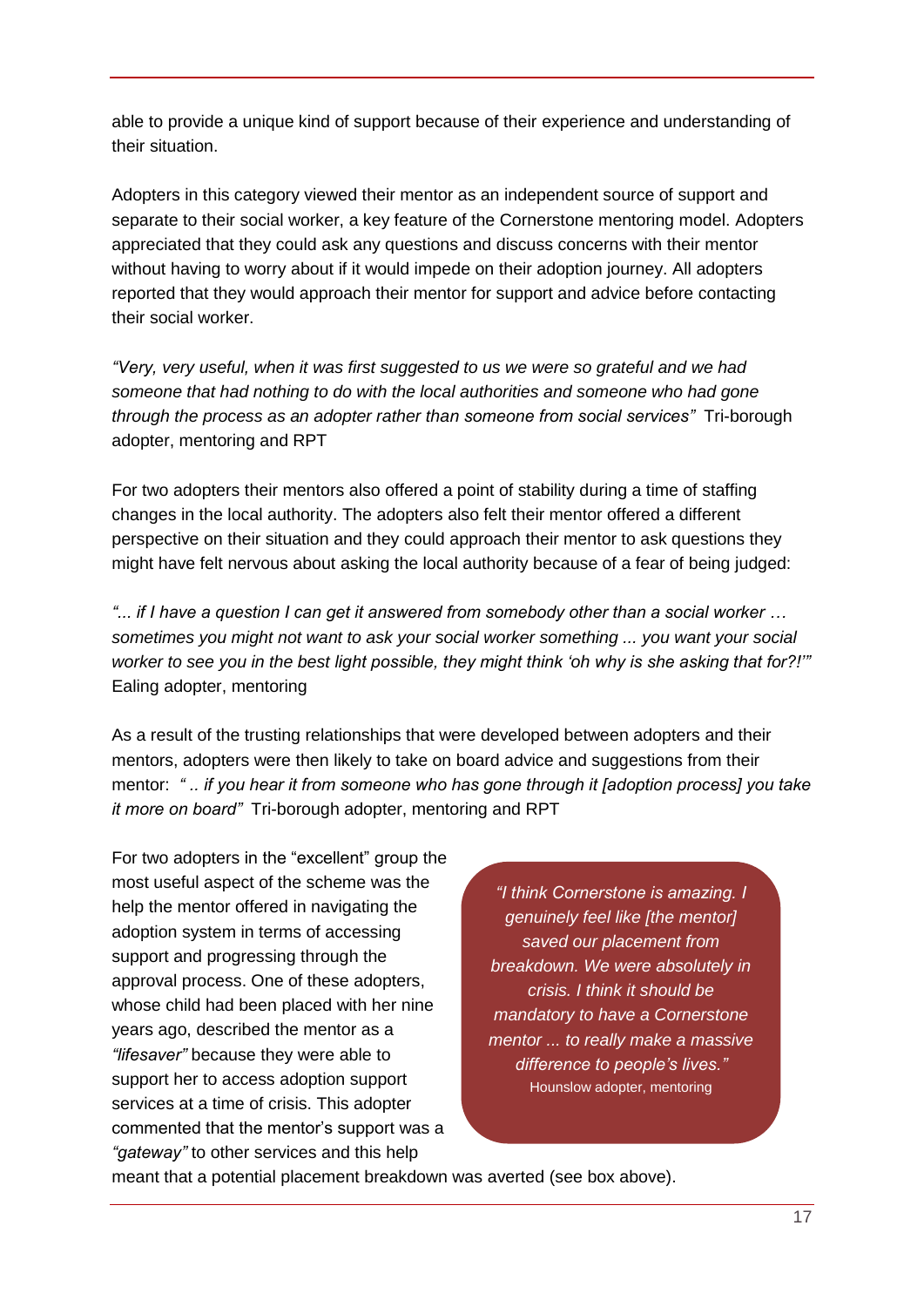This group of adopters also commented on the personal qualities that the mentors possessed which made them such effective support systems. Mentors were described as *"easy to talk to", "caring", "kind"* and *"open".* These qualities allowed adopters to feel able to discuss difficult circumstances with the mentor which helped reduce feelings of isolation and stress. For four out of the five adopters the mentor increased their confidence to parent. Certainly these adopters valued the important emotional support that mentors provided that was sometimes lacking in the adoption process:

*"My mentor was very empathetic and her memories of the process were very strong so it made me feel very normal with the emotions and feelings I was going through*." Slough adopter, mentoring and RPT

*"The adoption process is very technical and everything is about the legalities… but there are also emotional questions that you want to ask that [your social worker] may not understand"*  Tri-borough adopter, mentoring and RPT

One adopter commented on how she appreciated that her mentor was also a single adopter as she had no contact with someone with this experience in her usual support network. This commonality meant the adopter felt reassured and more confident to progress with the adoption process:

*"... it has been useful that she is a single adopter because she understands what it is like to do it on your own. Because I have friends who have adopted with a partner but that's different ... I think I can do it because I have seen what she has experienced."* Ealing adopter, mentoring

**Adopters reporting a good experience** Four adopters at interview generally had a good experience and found parts of the mentor scheme useful. Three had their child placed with them (average age of the four children was 3.1 years) and one was approved and waiting. The adopter who was pre-placement had a good support network of adopter friends already in her network therefore she felt she did not need to access her mentor. She described her experience as *"50/50".* She did however acknowledge that her mentor was responsive and that she may find the mentor more useful when she has had a child placed with her.

*"I found my mentor very helpful. Cornerstone was very helpful and I now have monthly phone calls with an adoptive mum who can offer some real insight into her experience and knowledge. The encouragement she gives me I find invaluable and stops me fretting about the future and instead remaining hopeful and positive that the efforts I am making will see results at some point, if not immediately obvious."* Hounslow adopter, mentoring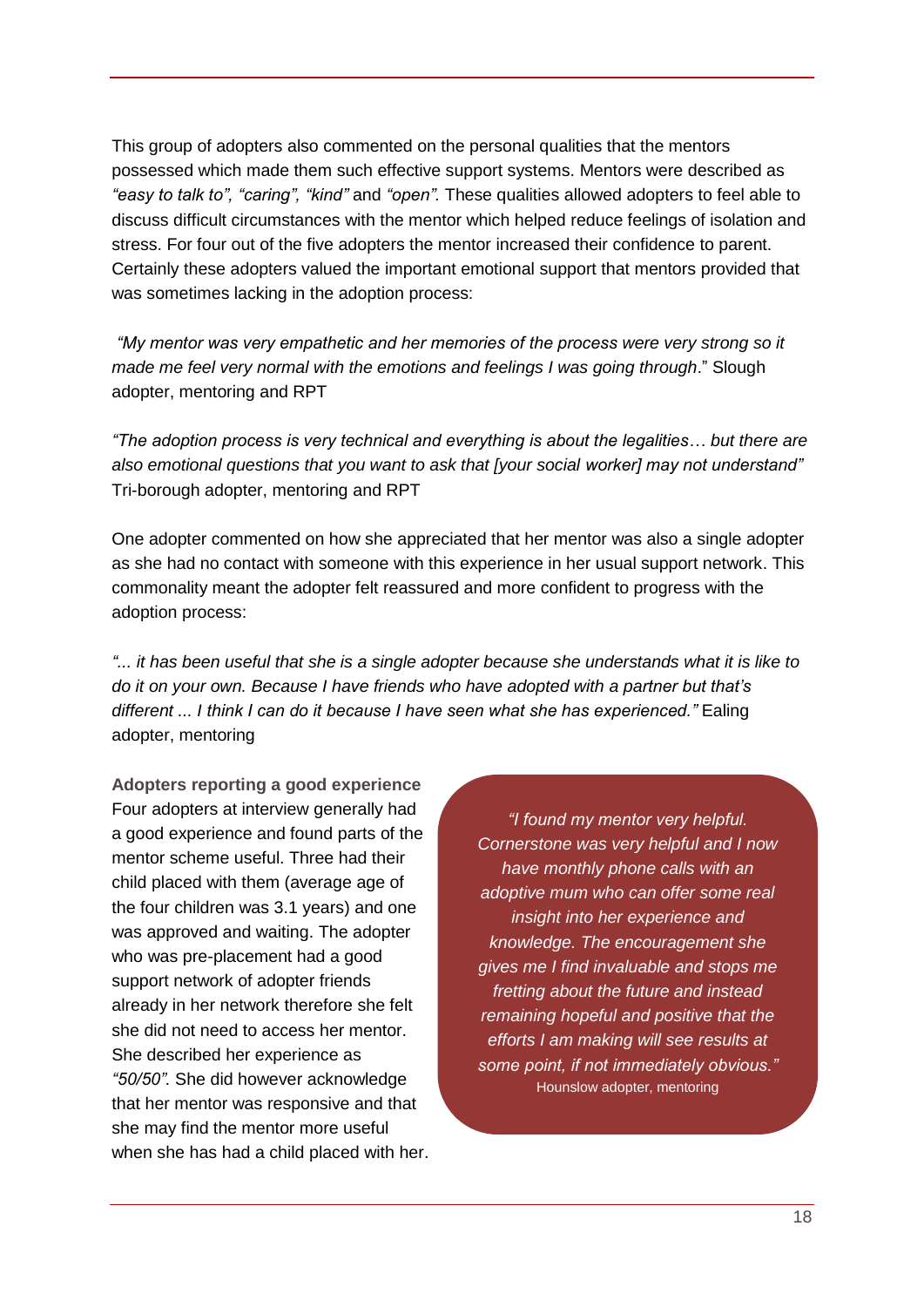The other three adopters were positive about the experience and found aspects, particularly seeking practical advice, of the scheme useful and appreciated the independence the mentor offered. One adopter did not access the mentor's support at the time of interview but found their mentor very helpful during early placement with a specific issue that she was experiencing with the school her child attended:

*"... we were having a lot of problems with daughter at school at the time and she did help with that. This is now resolved ... that has become a lot easier"* Slough adopter, mentoring and RPT

This adopter also acknowledged that her mentor had made her feel reassured, had provided a supportive, non-judgemental listening ear and had in fact helped her regain some selfconfidence.

Another adopter who had a good experience welcomed the chance to speak with her mentor about practical areas such as sleep patterns. She did not use her mentor for emotional support but did think her mentor was a *"nice person"* and very *"positive"* about adoption. This Ealing adopter had a good relationship with their social worker and tended to access support from her local authority adoption team rather than the mentor.

The last adopter in this "good" category had accessed two mentors. This adopter's first experience was poor. They found the mentor they were initially matched with unresponsive and was *"really not impressed at all"*. However Cornerstone recently re-matched the adopter with a second mentor. The adopter was able to openly talk with the new mentor which helped the adopter *"realise things are not as bad as you think"* and gain an *"understanding of how other people have dealt with [challenging behaviour]".* This had helped reduced the adopter's stress levels.

#### **Adopters reporting a poor experience**

Two adopters did not find the mentoring scheme useful or have a good experience. Both of these adopters had accessed the scheme through Slough. One adopter accessed the scheme post Adoption Order and the other accessed the scheme at approval stage.

One adopter did not find the scheme helpful because they had hoped to be matched with a mentor that had experience of parenting a birth child alongside an adopted child. The adopter wanted specific advice about integrating the adopted child with the family. In addition, this adopter informally accessed support from an adopter through her local authority who was in a similar situation but further ahead in the adoption process.

The other adopter, who now is receiving support from a new mentor, found that her first mentor was not responsive and also was not in contact during a point in her adoption journey where she particularly was looking for emotional support (at approval stage). This adopter, although in the early stages, reported that she was pleased with the initial support and guidance she has received from her new mentor.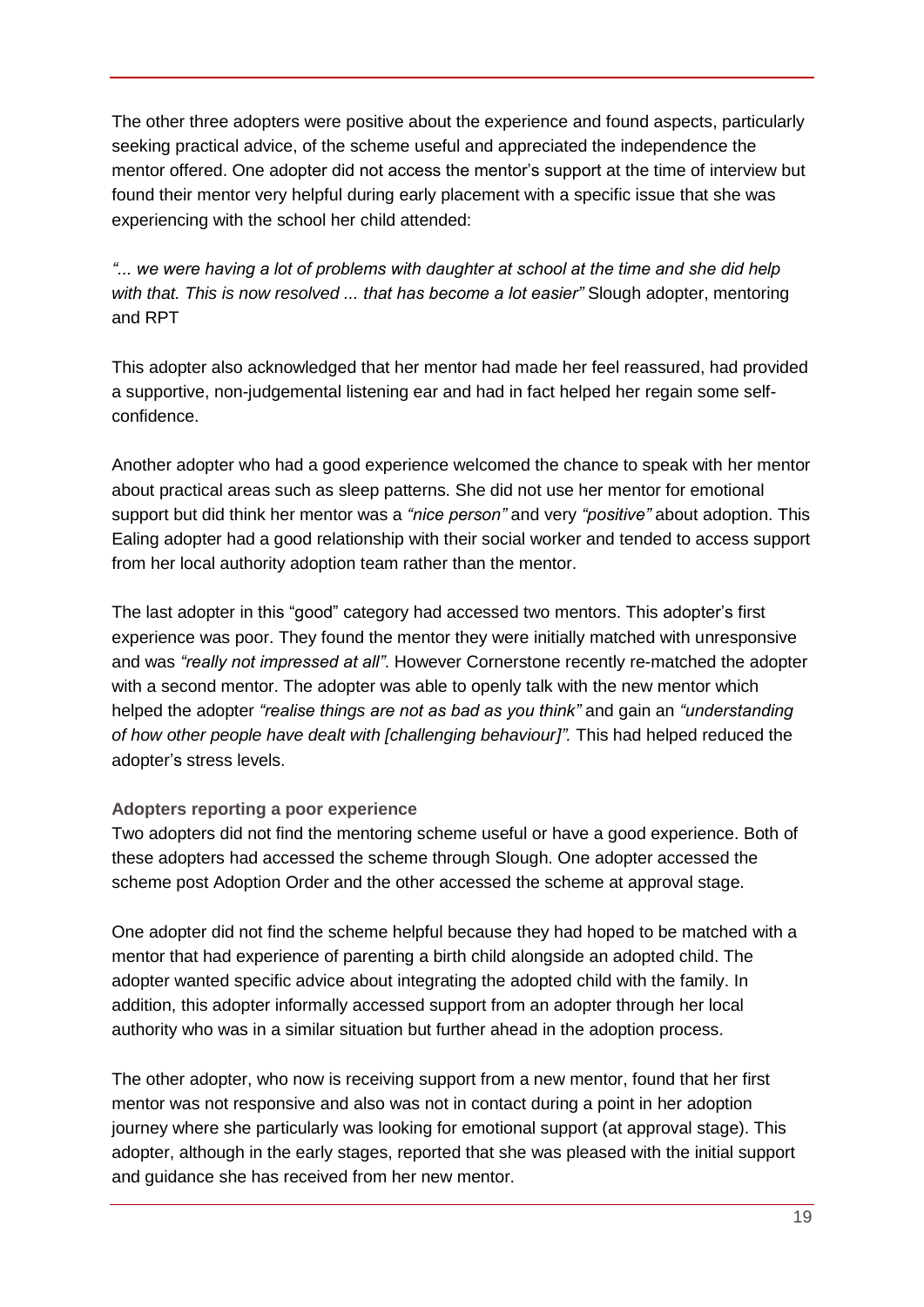## <span id="page-19-0"></span>**Suggestions for improvement**

Eight adopters offered suggestions about how the mentoring service could be improved. Suggestions were made by adopters who had positive and negative experiences. Three of these adopters recommended that the mentoring service should be made available to adopters earlier in the adoption journey; something that should be rectified now Cornerstone is more embedded in local authorities. One of these adopters thought that the scheme should be widened so that all adopters can have access to a mentor.

Five adopters' suggestions for improvement related to the specific experience of mentors and how they were matched. One adopter felt the scheme would benefit from recruiting volunteers who were *"more recent"* as her mentor had adopted eight years ago so was not familiar with the current adoption process. Others wanted a mentor that had more similar experiences to their own situation. One single adopter commented that she wanted the mentoring scheme to help her build her support networks i.e. by being introduced to more adopters. This same adopter noted that her mentor supported quite a few adopters and therefore was sometimes cautious about approaching her:

*"Sometimes I felt like I wanted to speak to her more but I refrain from calling her too much because I don't want to offload and I don't want to lean on her too much, only because she has other [adopters] to answer and she has her own issues ... I almost feel like I take a step back."* Tri-borough adopter, mentoring and RPT

One practical suggestion was that the scheme should provide written guidelines about the mentor's role which would help with the expectations on both sides.

## <span id="page-19-1"></span>**Professional feedback: views about mentoring**

All seven local authorities were invited to take part in a focus group to discuss their experience of Cornerstone's services and the impact it has had on the adopters that they support. Four social workers from two local authority adoption teams, Ealing and Hounslow, took up the invitation and participated in one focus group facilitated by Coram.

All participants spoke highly of both the mentoring and RPT schemes commenting on their responsiveness and added value. All discussed examples where adopters had benefitted from both schemes and certainly felt Cornerstone were meeting its intended outcomes:

## *"[Cornerstone's] brief is to support adopters and build their confidence and they have fully met that brief and I really hope they get funded again."* Social worker, Ealing

For the Ealing adoption team referring every adopter to the Cornerstone schemes was standard practice. The ease with which staff were able to refer to the services was one of the reasons why the scheme had become embedded as part of their offer of support. Hounslow staff also found the schemes simple to refer to however fewer adopters in this authority had taken up the offer because they were mainly *"quite settled*" in the placements (referring to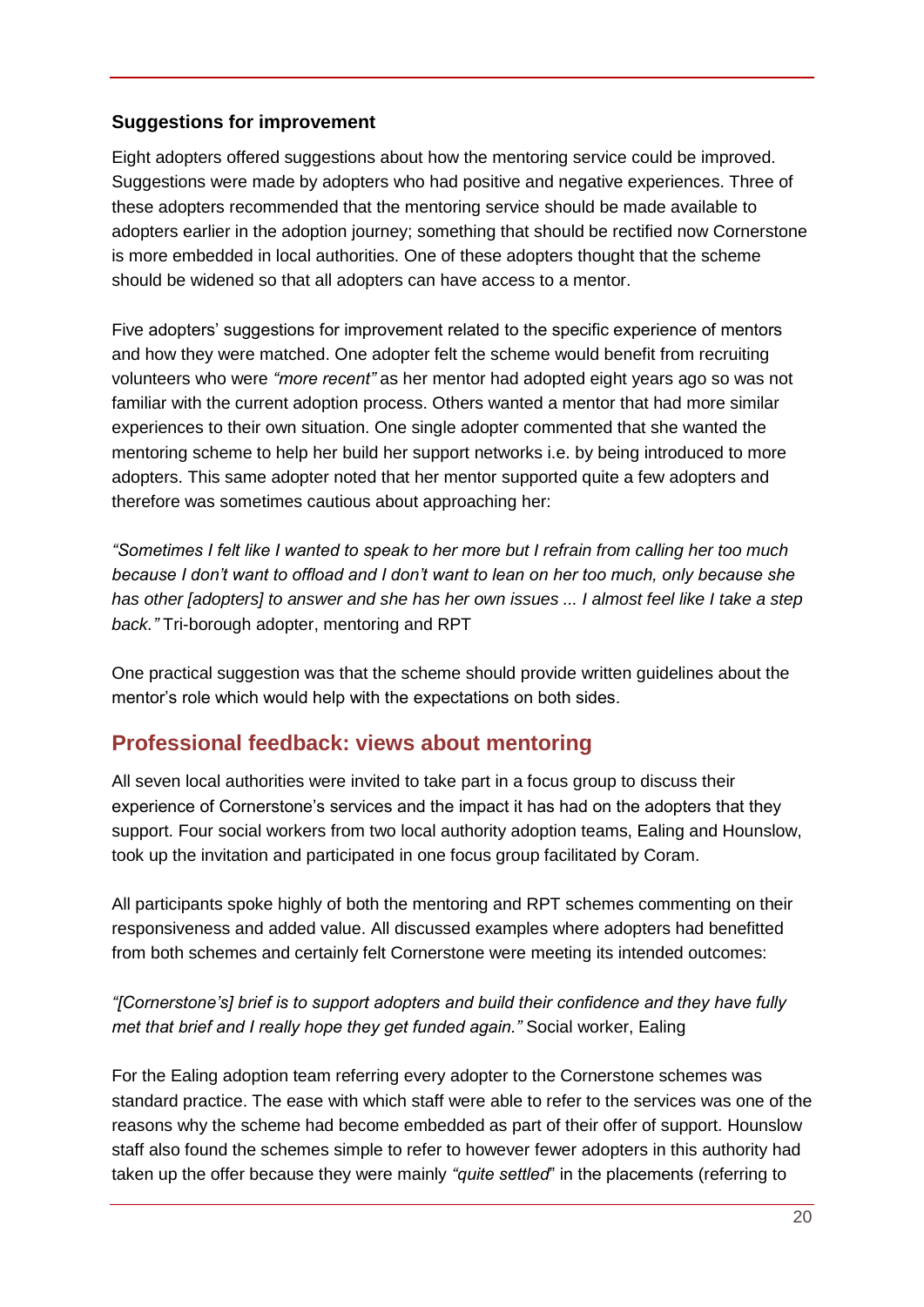those adopters who were post-placement). When adopters in Hounslow had taken up the scheme they were in a range of stages in their adoption journey:

*"... those who have taken it are across the board, from approval to post placement. I have referred people who have had children placed for over ten years."* Social worker, Hounslow

The schemes were made even more appealing to social workers because of the approachability and responsiveness of the Cornerstone team and the opportunity to discuss cases in more detail if needed.

Participants also praised the care and thought that was often put into matching adopters with mentors. Indeed this was one of the reasons that the members of the group thought the mentor scheme had worked well:

*"I called Cornerstone and talked about mentoring and they were able to identify a male*  adopter who was able to act as a mentor to an adopter dad, both had grown up children, it *was just so responsive."* Social worker, Hounslow

The social workers identified that one of the main strengths of the mentoring scheme was that it provided adopters with a neutral, independent support that also had the understanding of what it is like to be an adopter. Mentors were helpful throughout the adoption journey but in particular were viewed most useful in the early placement stage. The group acknowledged how the valuable mentor support offered something different and additional to what their team could provide:

*"[The adopters] have a service that they can contact, it's like befriending and we can't fill that role. They cheer each other on ... it is about having someone who went through the same thing, someone who can suggest speaking to social worker, or 'I tried this...' or 'have you tried this?'. They can share their experience ... it is their reality as well as yours." S*ocial worker, Ealing

Indeed social workers reported that the unique empathy and understanding that the mentoring service offered had helped reduce adopters' feelings of isolation during difficult times. One adopter in Hounslow fed back that they are contacted in a timely way and the mentors do what they say they will do, when they were going through difficult period their mentor was in contact daily. The mentor was able to relate to them and gave them some insight from their experience.

Participants acknowledged that this was often something that a social worker could not achieve because of their professional position:

"... they are worried that they are going to make us feel worried ... if they don't like the child *and don't immediately love the child, but they can say this to a mentor. Knowing that they*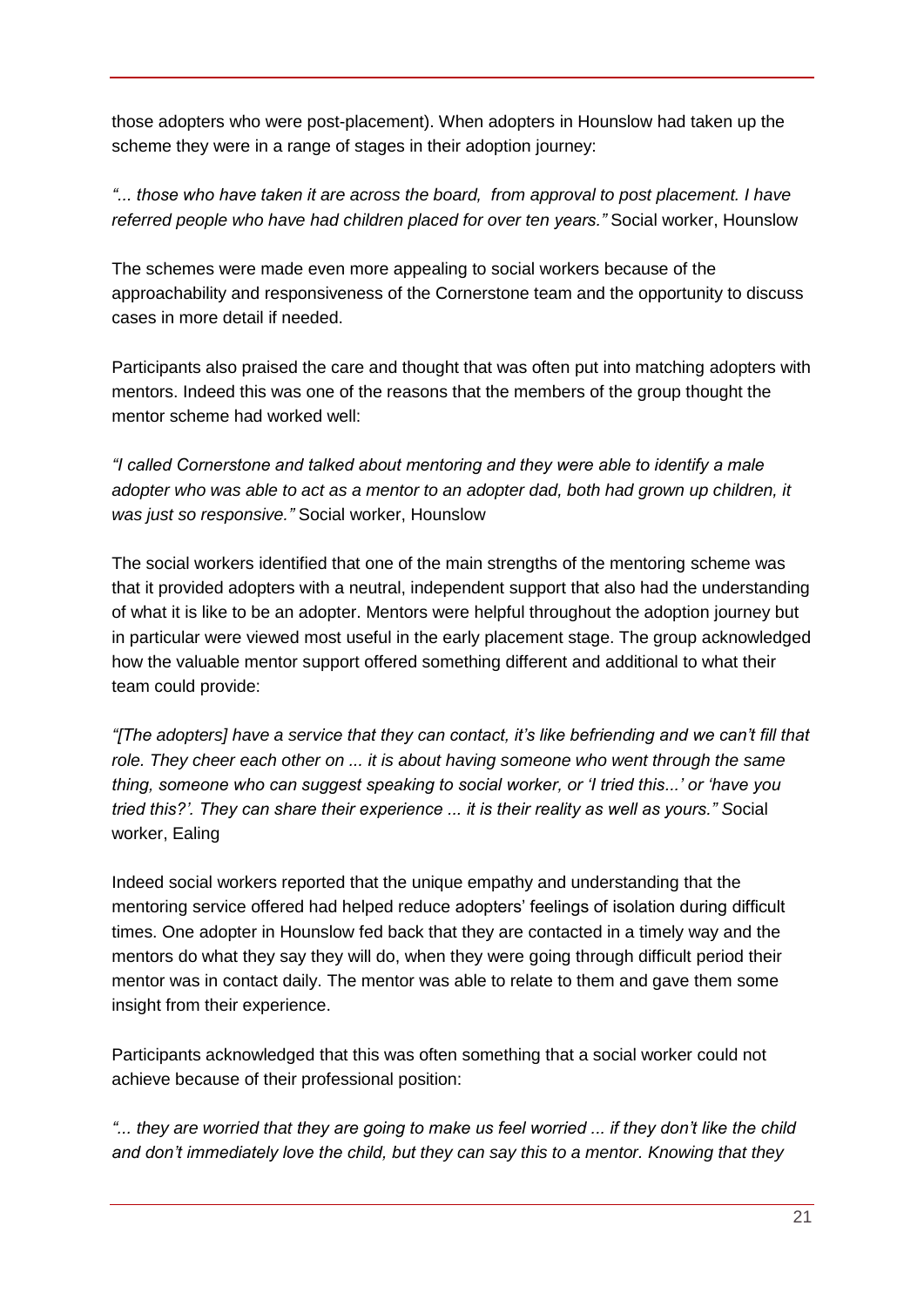*have someone at the other end of the phone is massive. Knowing what an adoptive parent is going through is something we will never understand like they will."* Social worker, Ealing.

Mentors also provided hope and encouragement to adopters during times where there were periods of waiting for instance after approval or waiting for adoption support post placement. This combination of empathy and encouragement in turn resulted in less stress for adopters. Participants suggested that this kept placements stable avoiding crisis points and ultimately disruptions:

*"Certainly I think while that was being sorted out the mentor really kept that placement stable, while waiting for therapy support), having someone to talk to to help them see light at the end of the tunnel was really helpful."* Social worker, Hounslow

Therefore mentors provided emotional support for mentors but in addition participants noted how mentors had also supported in signposting to services and developing practical techniques for parenting, especially challenging behaviour:

*"[The mentor and adopter] can brainstorm ideas between them of what they can try, they can look at books, YouTube videos, all that stuff that the mentors will have compiled themselves."* Social worker, Ealing

Participants recognised the benefits of the scheme for not only adopters but for the adoption team as well. Participants appreciated the additional support the scheme offered and liked that the scheme felt quite separate to the role of a social worker: *"they are coming from a different angle but I think that is helpful"* and *"they are coming from a more empathetic parenting angle and I think that is an advantage"*. Although there were differences in approach all supported the view that the Cornerstone mentoring scheme was working towards the same goal as the social workers.

This additional support to adopters had resulted in a positive impact on the social care team's day-to-day role. Participants felt reassured that they were referring adopters to a scheme that was *"valuable"* and that they knew their adopters had a point of contact during out of hours times. Furthermore the mentor scheme had helped their workloads because adopters were *"not coming to us as much"* with questions that could be answered by a mentor. Professionals were confident that the mentors would continue to be valuable to adopters into the future when children reach the *"difficult teenage years when placements are at risk".* All noted how the scheme will, in particular, work well with the regionalisation process so that adopters have mentors as a point of continuity in an environment where social workers are less able to spend time with adopters and follow cases.

Participants did not have many suggestions about how the scheme could be improved. They were pleased with the service from Cornerstone and the positive effect that the scheme had on their adopters. There were one or two examples of a mentoring match that had not worked so well. In these cases the adopter and mentor had less in common to build rapport.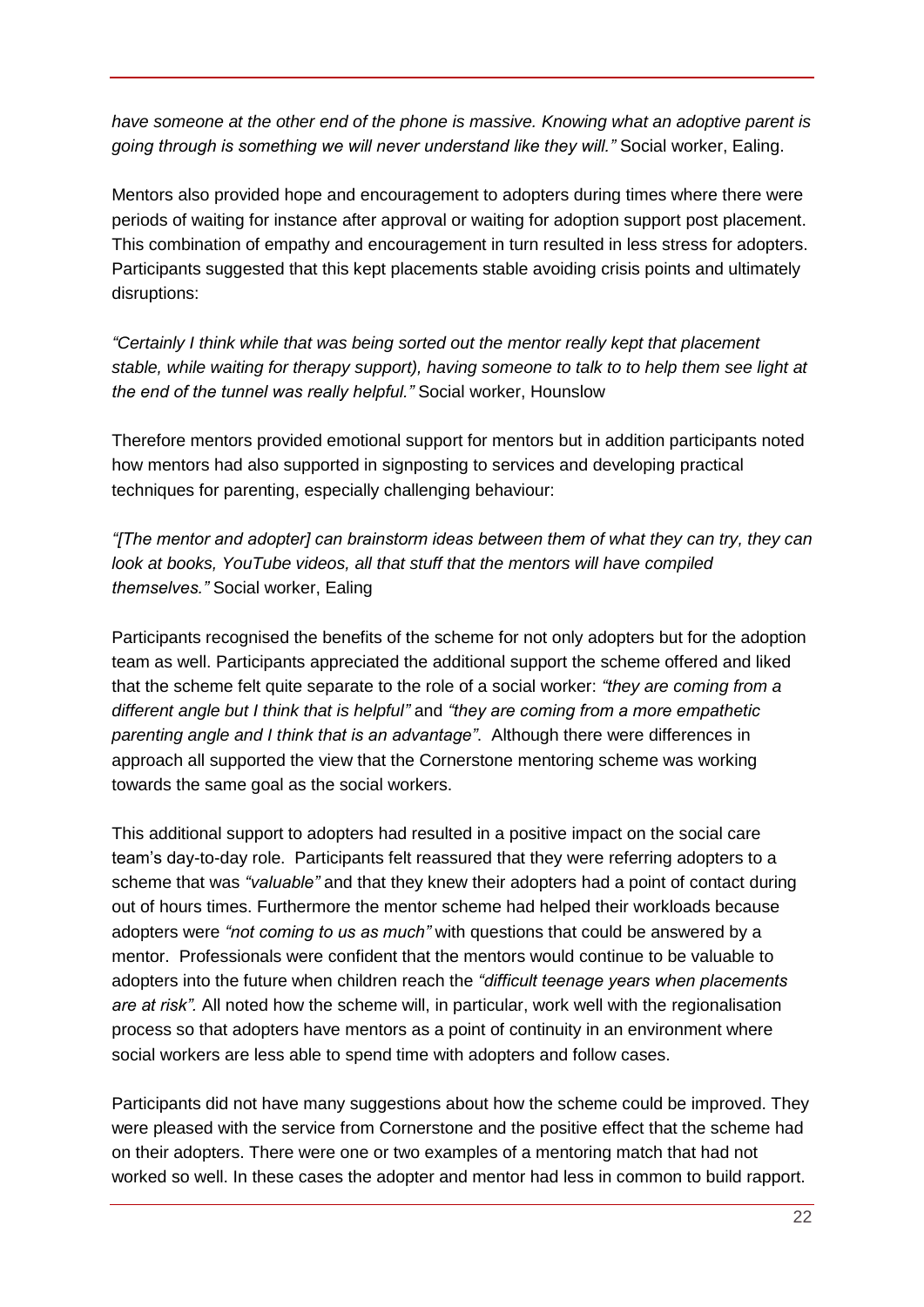Therefore the group stressed the importance of careful matching and that this was key to making a partnership successful. Professionals suggested that the referral form should contain more space so that more information can be provided about the adopter and their background. The social workers also suggested that it was helpful when adopters were matched by geographical proximity as a mentor can then advise and suggest ideas about local services available. Social workers thought that perhaps some adopters were nervous about approaching or taking up support from their mentor for the first time. One suggestion made was to hold a mentor and adopter evening to help break the ice and encourage adopters to use the mentor as a support.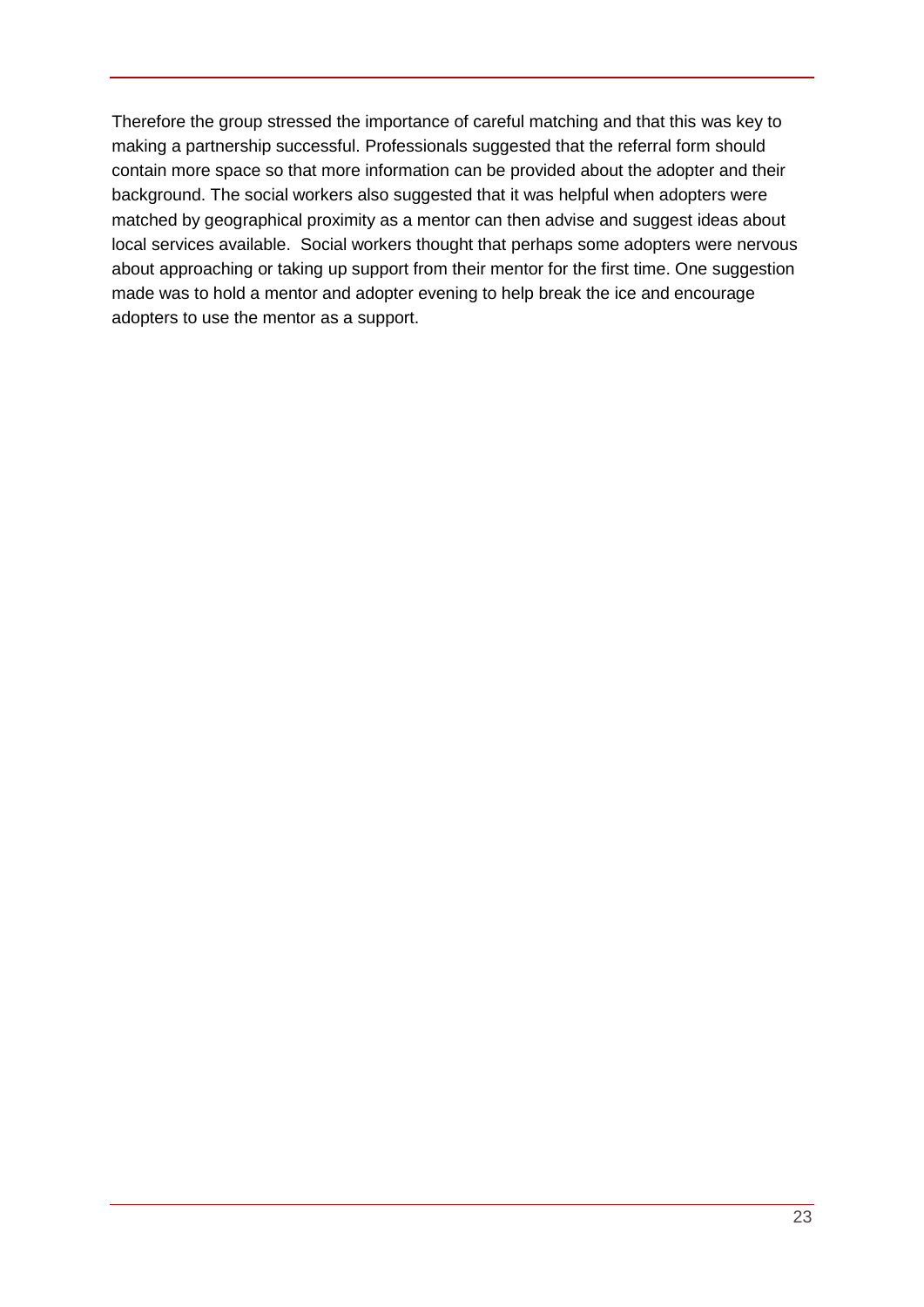# <span id="page-23-0"></span>**The impact of Restorative Parenting Training**

## <span id="page-23-1"></span>**Overview**

Adopters who attended Cornerstone's RPT considered the programme to be of very high quality and provided valuable practical techniques that could support them in parenting their adopted child(ren).

## <span id="page-23-2"></span>**Survey responses: views about RPT**

## <span id="page-23-3"></span>**Findings**

 $\overline{a}$ 

Forty-four adopters responded about the experience of RPT. Forty per cent of these took part in the training post-Adoption Order.<sup>5</sup>

The findings from the survey showed that RPT provided adoptive parents with practical skills and confidence to parent their children. Respondents in the survey were even more positive about RPT than mentoring. Nearly all adopters (94%, 32) thought that what they learned in sessions would benefit (or already has benefitted) their adopted child. In the same way, respondents were very satisfied with the content, facilitation and practical arrangements of RPT. Ninety-three per cent (25) of adopters were "very satisfied" or "satisfied" overall with RPT and all adopters (38) said they would recommend the programme to others. Ninety-four per cent of adopters (22) either "strongly agreed" or "agreed" that RPT equipped them with effective techniques and strategies to parent an adopted child and 87% (33) "strongly agreed" or "agreed" that the course helped them feel more confident to parent a child who has experienced trauma (broken down in Table 3).

In the same way as the mentoring scheme, most adopters (59%) became involved in RPT because their social worker or another professional had told them about it. Over a third of respondents (15, 39%) would have liked access to RPT earlier in their adoption journey. Of these 15, 80% (12) had their child placed with them. Eleven of these were post-Adoption Order.

Twelve adopters attended the training with their partner and all found this beneficial. One benefit that was noted by adopters was the chance for both individuals to apply and tailor the knowledge gained on programme to their own parenting styles. One or two respondents, however, noted that *"one parenting attending the training was enough"* because resources and skills could be shared at home after the course.

A high proportion of adopters (87%) said that RPT had met their expectations. Over half of respondents (57%) hoped, before staring the training, that RPT would provide them with a

 $<sup>5</sup>$  144 adopters who were trained across the seven local authorities were asked to participate in the adopter</sup> survey. 44 adopters responded, this is a 31% response rate.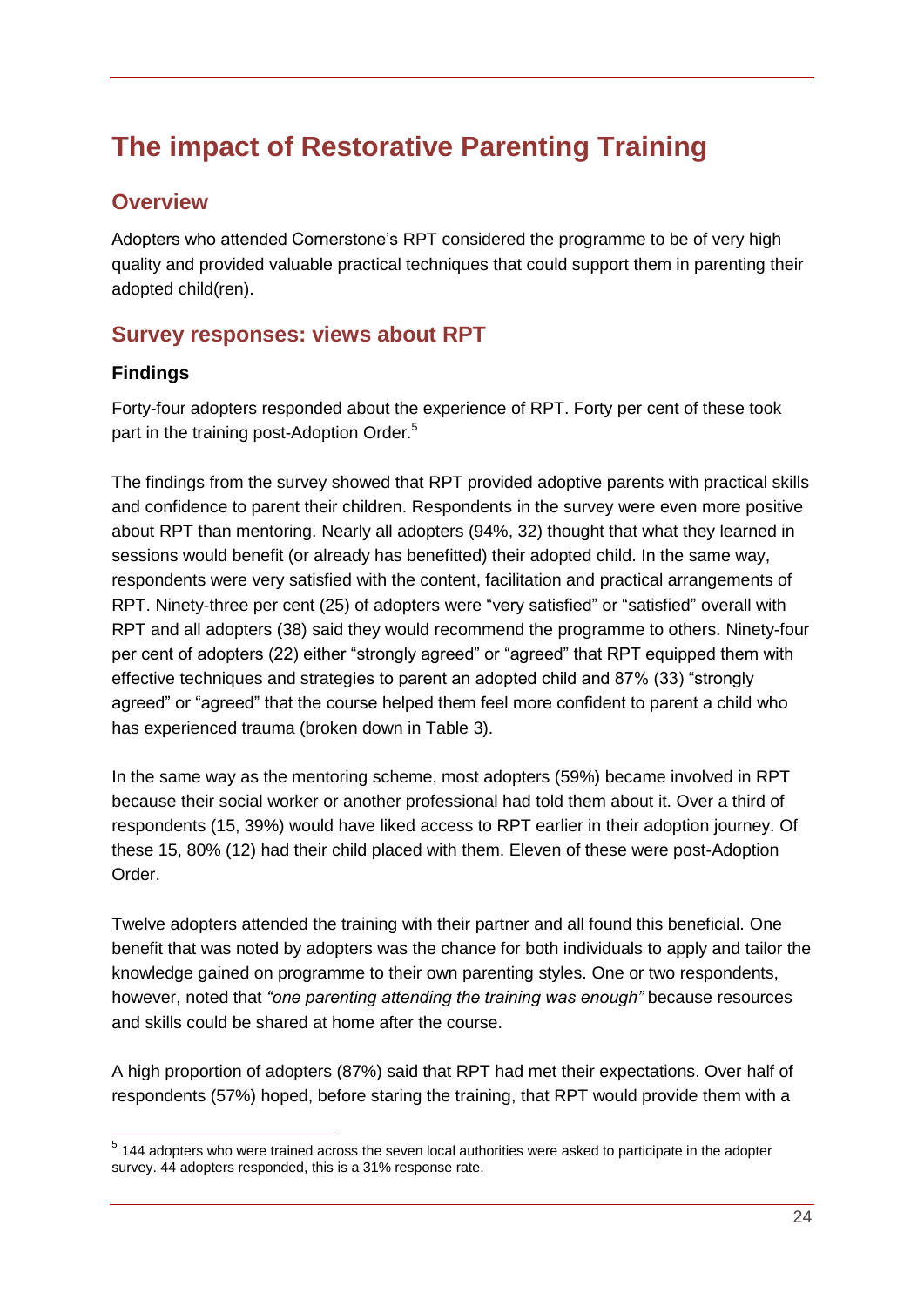better understanding of parenting skills and knowledge including techniques and tips on how to use them. A quarter of the adopters wanted to gain a better understanding of their adopter child's needs and how to manage challenging behaviour (see Table 2).

<span id="page-24-0"></span>

| Hope for the training                            | No. answered "Yes" |
|--------------------------------------------------|--------------------|
| Parenting skills and knowledge for the future    | 20                 |
| <b>PACE</b> training                             | 5                  |
| Better understanding of adopted children's needs | $\overline{4}$     |
| Manage my own and my child's behaviour           | 3                  |

**Table 2: responses to "did you get what you hoped out of the training?"**

The majority of respondents (92%) said that RPT had made a difference to how they proceeded in their adoption journey. Most (78%) adopters felt that the most helpful aspect of the training was learning parenting skills that they could apply at home.

Adopters indicated two key ways their children have benefitted or will benefit from RPT which were 1. their improved understanding of their child's needs and 2. new parenting techniques to deal with challenges and behaviour for example PACE training. Sixty-eight per cent of adopters noticed an improvement in their child's behaviour as a result of RPT, for example *"... [my child is] less angry"* and others noticed that their children were more settled and were able to speak about their feelings easier: *"My daughter is beginning to be better able to verbalise her feelings as a result of my efforts to PACE and particularly to repair when I get it wrong"*

The majority of respondents who participated in RPT reported in the survey that the training had improved their confidence to parent an adopted child and improved their understanding of adopted children's needs (see Table 3).

<span id="page-24-1"></span>**Table 3: level of agreement with statements about RPT knowledge, skills & confidence from survey**

|                                                                                         | "Strongly | "Neither  | "Disagree" or |
|-----------------------------------------------------------------------------------------|-----------|-----------|---------------|
|                                                                                         | agree" or | agree nor | "Strongly     |
|                                                                                         | "Agree"   | disagree" | disagree"     |
| Equipped me with effective techniques &<br>strategies to parent an adopted child (N=38) | 92%       | 3%        | 5%            |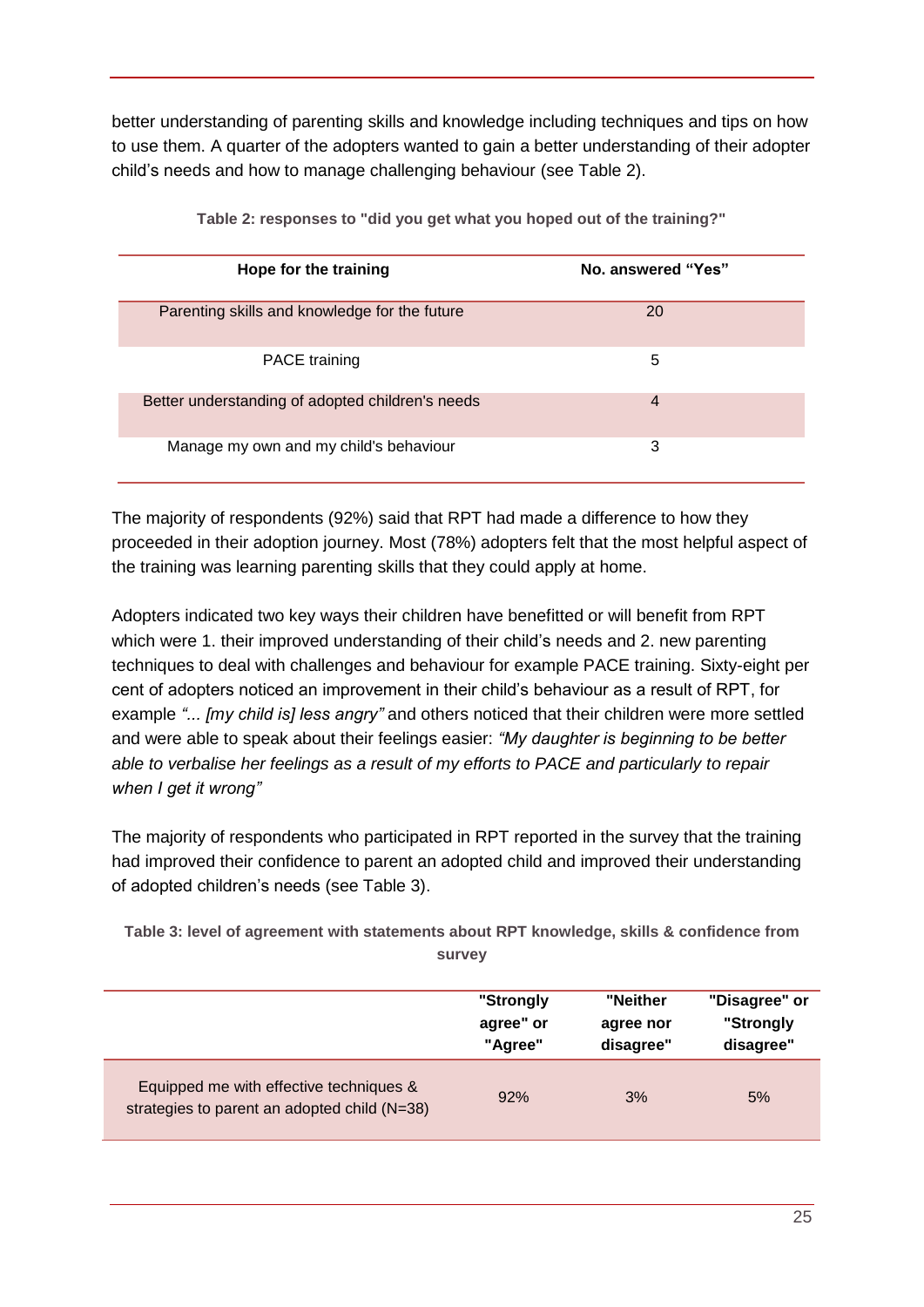| Helped me better understand the needs of<br>adopted children (N=39)                                    | 90% | 3%  | 8%  |
|--------------------------------------------------------------------------------------------------------|-----|-----|-----|
| Helped me feel more confident in forming an<br>attachment with adopted children (N=37)                 | 89% | 5%  | 5%  |
| Helped me feel more confident to parent a child<br>who has experienced trauma (N=38)                   | 87% | 11% | 3%  |
| Helped me feel more prepared to adopt $(N=29)$                                                         | 72% | 21% | 7%  |
| Improved my understanding & knowledge about<br>adoption process (N=35)                                 | 63% | 23% | 14% |
| Made me feel more able to adopt children with<br>complex needs or 'hard to place' children<br>$(N=30)$ | 60% | 30% | 10% |

Many adopters (90%) also praised the content of the training, the practical arrangements e.g. the venue and the group work and discussions. Adopters also responded positively about the combination of the therapist trainer and adopter co-facilitator; 74% rated it "very good". This finding was also supported by responses from adopters at interview.

## <span id="page-25-0"></span>**Gender comparison**

Eight men and 36 women took part in RPT. As there is a much lower number of men who participated in the training compared to women, these results are not conclusive. A bigger proportion of women were "very satisfied" or "satisfied" with RPT compared with men (95% vs. 80%). Men and women had similar expectations of the training; that it would improve their parenting skills, and the same proportions had these expectations met (87% of women and 88% of men).

## <span id="page-25-1"></span>**Suggestions for service development**

A couple of respondents who took part in RPT highlighted that they preferred not to take annual leave to attend the training:

*"The only challenge is that we've had to take so many days off work to do it all, when we are trying to save our leave for when a child is placed with us. It would be great if Cornerstone could provide some of this training as part of Stage 2 training"* Ealing adopter, RPT

Some adopters felt more content could have been covered over the three days. One adopter suggested addressing the impact of changes in the family structure e.g. divorce in the training: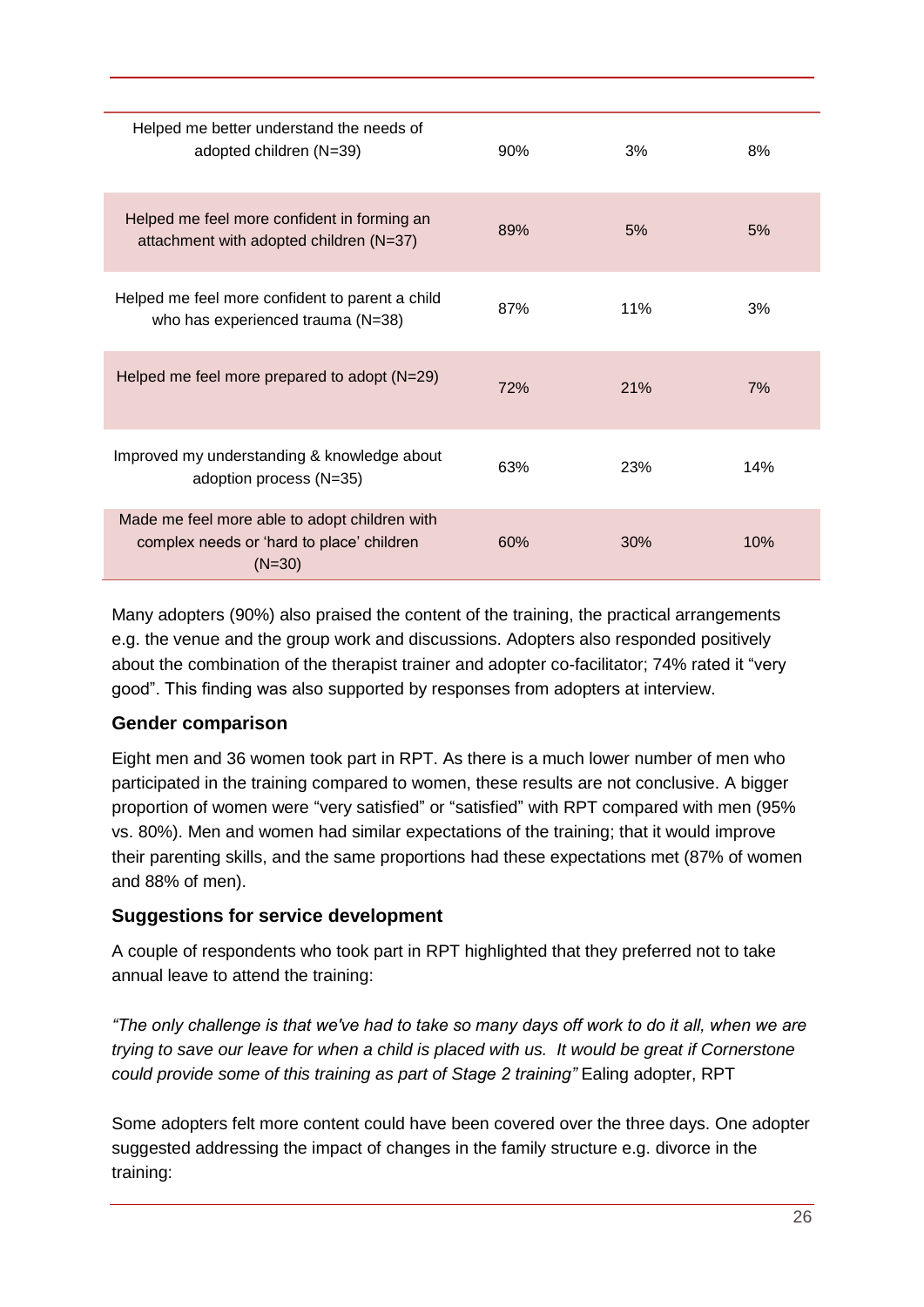*"I would personally like to see the adoption agencies address the impact of divorce, it is very common and adoptive families are not immune. When such separation happens the adopted child/children [experience] more change, loss [and] separation."* Ealing, Restorative Parent **Training** 

## <span id="page-26-0"></span>**Cornerstone webinars**

Forty-five per cent of adopters (20) who participated in RPT had accessed Cornerstone's webinars. "Cornerstone Reflections" was the most popular (accessed by 11 adopters) followed by "Play Therapy" (accessed by eight adopters). The least accessed webinar was "Music Therapy" (accessed by two adopters). The majority (79%) of respondents were "very satisfied" or "satisfied" with the webinars and most (81%) found the webinars useful in helping to apply learning from RPT.

## <span id="page-26-1"></span>**Adopter interviews: views about RPT**

## <span id="page-26-2"></span>**Sample**

Fourteen adopters were interviewed about the experience of participating in the RPT programme. These adopters volunteered to take part in interviews via the online survey and a Cornerstone email circular. The highest proportion of interviewees accessed the scheme via Ealing (43%), followed by Tri-borough (36%) and then Slough (21%). No adopters came forward to be interviewed from Hounslow or Reading.

Most adopters (8) had their child placed with them when they accessed the training. These eight had adopted nine children who were aged between 21 months and 11 years old. All were post-Adoption Order, although one adopter had recently adopted her second child (first adopted child was 5.5 years old and post-Adoption Order) and this was in the early placement stage.

## <span id="page-26-3"></span>**Adopter experience**

All adopters were positive about RPT and those that had children placed left with practical techniques that could support them in parenting their adopted child(ren). All adopters reported that they left the training with improved knowledge and skills to parent an adopted child. The training helped adopters understand adopted children's specific needs and the reasons behind their, often challenging, behaviour. The majority of adopters (12) used words such as *"excellent", "inspiring"* or *"amazing"* to describe and benefitted greatly from the course. The other two adopters still found the training good but talked about the training more on balance and discussed specific aspects that they found more and less useful. These two were both post-Adoption Order. Most adopters (11) commented that their confidence to parent an adopted child had increased due to the training. Those that reported that the training did not impact on parenting confidence were all at the post-Adoption Order stage.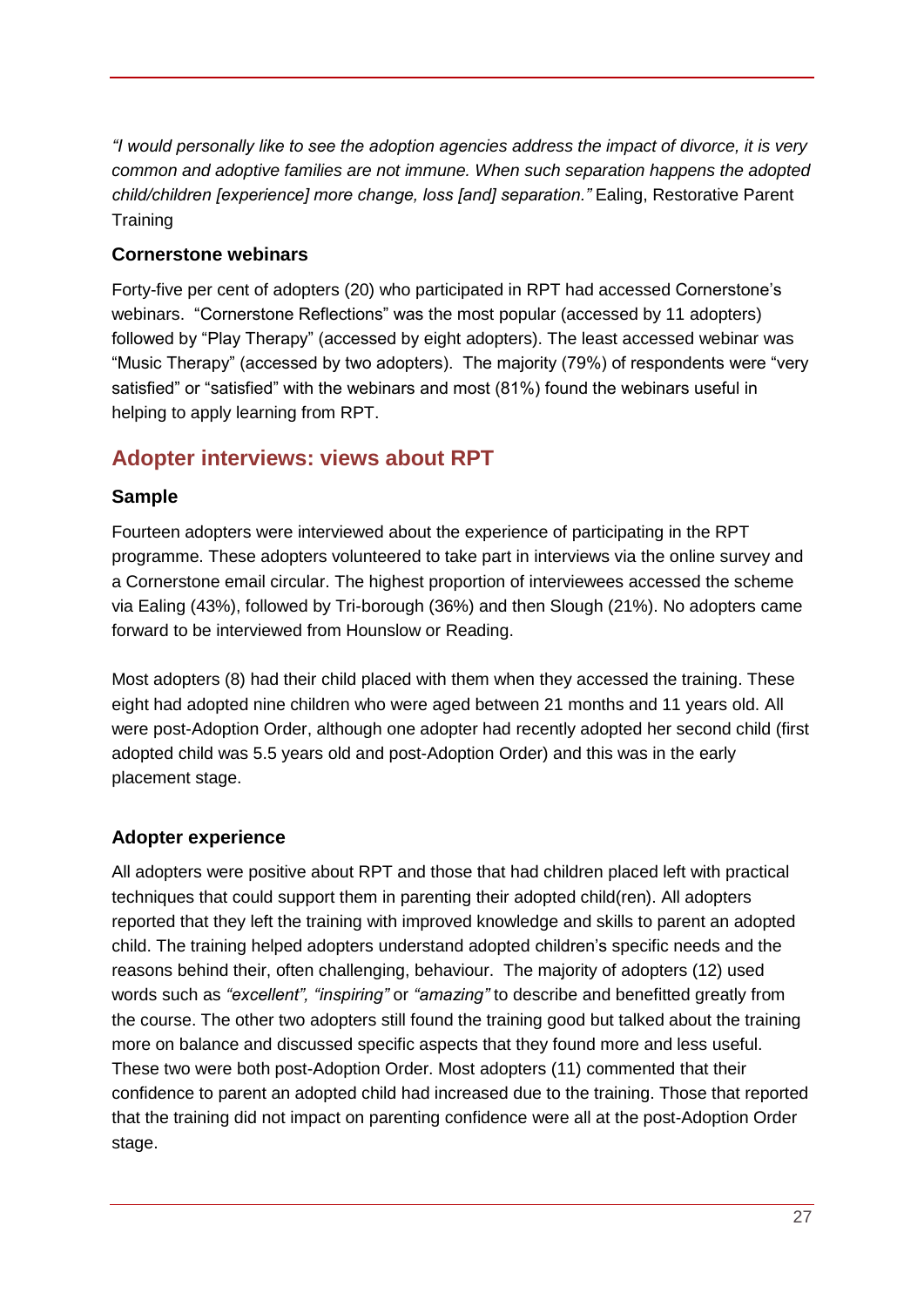Half of the adopters would have liked to been able to access the training at an earlier stage in their adoption process. Five of these were post-Adoption Order and two were approved and waiting when they accessed the scheme. Of the seven that reported that the training came at the right time, those with children placed (3) felt it was beneficial to have the training after the child was with them so they could immediately put the approach into practice.

The PACE approach was most often reported as the most useful aspect of the training. Adopters with children discussed how they were able to put PACE into practice and had seen the results of this on their child's behaviour. Many talked about their child being *"calmer", "kicking off less"* and *"fewer explosive incidents*" and being more *"open".* In fact all adopters with children noted that their children's behaviour had improved after the course:

*"He hasn't needed to be so demanding to get heard and listened to. The time I did the course ... he was going through a stage of trying out physical reactions to things ... he was pushing those boundaries physically and I found that quite difficult ... when I started to use PACE it lessened... I definitely think because I could be more understanding and use PACE to be alongside him he definitely reacted really well, and calmed down quicker."* Tri-borough adopter, RPT

In addition three adopters referenced the impact that the "plasticine exercise" had on them and its ability to assist them in understanding their child's experience of loss:

*"... we adopted him at 16 months and he had been with a foster carer five days after birth, [Cornerstone] have an activity where you make up a plasticine family and they are taken away from you and you are given another family and this really struck home. My poor baby. It put another facet when he asks questions like 'could [child's birth mother] really not look after me or did she not want me' . It gave me that insight to deal with that emotion and address and keep addressing it"* Tri-borough adopter, RPT

## <span id="page-27-0"></span>**Attending with a partner**

Some adopters had wanted to attend RPT with their partner but practical arrangements (i.e. taking time off work) had not allowed this. Just under a third (4 out of 14, 29%) of adopters attended the training with their partner or a close family relative and all considered to be beneficial. Interestingly, two adopters indicated that they would have liked for their partner to go on RPT but for them to both to attend the training separately.

*"[I] have been able to share with husband but it is not quite the same. He has heard me talk but it doesn't resonate with him in the same way because he hasn't been through the training."* Slough adopter, mentoring and RPT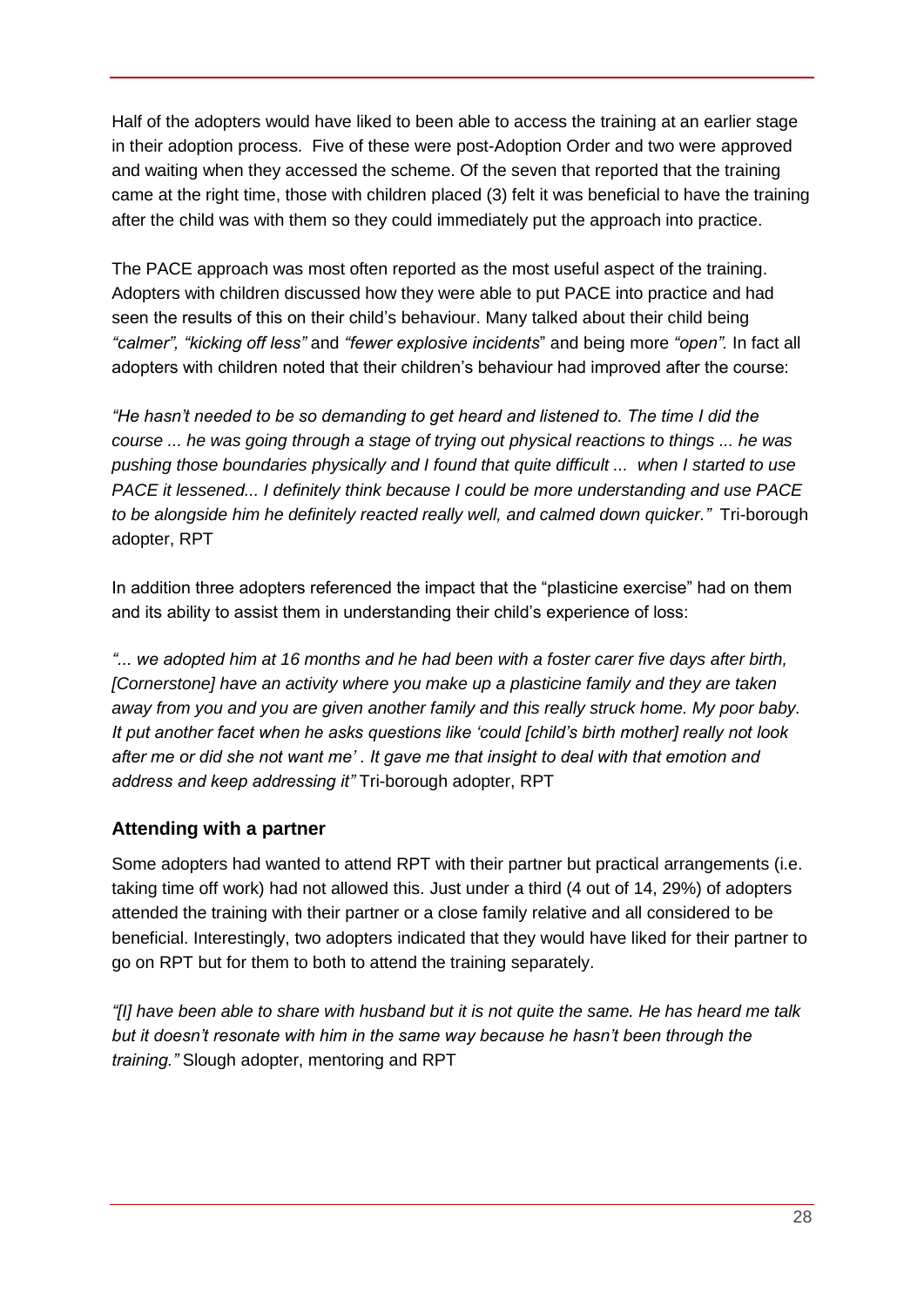## <span id="page-28-0"></span>**Type of children**

Five adopters reported that the training made a difference to their decisions about the type of children they were able to adopt, for example:

*"It made me more clued up about what I am looking for and realising that a new born isn't necessarily the best option… it has made me wiser and made me think about if we have a child that we need to think about this."* Slough adopter, mentoring and RPT

One of these adopters was post-Adoption Order but reflected that it would have influenced her criteria for matching pre-placement.

*"It's made me consider children with behavioural and emotional difficulties, which before the course I might not have considered."* Ealing adopter, RPT

# **Understanding adopted children's needs and adapting parenting to this and seeing the results**

All adopters who attended RPT explained that the training improved their understanding of adopted children's needs and/or their knowledge of techniques and approaches that could be used to deal with challenging situations. The training encouraged adopters to reflect on their own experiences of parenting or working with children, to recognise the differences that may occur in caring for adopted children compared with birth children and to spot specific behaviours adopted children may exhibit.

*"Understanding where [adopted] kids are coming from I think was probably one of the most powerful things"* Ealing adopter, RPT

One adopter described how the training helped her recognise and understand why her adopted son has difficulty in forming relationships:

*"I realised that my son has some attachment issues ... some of the things that I have been wondering about my child I realised were issues that adopted children have ... talking to the facilitators [make me realise] that this behaviour happens a lot with adopted children".* Ealing adopter, RPT

Adopters pointed out that this combination of teachings on attachment theory, knowledge of adopted children's needs and the PACE parenting model improved their confidence to be able to adapt their parenting and care for an adopted child. One adopter described as a result of PACE training she is now able to respond to misbehaviour more effectively:

*"... if you are dealing with a child [who is not adopted] you can talk about consequences in a particular way which is what I had done previously. I now know…to sit down with the child and be curious about what they are feeling and where it might be coming from. It gives you*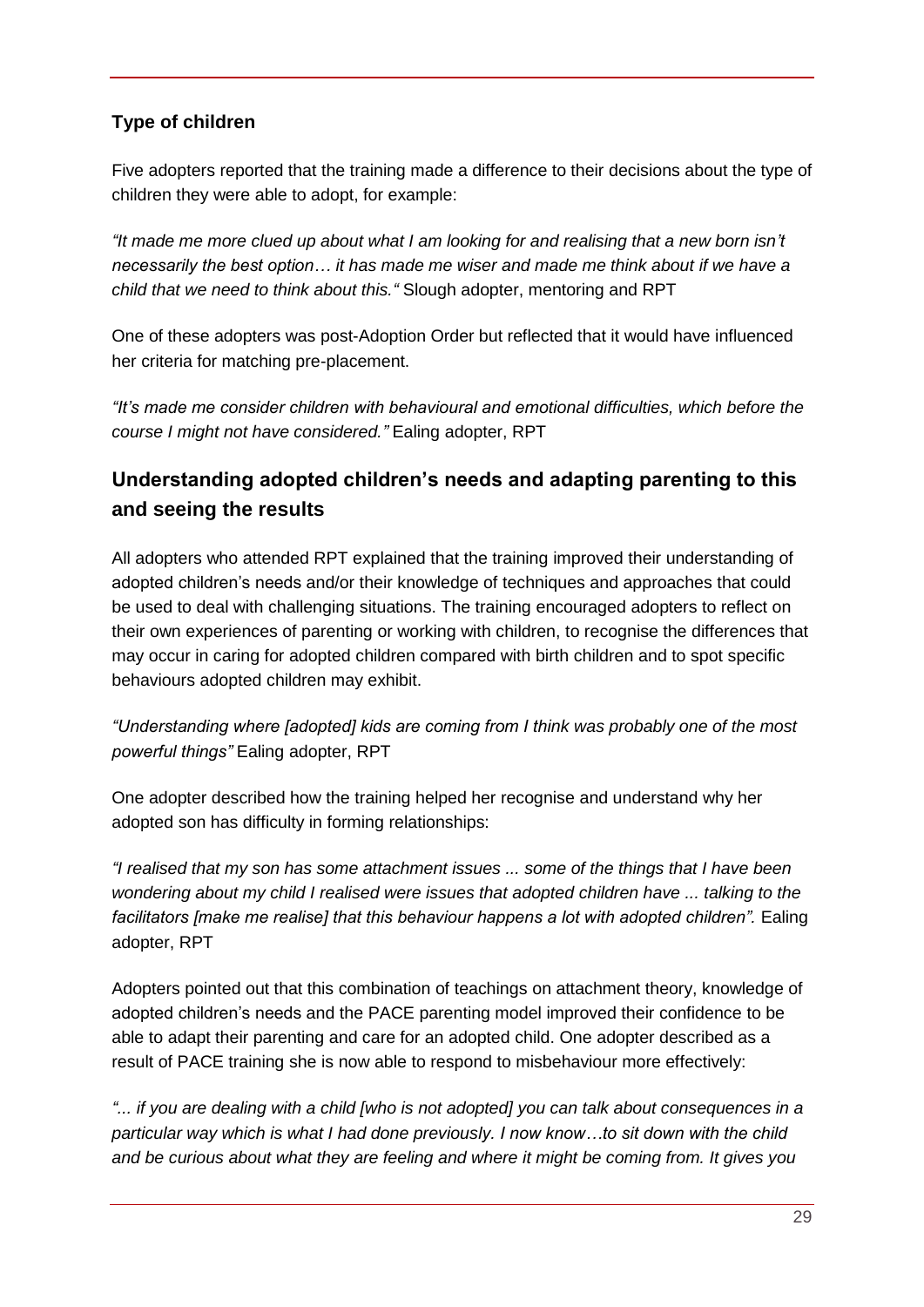*the tools to have that kind of conversation so you look beyond what the behaviour is."* Ealing adopter, RPT

Three adopters who were at post-Adoption Order noted that RPT did not improve their confidence as parents but certainly equipped them with a set of techniques in order to parent more effectively. One adopter explained before the training that she already had the confidence to be a great parent, however she felt she lacked the knowledge and skill to manage adoptive life. After attending RPT, she was equipped with an understanding of why adopted children may act in a different way and set of techniques.

*"I definitely think [RPT] has impacted on my skills. I behave very differently in quite a few circumstances. I also comfortably behave differently. Sometimes you know you should behave differently but you might be going against what you thought, but because the understanding is there I will definitely have a better outcome"* Ealing adopter, RPT

Adopters used PACE techniques not only to parent in the moment but also described how the strategies had strengthened parent and child relationships and taught them how "*to go back and repair"* Ealing adopter, RPT.

*"I think they've [children] become more open and that's what you want… it builds foundations for future …. If you have an open relationship and you understand it will help when it comes to the difficult teenage years"* Slough adopter, RPT

*"He knows he has a mother who gets him, who he can share his emotions with, who will not judge him … he's actually a changed boy … I spent a whole summer playing academic catch up with him. That trust that he had for me has allowed him to enter this school year at a different school, more or less on par."* Ealing adopter, RPT

# **Timing of the training**

Training was probably most suitable for those adopters in the early placement stage of their adoption journey as techniques could be put into practice. Adopters noted that the material covered in RPT was relevant and valuable to all kinds of adopters, however findings suggest that the training would be most beneficial for those in early placement as the techniques could be put into practice. Five out of eight of those adopters who had their child placed with them when they accessed RPT would have preferred to attend the training earlier to help with their parenting sooner. Similarly most adopters (4 out of 6) who had attended the training before they had a child placed with them believed this was the right time for them to attend.

Adopters who were in the post adoption stages reported attending the training earlier on in their adoption journey would have been helpful preparation for when the child moved in. They explained being equipped with the knowledge of adopted child's needs and strategies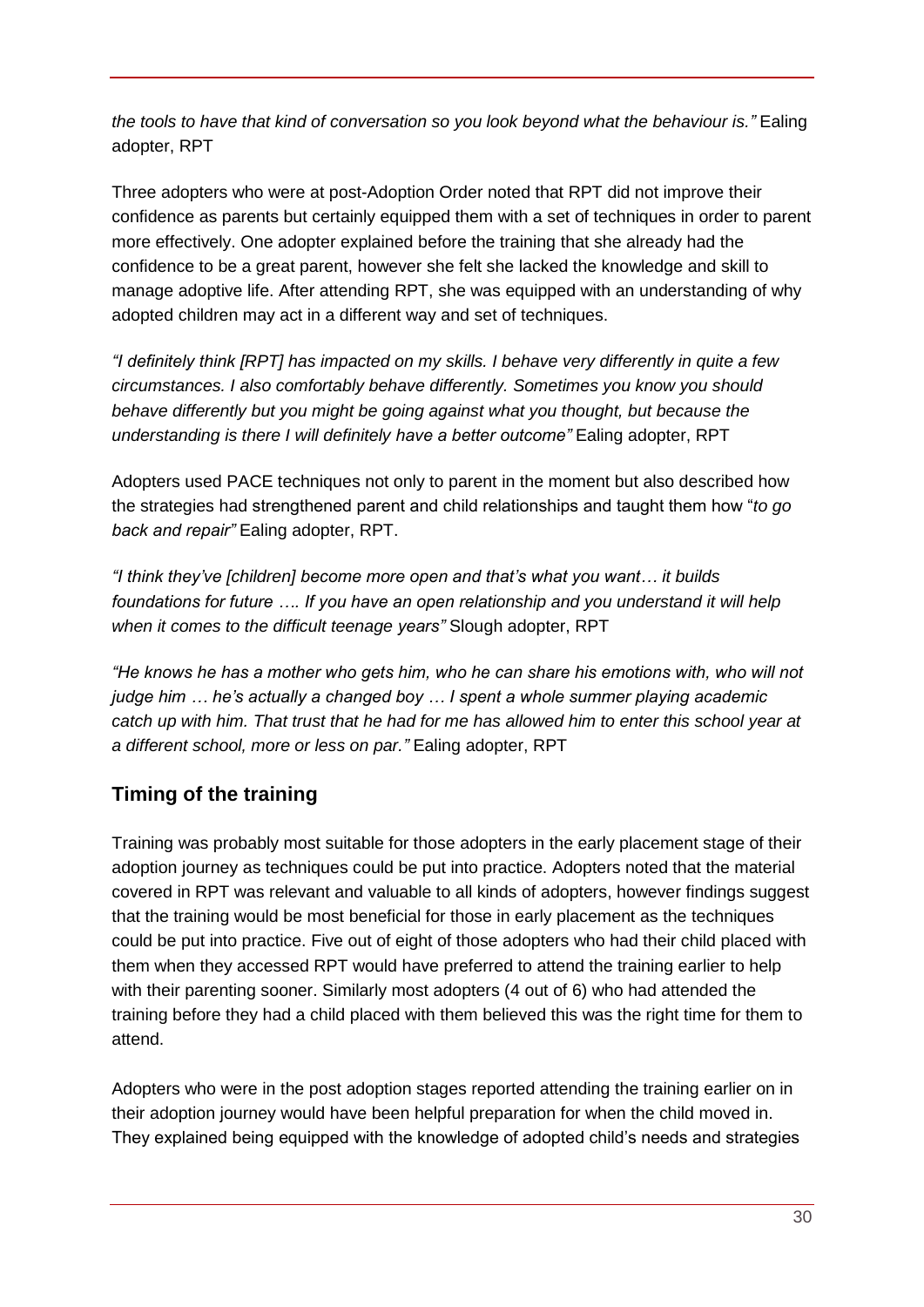to deal with adopted children's behaviour would have meant that they could have adapted their parenting methods earlier on and responded to situations more appropriately.

*"If I had gone on the course before I had adopted maybe I would have had some good strategies to try from day one and that's maybe what we were missing."* Ealing adopter, RPT

*"If I knew what I know now I would have thought [her behaviour] was something else and not just listened to the teachers."* Tri-borough adopter, RPT

Among those adopters who had not had their child placed with them when they attended the training, the majority felt that the training was provided to them at the right time, however two adopters would have preferred to have attended the training earlier on. One of these adopters commented that RPT would have been helpful at the point that they decided what kind of children they wanted to adopt:

*"I think it would have been useful to have the training earlier ... as a prospective adopter you need to make decisions on what age, sex, background that you want to consider and whether you would be prepared to take on a sibling pair…I think the PACE parenting could help with making good decisions"* 

Nonetheless, this adopter indicated that the training would still impact on the decisions made in their adoption journey: *"It has improved my confidence as an adopter and means that when we are going through the matching process we are confident in what we might take on".* Ealing adopter, RPT

# **Training quality**

All adopters were very pleased with the quality of the training and facilitation and agreed that it was outstanding compared to any other training they had attended. Adopters said the teachings were well grounded in research and the challenges of adoption were discussed alongside practical coping strategies.

*"A lot of the other stuff [from other training] was superficial. They talk about problems and what to expect but there was very little advice about how you might cope with it ... but that wasn't the case with Cornerstone… nearly all of it was new and useful."* Ealing adopter, RPT

*"The people in the local authority they have a huge amount of knowledge [but] they are juggling a huge amount of work [and] you don't necessarily get strong trainers in all of these environments … I think this is something that Cornerstone has nailed"* Slough adopter, RPT

All adopters found the combination of adopter and therapist facilitation useful. Adopters considered this co-facilitation to be a unique feature that played a crucial part in helping apply learning and, in particular, understand how to put PACE into practice. This dynamic worked well as adopters felt that the therapist was a very strong and knowledgeable trainer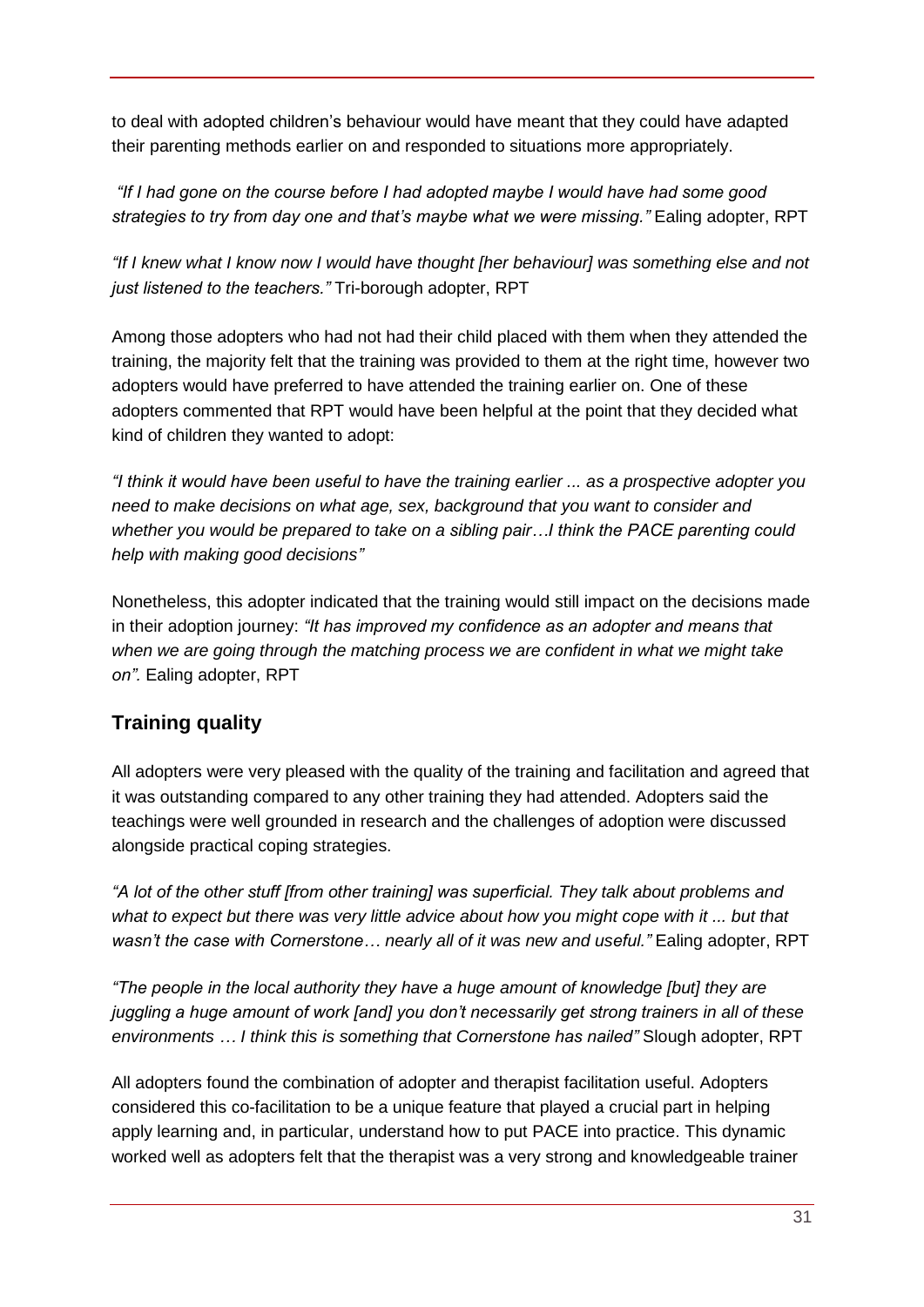and the presence of an experienced adopter who had used the techniques brought the material to life.

*"After years of wondering why she [is] so explosive at times, you are hearing it from a therapist [and] you are realising that this is normal and you are also being taught that you can heal this [by the adopter]."* Tri-borough adopter, RPT

## <span id="page-31-0"></span>**Improvements to the course**

Overall the 14 adopters interviewed who participated in RPT considered the course to be very high quality and particularly relevant to their lives. Thirteen adopters offered some suggestions to how the course could strengthen its delivery which have been grouped into three themes:

## **1. Improve course accessibility**

Six adopters noted that adjustments could be made to how the course (and webinars) is delivered to improve its accessibility to adopters. These adopters described the difficulty in committing three full weekdays to the course and the challenges of balancing this with existing work or personal responsibilities; some adopter's partners could not participate in the training for this reason. Adopters suggested a more flexible programme to allow for people to manage work or other personal commitments, for example the course could be converted into half day courses, condensed to two days or offered alongside the mandatory adoption training or run at a weekend. Two adopters commented on the need to consider how the webinars were delivered as they had trouble accessing the webinars due to technical difficulties.

## **2. More time spent on practising PACE strategies**

Although adopters considered the PACE parenting model incredibly useful, four would have preferred more time to practise the strategies during the course for instance by testing out the versatility of the techniques using different role play scenarios. One adopter explained that greater opportunity to practise the PACE model would encourage her to use the techniques:

*"I learnt this strategy PACE but didn't really understand how to use it. So it left me feeling like I should be able to do something because I have gone on this course but actually I am not sure how to apply it [PACE] and when it doesn't work I am not sure what to do next."* Ealing adopter, RPT

## **3. Extend the training offer more people, including non-adopters**

All adopters concurred that the course should be offered more widely to adopters across England. In addition, three adopters suggested that it would be helpful to open the course to wider family members e.g. older siblings, adopted and/or birth children and grandparents.

*"I would like something parents and kids could do alongside each other. I know my daughter would not touch therapy, she does not want to sit in a room and talk about her feelings… if*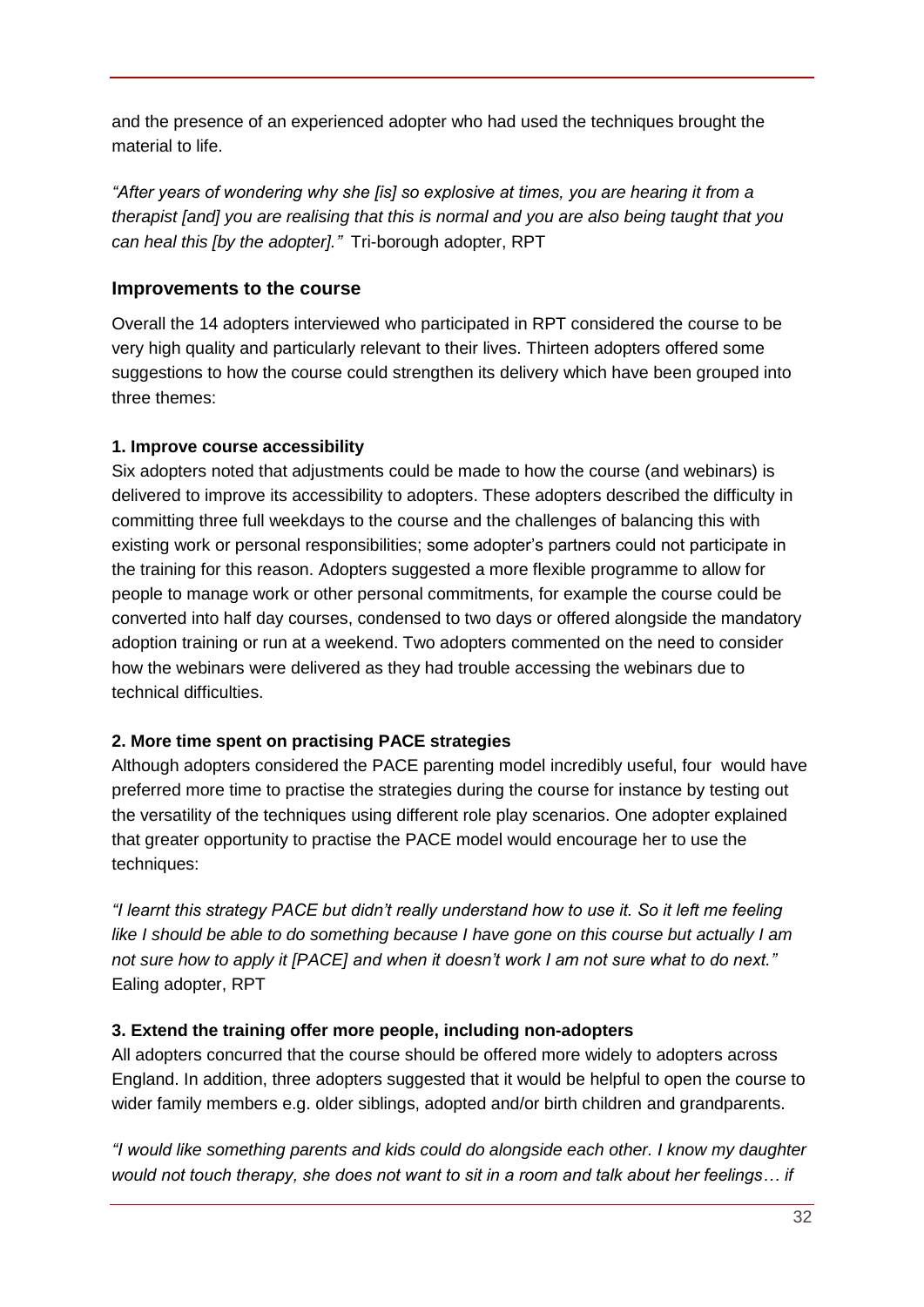*something like Cornerstone was offered to parents and kids it could be a stepping stone for kids that needed therapy."* Ealing adopter, RPT

# <span id="page-32-0"></span>**Professional feedback**

Cornerstone's training was viewed as high quality, valuable resource which had made a big positive impact on adopters' lives and their parenting approaches. The training achieved a good balance between theory and practice. Professionals in the group reported that the training had helped adopters with their parenting confidence, strategies and techniques. Importantly, the training had helped adopters understand the reasons behind the child's behaviour. Furthermore adopters, who had not yet been matched and had been on the training, were viewed by other local authorities as more appealing as a potential match with a child waiting:

*"When you get in touch with other local authorities when they are family finding, they say the training is putting the adopters over the others because, more and more you hear about therapeutic parenting, they are more appealing, it jumps out at them."* Social worker, Ealing

Participants commented on the quality of the facilitation of the session, the practical arrangements e.g. the venue, the resource pack and the content of the session. In particular, the group noted the effectiveness of PACE and the 'plasticine exercise' which highlighted the emotional impact of losing your family.

The training complemented local authority preparation groups and provided a more "solution focused" approach and the opportunity to put practical techniques into practice. Social workers wanted to see even more of a focus on these strategies and *"more play therapy".* 

Despite this, participants suggested that the local authority and Cornerstone training could work together more seamlessly and that there was some overlapping material such as one exercise which uses building blocks to re-inforce the gaps in the care children who are adopted receive. Social workers suggested this could be ironed out by Cornerstone attending local authority preparation group training to understand what is covered.

Furthermore there was an example where an adopter had attended the training and had received some incorrect information about the approval process. Social workers concurred that it would be most beneficial to adopters if the Cornerstone training solely focused on parenting approaches and did not delve into social worker process such as discussing children's permanency reports.

Social workers, however, were overwhelming satisfied and positive about RPT. In a similar way to the mentoring scheme, workers were able to discuss real life examples of when the training had benefitted adopters: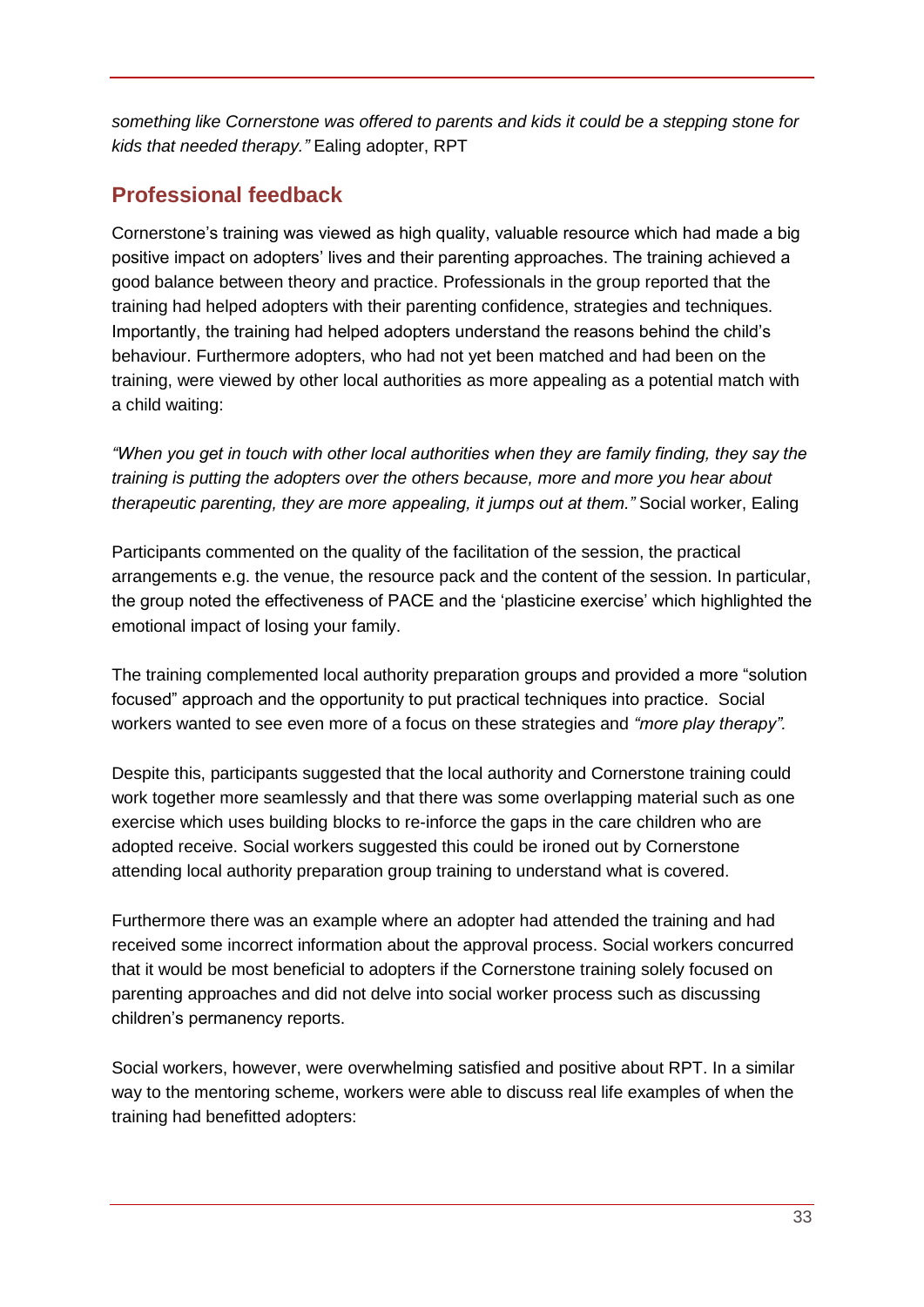*"[the training] helped [the adoptive couple] approach parenting from the same point of view, it brought them together, they ... started using [the approaches] on their daughter and they found it worked straight away and this put them in a strong position when their second (adopted) child was placed with them."* Social worker, Hounslow

Participants could see a difference between those adopters, who had not yet been matched, who had attended the training and those who had not. Those that had been on the training seemed more ready to adopt, more confident at panel and sometimes more able and willing to adopt children who are deemed harder to place. The training did not necessarily change adopters mind about their matching criteria but it certainly made adopters feel more confident to consider children who have more complex needs:

*"I referred to a couple who were adamant that they could not adopt a child who had experienced sexual abuse but the training opened their minds a bit more … what they thought they didn't have capacity for before, they now feel more confident and feel they can do it."* Social worker, Ealing

A practical suggestion from participants was that it would be useful for adopters in a couple to be able to attend together and that Cornerstone sessions that run at the weekend and evenings would be helpful to fit around job commitments. One social worker suggested that a targeted men only session may be useful to understand some of the specific challenges that adoptive fathers face.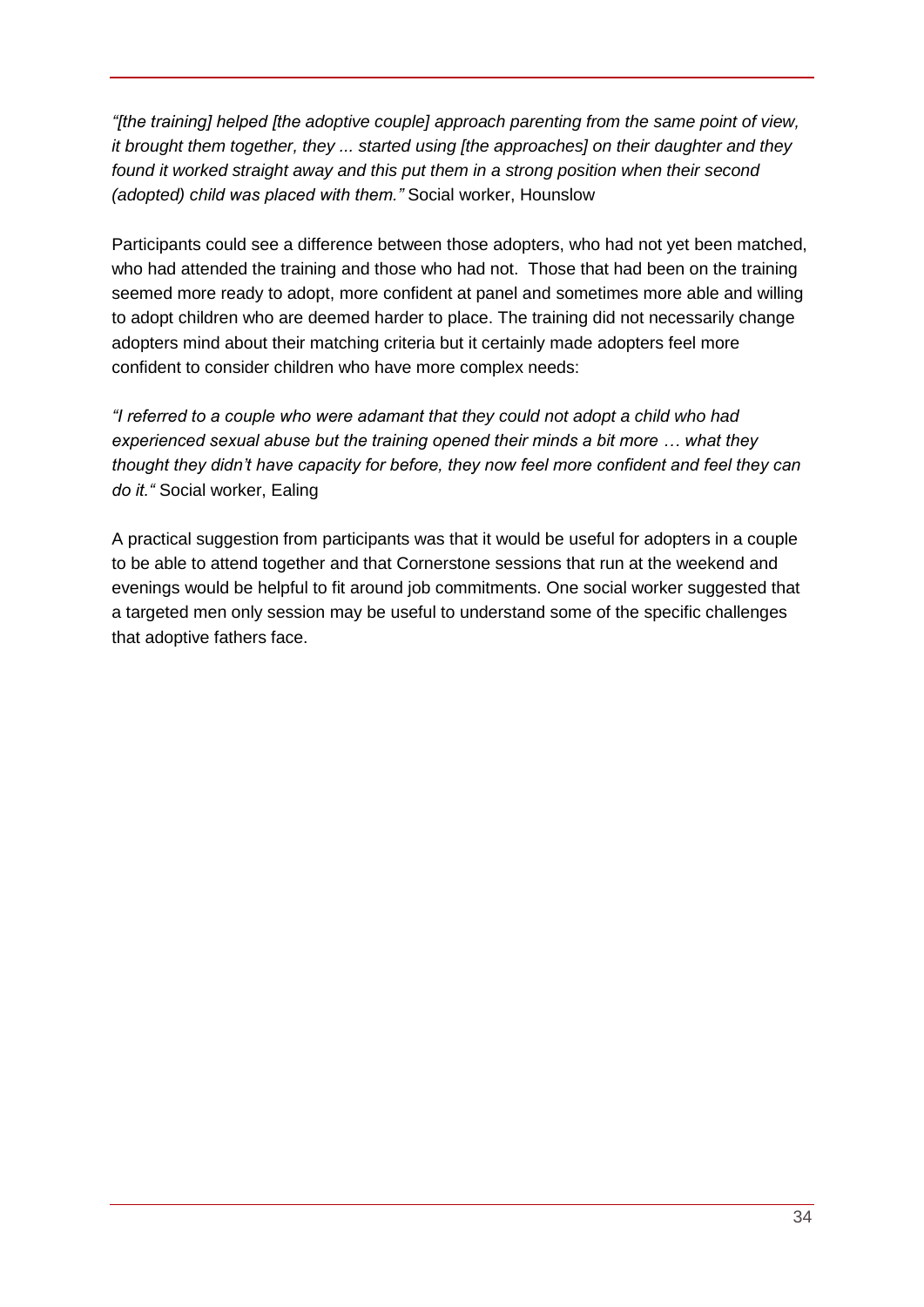# <span id="page-34-0"></span>**Findings from local authority data**

## <span id="page-34-1"></span>**Method**

One of the aims of Coram's evaluation of the Cornerstone package was assess whether Cornerstone's schemes have encouraged adopters to take on more complex children and accelerated the placement of children. In order to obtain a data derived response to these issues, seven local authorities were asked to provide details about adopters who have had a child placed between 01 September 2015 and 30 June 2016 (three quarters). This data was used to consider if there were any differences between adopters who had and had not received support from Cornerstone in terms of timescales and type of children they adopted. Coram received data from Ealing, Reading, Slough and Tri-borough as such results below only reflect these local authorities.

# <span id="page-34-2"></span>**Findings from data**

Data was provided about 43 adopters who had a child placed with them between 01 September 2015 and 30 June 2016 from Ealing (10 adopters), Tri-borough (7 adopters), Slough (20 adopters) and Reading (6 adopters). Most adopters (51%) submitted their Registration of Interest (ROI) in 2014 and just over half of these adopters (55%) were matched with their child in 2016. Cornerstone began providing its mentoring and RPT schemes to adopters in the summer of 2015.

## <span id="page-34-3"></span>**Demographics of children adopted**

Data was provided about 32 children who had been placed with these 43 adopters between 01 September 2015 and 30 June 2016 in Ealing, Slough and the Tri-borough. Among the children who had their date of birth provided by the local authority 67% (14) were aged from zero to two years and the rest (7) were aged between three to five years. The ages of 11 children were unknown. Slightly more girls (17, 53%) had been placed during this period than boys (15, 47%). Most children were white British or white other (55%), around a third were mixed race (29%), 10% were black African and 6% were Asian. Two children had a reported developmental delay or disability.

Half of these children (16) were placed with adopters who had received Cornerstone support and the rest were placed with adopters who had not.

## <span id="page-34-4"></span>**Cornerstone vs non-Cornerstone adopters**

This section explores whether Cornerstone adopters were matched faster, took on more complex children and more likely to be matched inter-agency than adopters who had not received Cornerstone support.

It is important to note that adopters who were recorded as receiving Cornerstone support and had their child placed prior to September 2015 may not have accessed Cornerstone support because the schemes were not yet available in their local authority rather than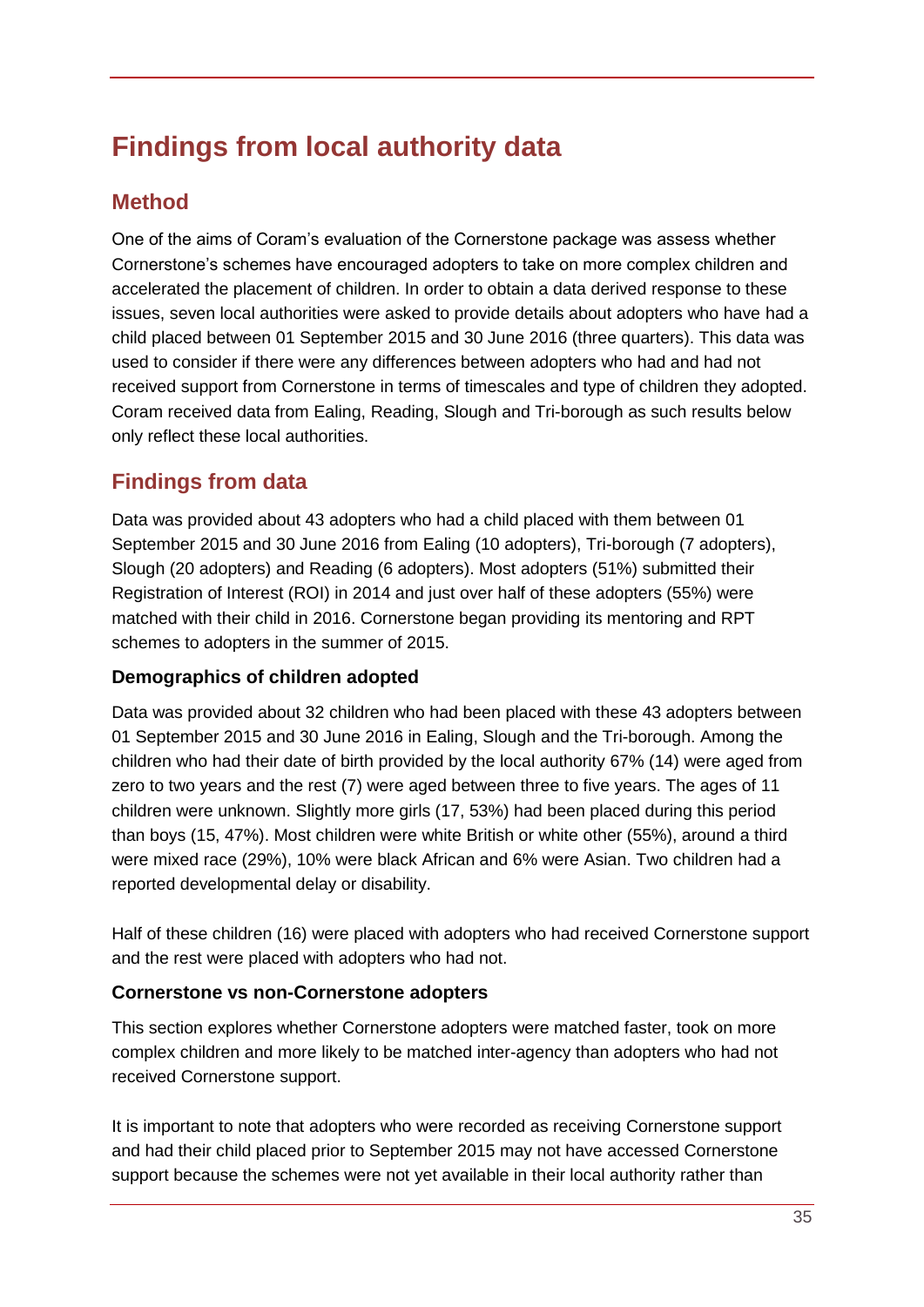choosing not to access the support or not being offered the service by the local authority. The Cornerstone package was not provided until September 2015 in Ealing, Hounslow, Reading and Slough and from June 2015 in Tri-borough. In addition, as sample sizes were very small the differences between Cornerstone and non-Cornerstone adopters are minor and in single units. More data is required to make an accurate and valid judgement about whether children with more complex needs are more liked to be matched and placed with Cornerstone adopters.

The data revealed that half of the 43 adopters (21) had received Cornerstone support. Of these 21 Cornerstone adopters ten were from Slough, three from Ealing, four from Tri-Borough, four from Reading. Most of the adopters in the Reading and Tri-borough data accessed Cornerstone but this was not the case in Ealing and Slough (see Figure 1).

<span id="page-35-1"></span>

**: Figure 1: Cornerstone and non-Cornerstone adopters by local authority**

Over half of the 21 adopters (12) had participated in Cornerstone's mentoring scheme, two adopters had taken part RPT and two had taken part in both. For five adopters no data was provided about which programme they participated in.

## <span id="page-35-0"></span>**Were Cornerstone adopters more likely to be matched externally?**

Out of the 43 adopters in the dataset 24 (56%) were placed in another local authority. Threequarters of those adopters (18) that were placed in another area received Cornerstone support.

Results indicated that adopters who had received Cornerstone support were more likely to be matched with a child in another local authority. Eighty-six per cent of Cornerstone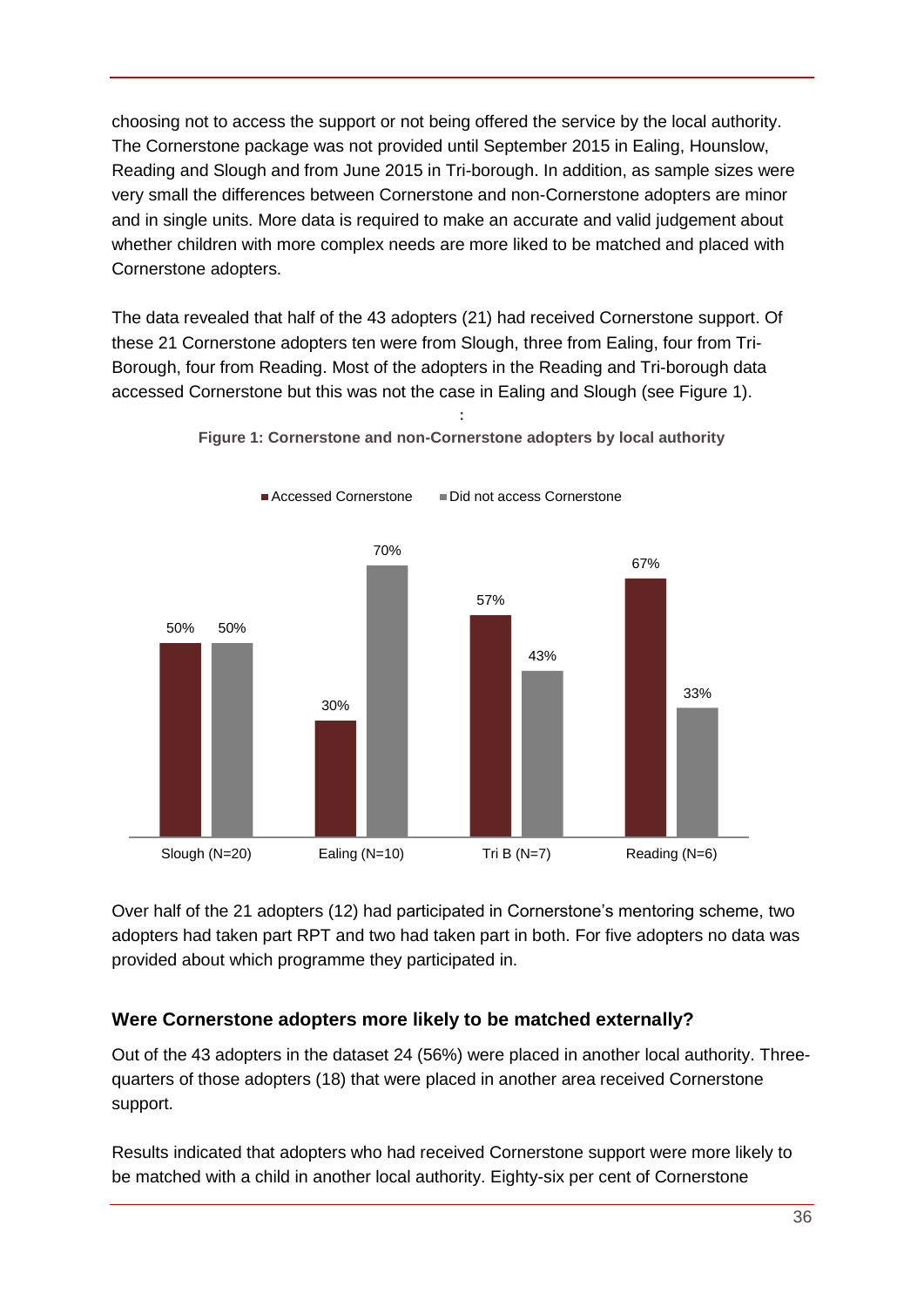adopters were matched in another local authority compared with 27% of non-Cornerstone adopters (see Figure 2).

<span id="page-36-1"></span>

**Figure 2: Where were adopters matched with a child?**

In total, £486,000 was generated by local authorities placing Cornerstone adopters in other local authorities (this calculation is based on £27,000 per adopter who is externally placed). Slough placed ten Cornerstone adopters externally and received £270,000, Tri-borough placed four Cornerstone adopters externally and made £108,000 and Ealing and Reading placed two Cornerstone adopters in another local authorities and received £54,000 each (see Table 4).

<span id="page-36-0"></span>

| LA           | Cornerstone adopters placed in another LA | Revenue generated |
|--------------|-------------------------------------------|-------------------|
| Slough       | 10                                        | £270,000          |
| Tri-borough  | 4                                         | £108,000          |
| Ealing       | $\overline{2}$                            | £54,000           |
| Reading      | 2                                         | £54,000           |
| <b>Total</b> | 18                                        | £486,000          |

**Table 4: Revenue generated from placing Cornerstone adopters externally**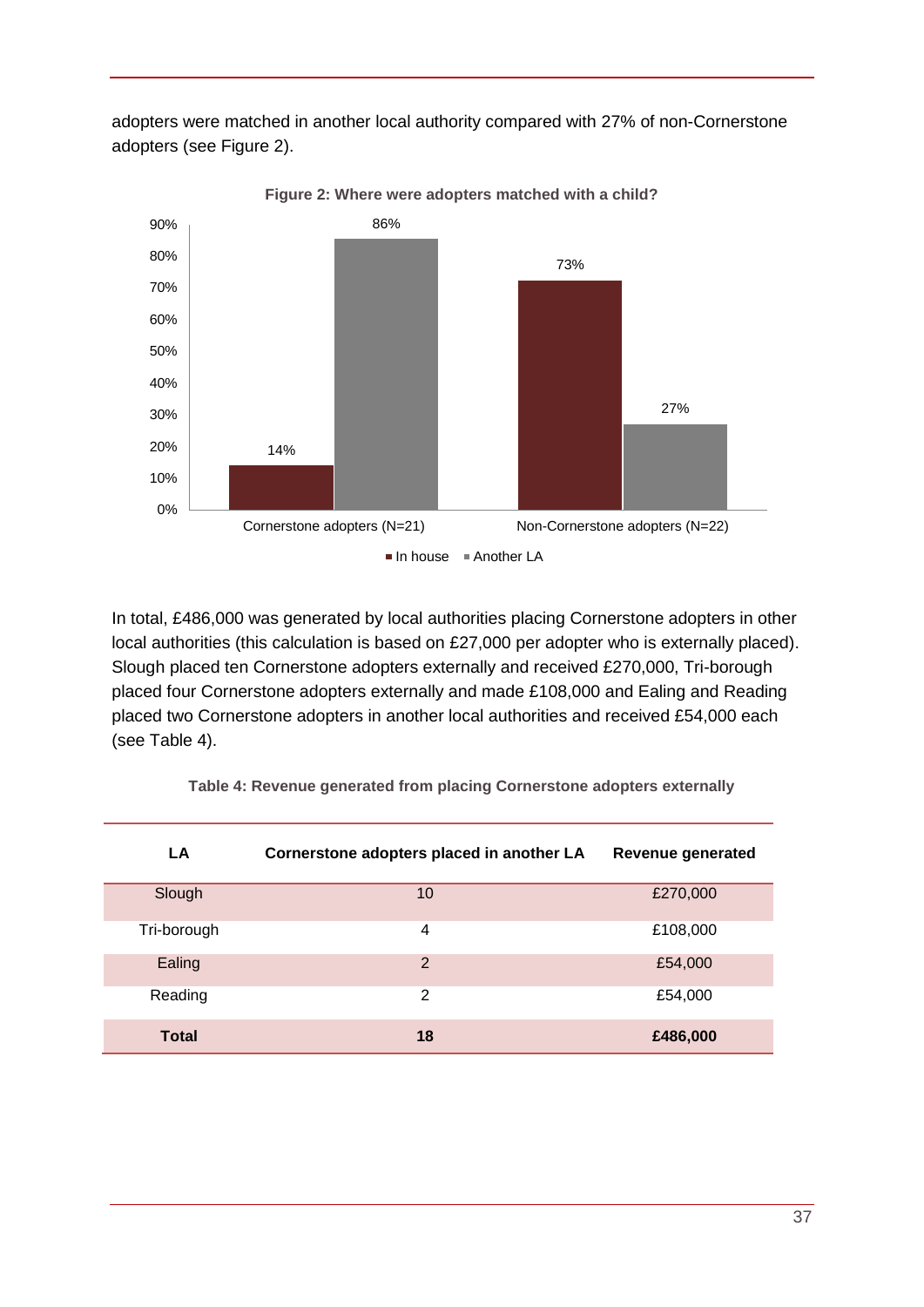## <span id="page-37-0"></span>**Were Cornerstone adopters more likely to be placed with complex children?**

## **Siblings**

There were five sibling groups reported in the data (missing  $= 9$ ). Four of these sibling groups were placed with Cornerstone adopters and one with a non-Cornerstone adopter.

#### **Ethnicity**

Adopters who received Cornerstone support appeared to be placed with children who are considered harder to place in terms of their ethnicity. Data about ethnicity was provided about 31 children. Sixty per cent of the children (9 out of 15) placed with Cornerstone adopters were from black and minority ethnic backgrounds compared with 31% (5 out of 16) of children placed non-Cornerstone adopters (see Figure 3).



<span id="page-37-1"></span>**Figure 3: Ethnicity of children Cornerstone and non-Cornerstone adopters were placed with**

## **Age**

Information about the ages of children was only provided for 21 of the children in the dataset. The age of the children placed with Cornerstone and non-Cornerstone adopters was similar. Sixty-two per cent of children placed with Cornerstone adopters were aged zero to two years which was similar to the 75% of children in same age range placed with non-Cornerstone adopters. Thirty-eight percent of children aged three to five years were placed with Cornerstone adopters and 25% of this age group were placed with non-Cornerstone adopters. No children placed in the period were aged over five.

## **Disability and developmental delay**

The data does not suggest that Cornerstone adopters were any more likely to be matched with disabled children; results were the same for both Cornerstone and non-Cornerstone adopters. Seven per cent of Cornerstone and non-Cornerstone adopters were placed with a disabled child.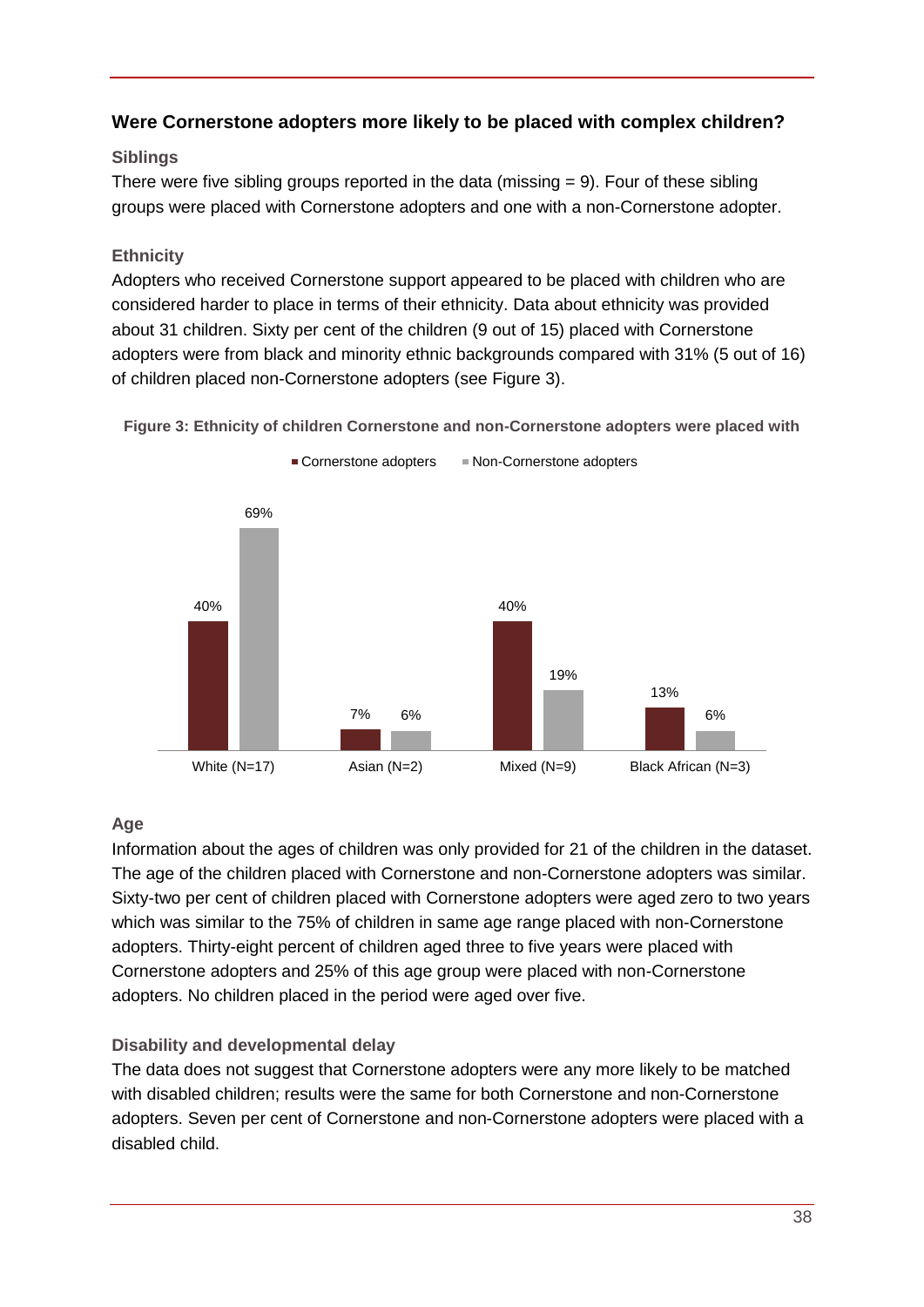## <span id="page-38-0"></span>**Were Cornerstone adopters placed with a child more quickly?**

In order to assess whether Cornerstone's schemes have accelerated the placement of children the average length of the adoption process (ROI to child placed) was calculated for Cornerstone and non-Cornerstone adopters.

Results indicated that non-Cornerstone adopters were placed with a child more quickly than Cornerstone adopters. On average it took 15.5 months for a non-Cornerstone adopter to have a child placed with them (based on ROI date to placement date) compared with Cornerstone adopters where ROI to placement took 19.9 months.

Non-Cornerstone adopters were also placed more quickly out of borough than Cornerstone adopters. Non-Cornerstone adopters took on average 17.5 months to be placed externally compared to Cornerstone adopters who waited 20.9 months.

However if we look more closely at how each of the local authorities performed results show that Tri-borough and Ealing Cornerstone adopters were placed with children faster than their non-Cornerstone adopters (see Table 5). On average Cornerstone adopters had children placed with them 2.8 months faster than non-Cornerstone adopters in these authorities.

Data was based on a very limited sample. For example, in Reading, three couples (6 adopters) had a child placed between 01 September 2015 and 30 June 2016; two of these couples were Cornerstone adopters and one was a non-Cornerstone adopter. As such, the average time a Cornerstone adopter waiting to be placed with a child was only based on two unique journeys, similarly the average length calculated for non-Cornerstone adopters was only based on one unique adoption journey. Interestingly, Slough who had a bigger and more varied sample of Cornerstone adopters (N=10) and non-Cornerstone adopters (N=10), Cornerstone adopters still waited longer to be placed with a child (although all these adopters were placed externally) than non-Cornerstone adopters.

|                                | Slough (N=20) Tri B (N=7) Ealing (N=10) |      |      | Reading (N=6) |
|--------------------------------|-----------------------------------------|------|------|---------------|
| Cornerstone adopter (N=21)     | 22.8                                    | 20.0 | 15.7 | 15.5          |
| Non-Cornerstone adopter (N=22) | 12.6                                    | 22.3 | 18.9 | 8.0           |

<span id="page-38-1"></span>**Table 5: timescales per local authority, average length of time from ROI to child placed (months)**

Furthermore between 2013 and 2015 the time taken for Cornerstone adopters to have a child placed with them child reduced dramatically, albeit still longer than a non-Cornerstone adopter on average. Those adopters who submitted their ROIs in 2013 and received Cornerstone support waited roughly 31 months to have a child placed. This compared with Cornerstone adopters who submitted their ROI in 2015 who waited around 14 months to be placed with a child; a major reduction in time. On average Cornerstone adopters who submitted their ROI in 2013 waited a year and half longer than Cornerstone adopters who submitted their ROI in 2015 (see Table 6).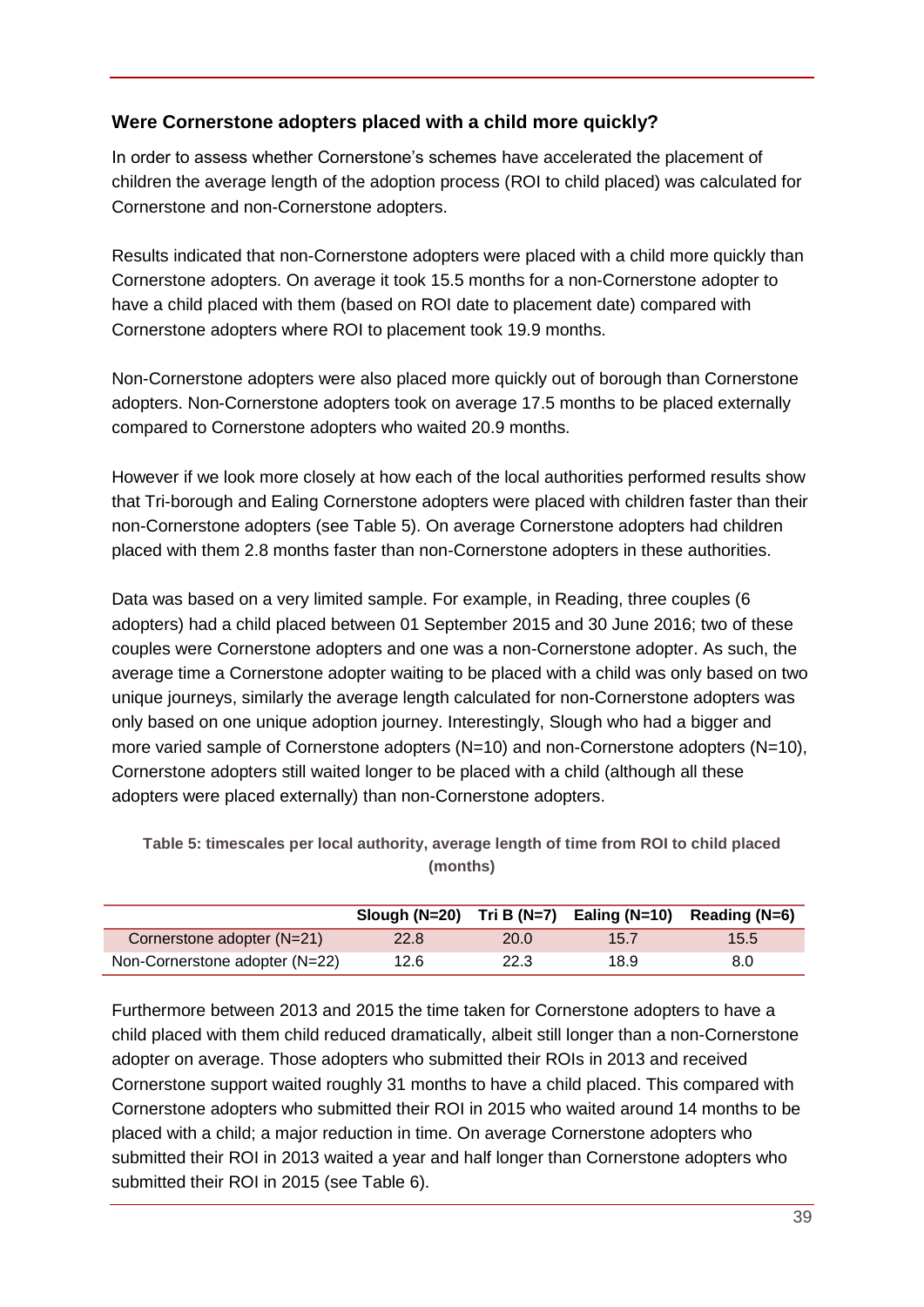|                         | 2013 | 2014 | 2015 |
|-------------------------|------|------|------|
| Cornerstone adopter     | 30.5 | 19.5 | 13.3 |
| Non-Cornerstone adopter | 28.3 | 18   | 7.3  |

<span id="page-39-0"></span>**Table 6: average length of adoption process, ROI to placement per adopter (months)**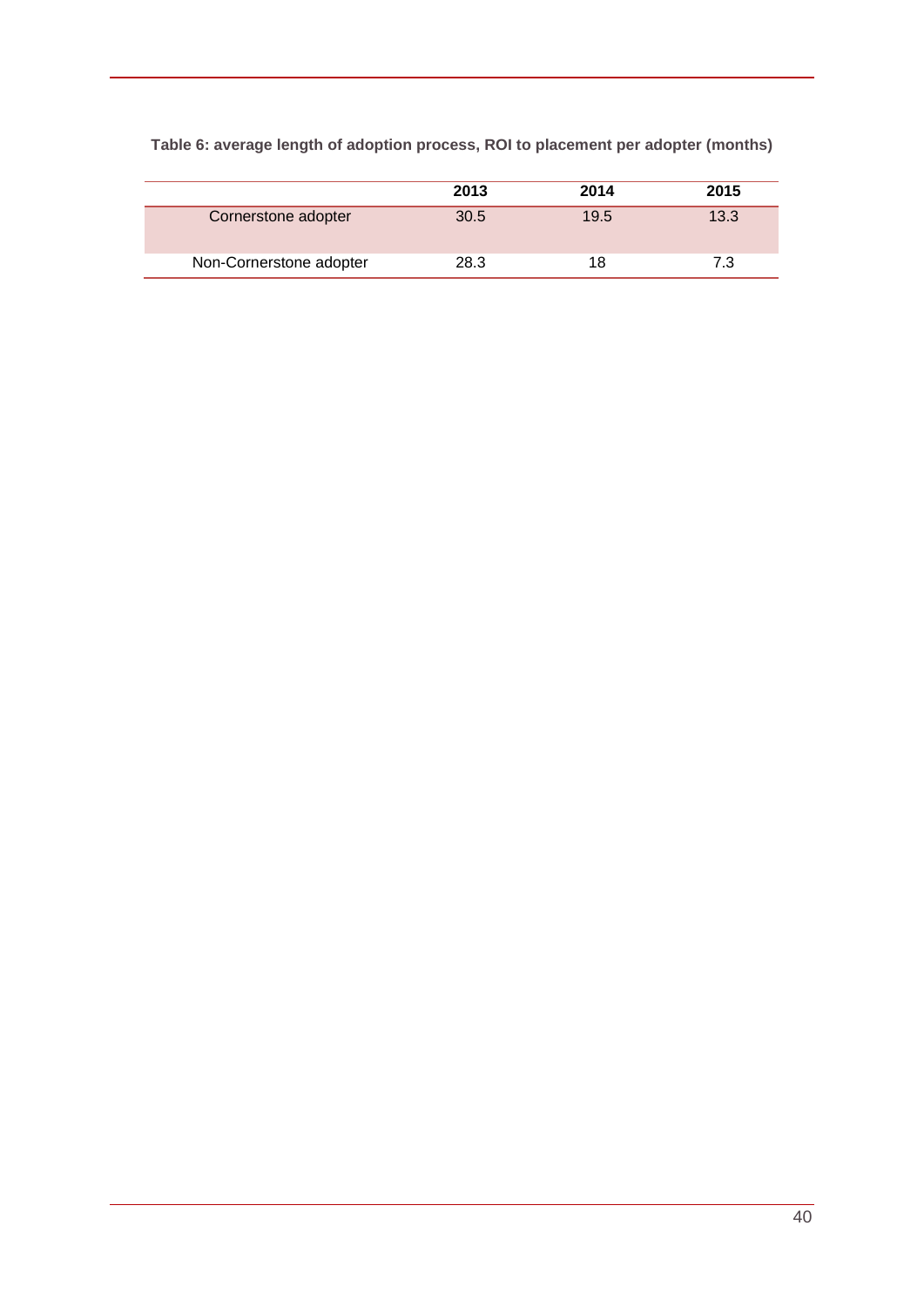# <span id="page-40-0"></span>**Limitations of the evaluation**

This evaluation has limitations and the impact of Cornerstone's schemes would benefit from further scrutiny. Small amounts of data and information were missing from this evaluation and not all local authorities were represented in different parts of the analysis. For instance, analysis conducted to assess whether Cornerstone's schemes have accelerated the placement and encouraged adopters to take on more complex children was based on six out of the seven local authorities included in this review; Hounslow's figures on adopters were missing. Reading adopters were not represented in interview findings and only Hounslow and Ealing social workers were represented in the professionals' focus group. The survey, however, did capture the views of adopters from all of the seven areas.

The evaluation analysis was conducted from a small sample; more longitudinal data over a longer period of time could offer more insight into how the schemes impacted on adopters' journeys through the system and local authority resources and decision making over time. It could also reveal if more stable placements were achieved after receiving accessing support from the Cornerstone schemes.

Some interviewees were self-selected therefore findings are open to potential bias.

Findings about costs and timescales are based on small samples therefore should also be used cautiously and are not conclusive.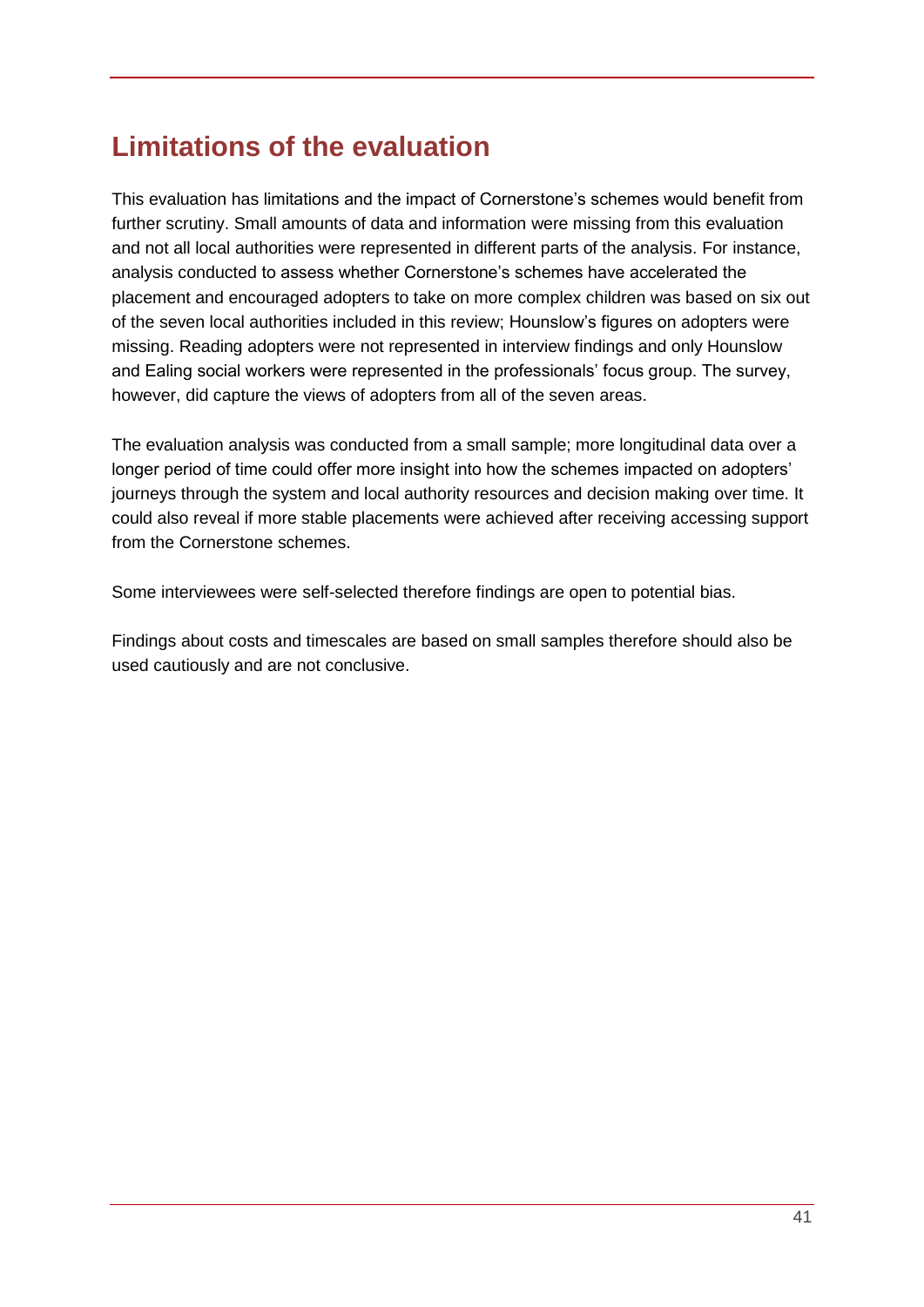# <span id="page-41-0"></span>**Learning for national policy and practice**

The evaluation of the Cornerstone programme has produced useful learning for national policy and practice.

## <span id="page-41-1"></span>**Restorative Parenting Training: learning**

Cornerstone's RPT showed positive signs of improving adopter's parental confidence and skills to deal with behavioural and emotional issues. The combination of discussions about understanding adopted children's challenging behaviour and a providing a set of techniques (and the opportunity to practise them) was a key contributor to these improvements.

Adopters found the adopter and therapist co-facilitation of the RPT course helpful as it reinforced both theory and practical examples. They considered the presence of the adopter an important feature in understanding and having the confidence to put PACE techniques into practice, but in come case would have liked more opportunity to try out approaches such as PACE and then discuss them further.

Adopters indicated that RPT and parenting techniques would be most useful to learn during early placement as they can apply their teaching to practice.

A practical suggestion from participants was that it was useful for adopters in a couple to be able to attend together and that Cornerstone sessions that run at the weekend and evenings would be helpful to fit around job commitments. One social worker suggested that a targeted men only session may be useful to understand some of the specific challenges that adoptive fathers face.

## <span id="page-41-2"></span>**Mentoring: learning**

Adopters appreciated that their mentor was separate from their local authority as they could offer a different perspective on their situation, and answer or discuss any worries they might not feel comfortable talking about with their social worker.

Some adopters stated that they would get in touch with their mentor for support before approaching their social worker, this independence that the mentor offers is beneficial and shows promise in being able to relieve some additional workload for social workers by fielding questions.

The findings also showed the importance of careful matching between adopters and mentors. Adopters found the support from a mentor most useful when there was a specific shared experience such as being a single adopter.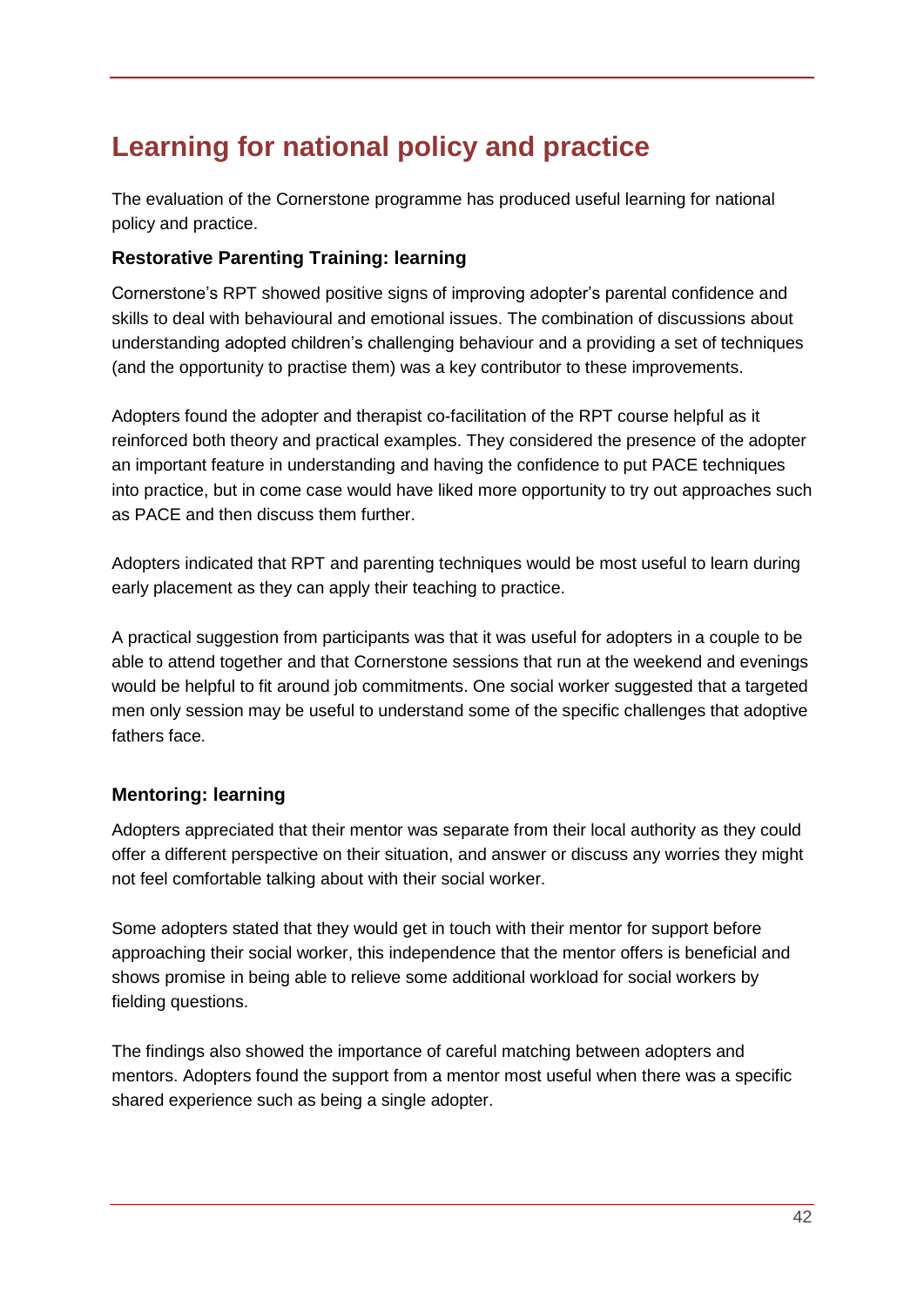## <span id="page-42-0"></span>**Professionals feedback: learning**

Social workers welcomed the additional support the Cornerstone schemes provided and saw the mentoring scheme in particular as appropriately diverting queries away from them. The schemes show promising practice about how partnership working can take place with social care teams.

## <span id="page-42-1"></span>**Local authority data: learning**

Results demonstrated that the majority (86%) of Cornerstone adopters were matched externally in another local authority. This suggests that Cornerstone's support helps with prepare robust adopters who can be matched out of borough.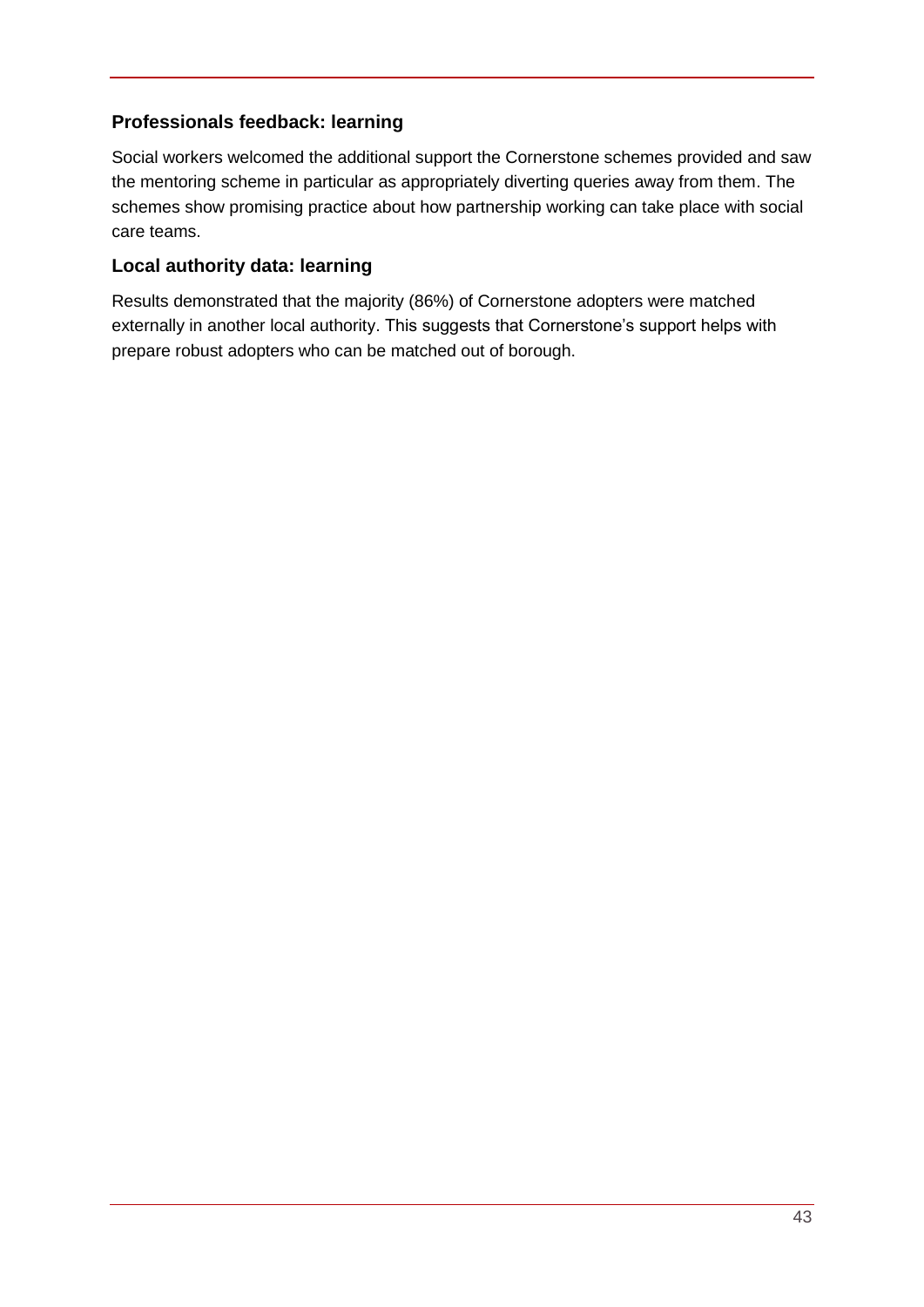# <span id="page-43-0"></span>**Conclusion**

Cornerstone has demonstrated an extremely positive impact on adopters who have taken part in one or both of their mentoring and RPT schemes. Findings from this evaluation have shown that Cornerstone successfully provided adopters from different stages of the adoption journey with support and/or skills to deal with challenges they could face before and/or after their child is placed with them. Social workers also considered Cornerstone's mentoring and RPT initiatives to be particularly relevant to adopters' lives and as such actively referred adopters in their area to the programmes.

Adopters who were partnered with a mentor described the scheme as unique because it offered emotional support, encouragement and personal advice from someone who had gone through the system as well as the opportunity to ask questions they might feel nervous about asking the local authority because of the fear of being judged. The majority of adopters involved in this evaluation who took part in Cornerstone's mentoring scheme said they had developed a trusting relationship with their mentor and would turn to their mentor for support before contacting their social worker. This shows promising signs of Cornerstone's mentoring scheme freeing up social workers time and social workers having fewer demands placed on them.

Adopters who attended Cornerstone's RPT reported very high levels of satisfaction and those that had children left with practical techniques that could support them in parenting their adopted child(ren). Adopters valued the both the teachings on attachment theory and how adopted children experience shame as well as the PACE parenting model, and considered this approach of understanding the reasons behind adopted children's behaviour and practising techniques to cope with these challenges to play a key part in improving their confidence and skills to parent an adopted child. Some adopters noted RPT made a difference to how they proceeded in their adoption as the course offered adopters to gather a realistic understanding of their parenting capacities and the sorts of children they could or could not parent effectively. However others could benefit from an action learning set or other follow-up mechanism as they try to apply the techniques learned.

Coram cannot be confident that Cornerstone's programmes have led to more robust placements and less drop out from during the adoption journey however, the Cornerstone schemes have made incremental steps towards improving adopters' confidence, skills and knowledge to parent adopted children. As highlighted in Harvard University's Center on the Developing Child research<sup>6</sup> these are all important factors to achieving placements stability and therefore could lead to reduced disruptions.

The programme also produced some useful learning for national policy and practice including helping adopters being matched out of borough, relieving some additional workload

\_\_\_\_\_\_\_\_\_\_\_\_\_\_\_\_\_\_\_\_\_\_\_\_\_\_\_\_\_\_\_\_\_\_\_<br><sup>6</sup> http://developingchild.harvard.edu/wp-content/uploads/2016/05/8-Things-to-Remember-About-Child-Development.pdf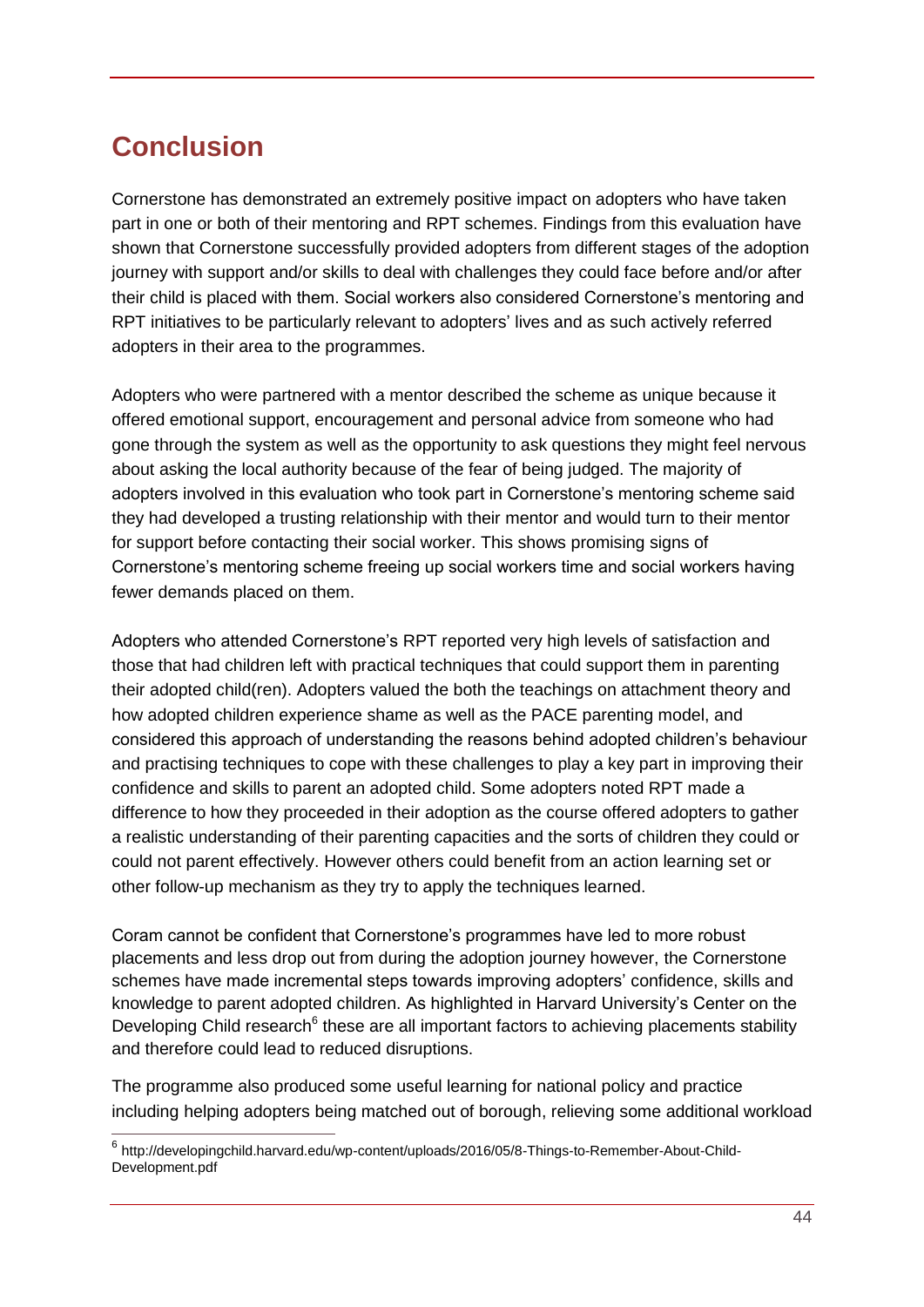for social workers by fielding questions and improving adopters' confidence and skill in parenting.

## <span id="page-44-0"></span>**Recommendations**

Adopters and professionals were generally very impressed with the quality of Cornerstone's programmes and considered the schemes to be valuable and much needed initiatives for adopters. Suggestions put forward by adopters were generally to do with the logistics of the programmes; participants were generally very pleased with the content and delivery.

Adopters explained that they found support from their mentor valuable during their adoption journey and being matched with a mentor who had similar experiences to them could strengthen this relationship even more. In addition, the scheme would benefit from ensuring mentors have up-to-date knowledge about the adoption procedures, this is particularly relevant for mentors that have adopted some years ago and may not be familiar with current process.

Those who participated in RPT felt that the course could have been more accessible. Thought should be given into offering a more flexible training programme to adopters to allow for people to manage work or other personal commitments. In addition, adopters considered that there was value in inviting family members, for example their adopted and birth children, to the training. Learning the material and practising the techniques alongside others who also interact with the adopted child could lead to greater success with PACE and positive impact on the children.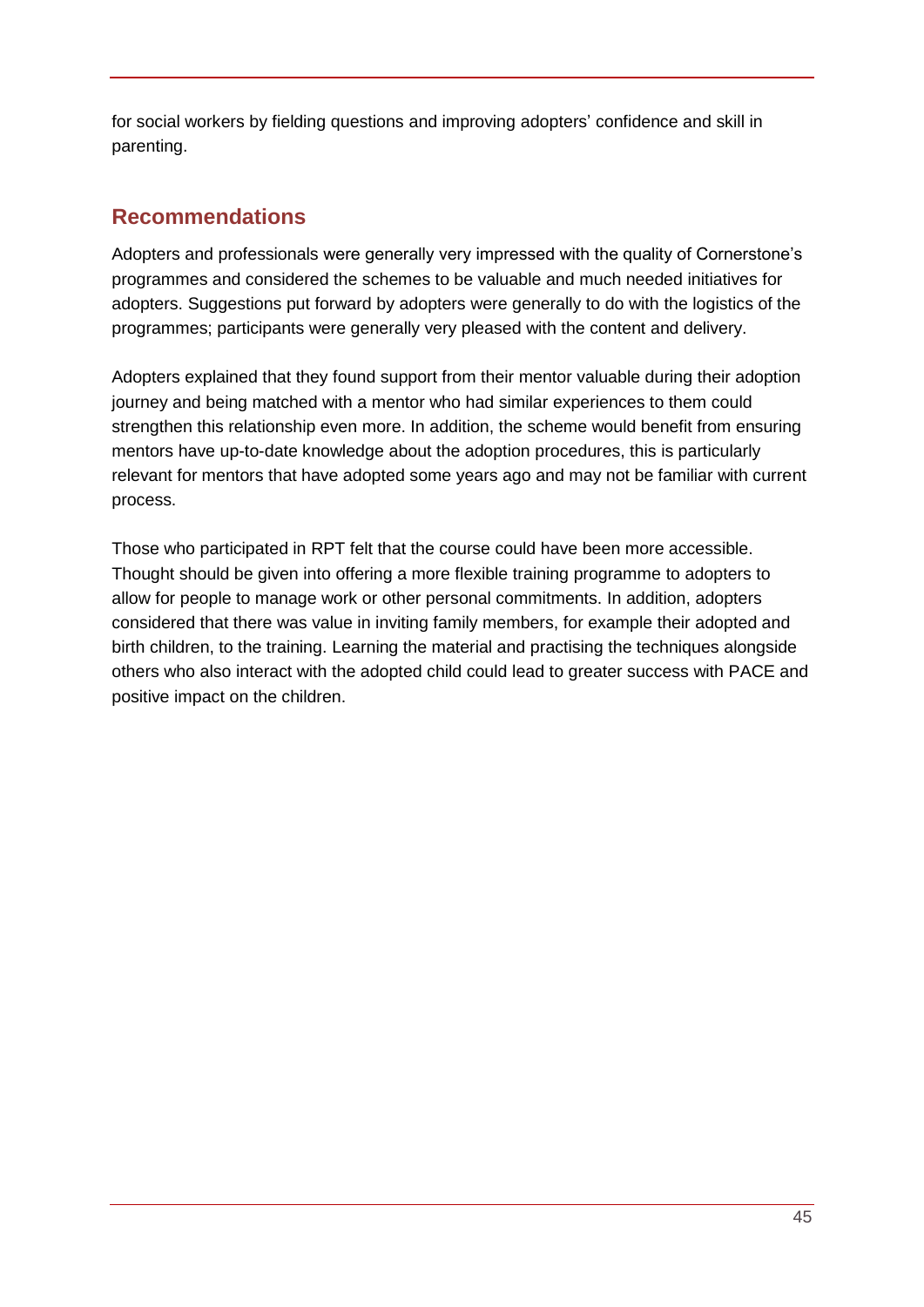# <span id="page-45-0"></span>**Appendices**

# <span id="page-45-1"></span>**Appendix 1: evaluation tools**

#### <span id="page-45-2"></span>**Online survey for adopters**

#### **About you**

**1. Which local authority do you live in?** 

Drop down options:

- Westminster
- Hammersmith and Fulham
- Kensington and Chelsea
- Slough
- Ealing
- Hounslow
- Reading
- Other:

- **2.**
- o Gender: DROP DOWN OPTIONS
- o Ethnicity: DROP DOWN OPTIONS
- o Age range: DROP DOWN OPTIONS
- o Please provide details about your family: Are you: a single parent, married or in a civil partnership, other. Child(ren)'s details:

| Age of child | Is the child                                             | If yes, when                         | Did you receive support from either                                       |
|--------------|----------------------------------------------------------|--------------------------------------|---------------------------------------------------------------------------|
|              | adopted,<br>fostered<br>a kinship child<br>a birth child | was the child<br>placed with<br>you? | Cornerstone's mentoring scheme<br>and/or RPT when adopting this<br>child? |

#### **3. What stage of the adoption process are you in?**

Drop down options:

- o Pre Stage 1 (e.g. attended information session)
- o Initial checks and registration (Stage 1)
- o Assessment and preparation (Stage 2)
- o Approved (completed Stage 2) and waiting
- o Matching with the child
- o Child 'placed' (moved in) with you, pre Adoption Order
- o Child 'placed' (moved in) with you, post Adoption Order
- $\circ$  Other please specify

#### **4. Which parts of Cornerstone programme did you participate in?**

- o Mentoring
- o Restorative parenting training
- o Support group (ROUTE TO END OF SURVEY)
- o Other training (ROUTE TO END OF SURVEY)
- o Mentoring, restorative training and webinars
- o Neither (ROUTE TO THE END OF SURVEY)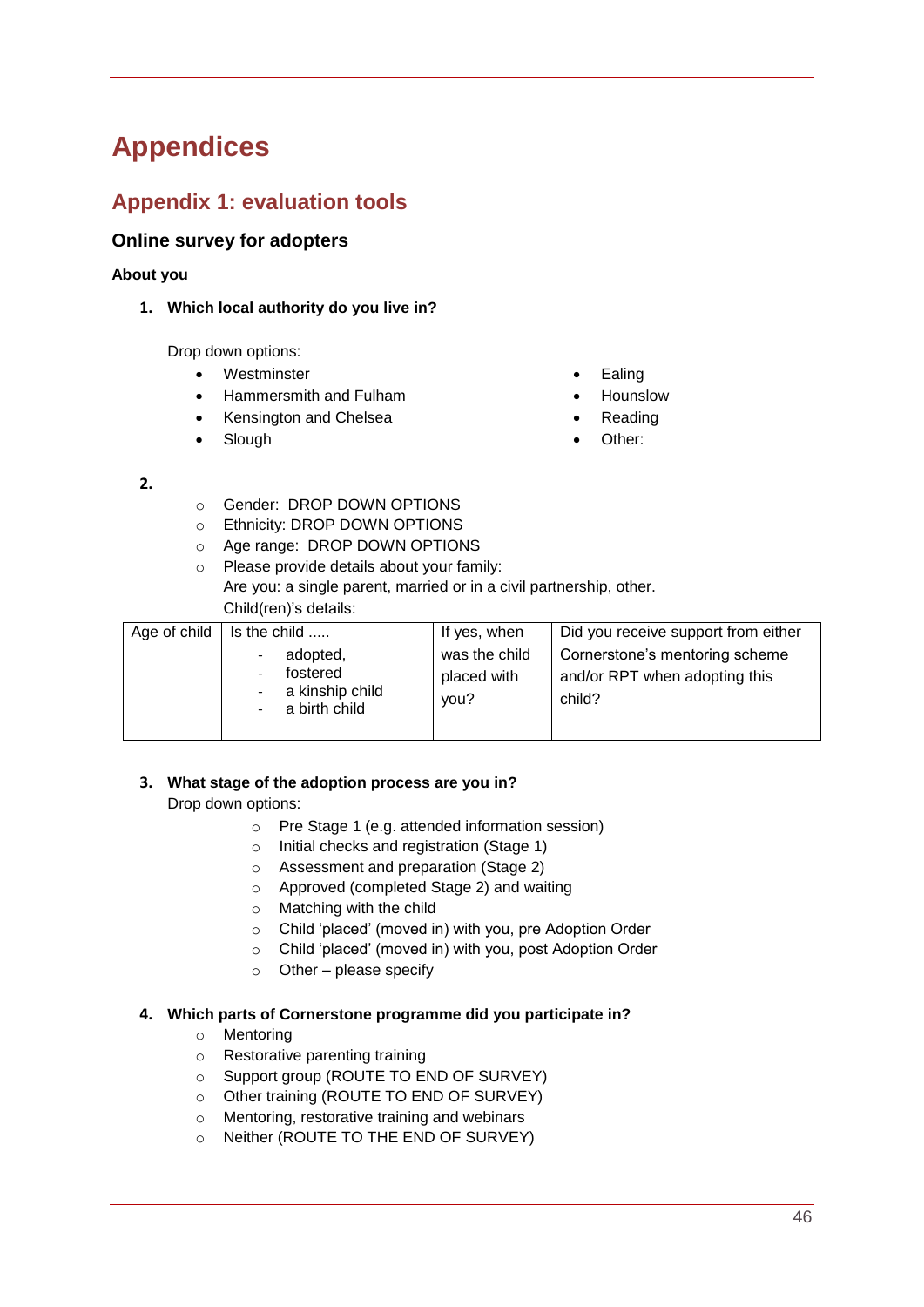#### **Mentoring scheme (routed so only those using the mentoring visit this page)**

#### **1. How did you become involved in the Cornerstone mentoring scheme?**

- a) My social worker told me about it
- b) I found out about the scheme myself
- c) Another adopter told me about the scheme
- d) Cornerstone told me about the scheme
- e) Another professional told me
- f) Other (please state)
- **2. Did you social worker explain who Cornerstone were and what they could offer?**

#### **3. At what stage did you hear about the Cornerstone mentoring scheme?**

- a. Pre Stage 1 (e.g. attended information session)
- b. Initial checks and registration (Stage 1)
- c. Assessment and preparation (Stage 2)
- d. Approved (completed Stage 2) and waiting
- e. Matching with the child
- f. Child 'placed' (moved in) with you, pre Adoption Order
- g. Child 'placed' (moved in) with you, post Adoption Order
- h. I have not received support from a Cornerstone mentor
- i. Other please specify

#### **4. At what point during your adoption journey did you receive support from a mentor?**

- a. Pre Stage 1 (e.g. attended information session)
- b. Initial checks and registration (Stage 1)
- c. Assessment and preparation (Stage 2)
- d. Approved (completed Stage 2) and waiting
- e. Matching with the child
- f. Child 'placed' (moved in) with you, pre Adoption Order
- g. Child 'placed' (moved in) with you, post Adoption Order
- h. Other please specify

#### **5. Were you matched with a mentor at the stage you wanted?**

#### **6. Was there any delay? Please tell us about this:**

#### **7. Please tell us about your mentor:**

| No.      | Date   | Approximate  | End date (if | Frequency of  | How did you    |  |
|----------|--------|--------------|--------------|---------------|----------------|--|
|          | you    | start date   | applicable)  | contact (drop | stay in        |  |
|          | signed | (when the    |              | down option)  | contact? (i.e. |  |
|          | up to  | mentor first |              |               | type of        |  |
|          | the    | made         |              |               | contact,       |  |
|          | scheme | contact)     |              |               | drop down      |  |
|          |        |              |              |               | options:       |  |
|          |        |              |              |               | phone,         |  |
|          |        |              |              |               | email)         |  |
| Mentor 1 |        |              |              |               |                |  |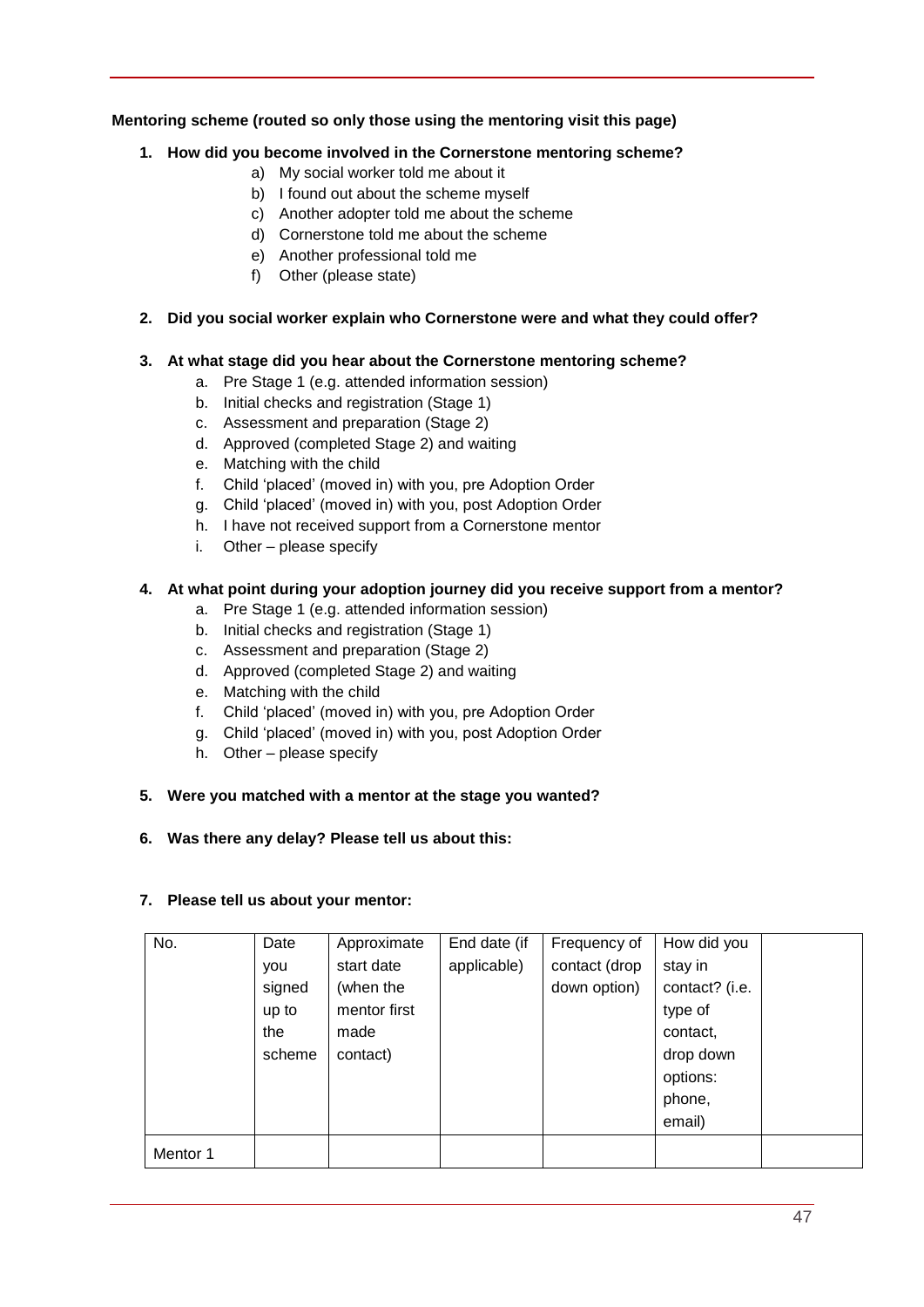| Mentor 2 (if<br>applicable) |  |  | Please tell<br>us why you |
|-----------------------------|--|--|---------------------------|
|                             |  |  | changed                   |
|                             |  |  | mentors?                  |

#### **8. Please tell us how satisfied you were with the:**

- Frequency of contact
- Consistency of contact
- Type of contact

Not at all satisfied, slightly satisfied, moderately satisfied, very satisfied, extremely satisfied

**9. Please tell us to what extent you agree or disagree with the statements below :** (SCALE: strongly agree, agree, neither agree nor disagree, disagree, strongly disagree, n/a):

#### NEGATIVE TO POSITIVE

My mentor ....

- 1. ... had a good knowledge about adoption
- 2. ... was an effective support to me during the adoption journey, **especially during the more difficult times**
- 3. ... and I developed a positive and trusting relationship
- 4. ... helped me feel more prepared and motivated to proceed with adoption
- 5. ... helped me feel more informed about what it is like to be an adoptive parent
- 6. ... improved my understanding about what kind of children can be adopted
- **7. … was supportive and helped me deal with any worries and issues I have**
- **8. ... has helped me feel like any other parent and family**
- **9. ... helped me feel more confident about being an adopter.**
- 10. … made me think differently about what type of child I would like to adopt (ROUTE TO OPEN ENDED QUESTION - PLEASE TELL US ABOUT THIS)

Please provide any additional comments:

#### **10. What were you hoping the mentoring scheme would do for you?**

## **11. Did the scheme do what you were hoping it would do?**

Yes / No / Not sure

Please tell us why you have selected this answer:

#### **12. Overall, how satisfied were you with the Cornerstone mentoring scheme?**

Very satisfied **Satisfied** Neither satisfied nor unsatisfied Unsatisfied Very unsatisfied

**Please tell us why you selected this answer:** 

**13. Did the Cornerstone mentoring scheme make a difference to key decisions you made in your adoption journey?**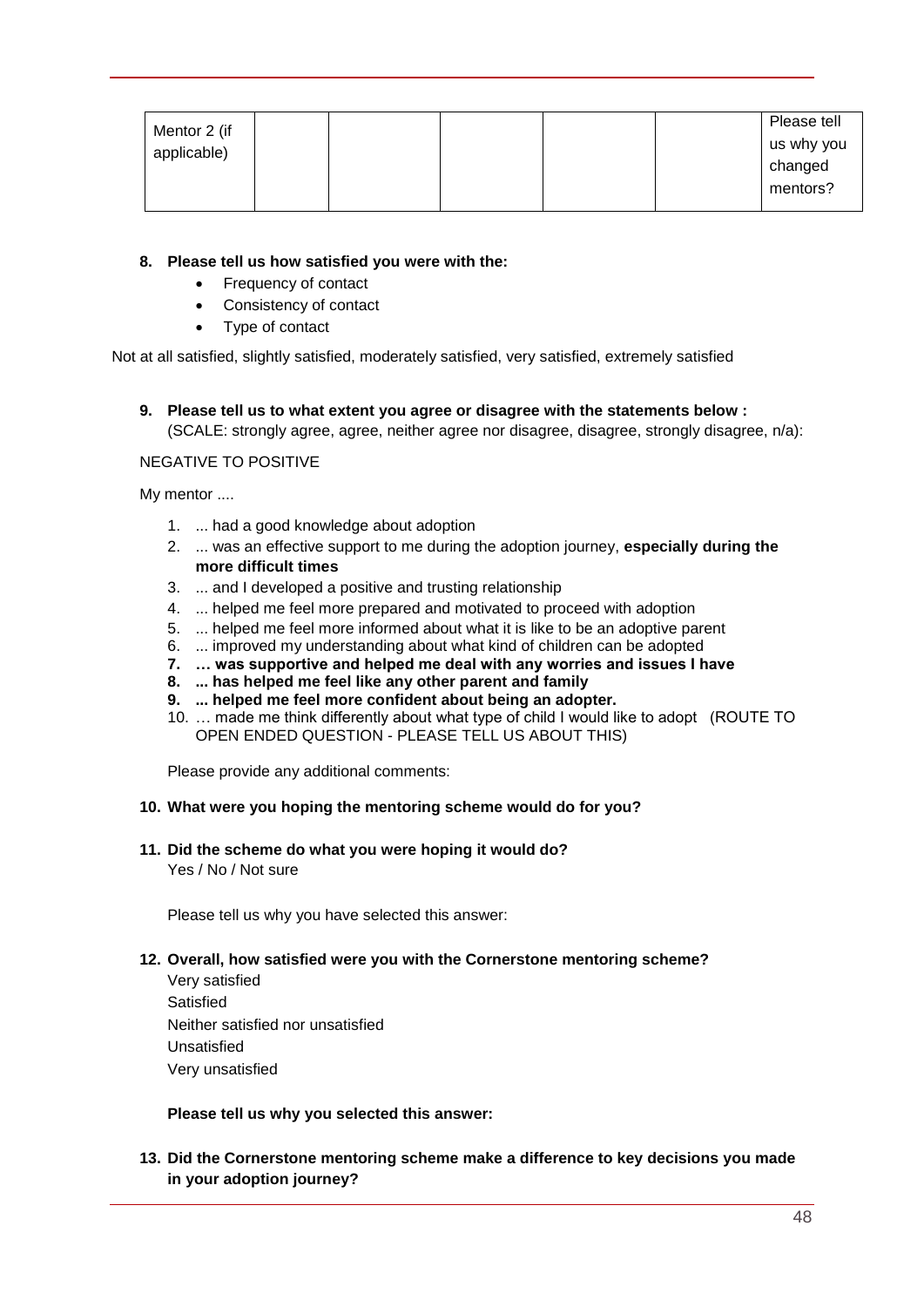- Yes
- No

#### **Please explain your answer:**

#### **14. Did you find it useful to have a mentor?**

Please rate how useful you found having a mentor on the scale below  $(1=$ not useful,  $5 =$  very useful).

1 2 3 4 5

#### **Please explain your answer:**

- **15. Was there a particular stage of the process when you found it most useful to have the support of a mentor?**
	- a. Pre Stage 1 (e.g. attended information session)
	- b. Initial checks and registration (Stage 1)
	- c. Assessment and preparation (Stage 2)
	- d. Approved (completed Stage 2) and waiting
	- e. Matching with the child
	- f. Child 'placed' (moved in) with you, pre Adoption Order
	- g. Child 'placed' (moved in) with you, post Adoption Order
	- h. Other please specify
	- i. There was not a stage where it was most useful to have support from a mentor

#### Tick box grid

Columns - Had a mentor but not useful, Had a mentor and it was useful, Did not have a mentor but I don't think it would have been useful, Did not have a mentor but I think it would have been useful

Please provide any additional comments:

- **16. Was there a particular topic or activity that the mentor helped you with (e.g. filling in forms during the approval process, how to deal with challenging behaviour)?**
- **17. Were there any challenges/difficulties in having a mentor?** 
	- a. Yes
	- b. No
	- c. If yes please explain
- **18. Was there a difference in receiving support from a volunteer mentor adopter compared to a professional e.g. social worker? If yes, please tell us about this:**
- **19. Was there a difference in how you used the two roles? Please tell us about this?**
- **20. Were you clear about what the different roles were and how they could support you?**
- **21. Would you recommend having a mentor to other adopters?**  Yes / No / Not sure

#### **RPT (routed so only those using the restorative parenting training visit this page)**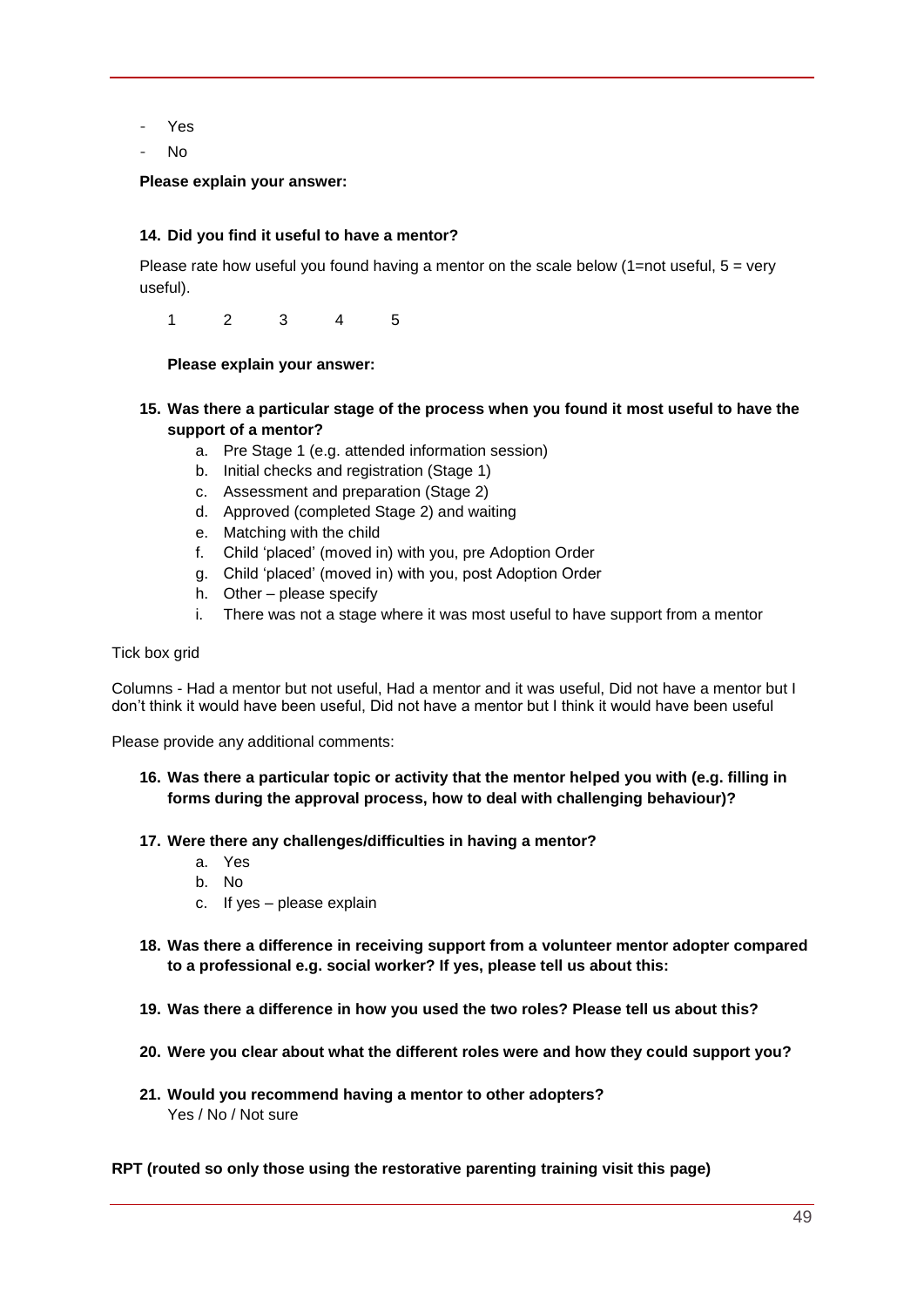#### **1. How did you become involved in the Cornerstone RPT?**

- My social worker told me about it (comment did you social worker explain who Cornerstone were and what they could offer?)
- I found out about the training myself
- Another adopter told me about the training
- Cornerstone told me about the training
- Another professional told me
- My Cornerstone mentor told me about the training
- I have not been on the training
- Other (please state)

#### **2. At what stage of the restorative parent training are you on?**

- I haven't started yet
- Day 1

-

- Day 2
- Day 3
- Completed training and process of completing webinar series
- Finished training and webinar series

#### **3. At what point during your adoption journey did you take part in RPT?**

- a. Pre Stage 1 (e.g. attended information session)
- b. Initial checks and registration (Stage 1)
- c. Assessment and preparation (Stage 2)
- d. Approved (completed Stage 2) and waiting
- e. Matching with the child
- f. Child 'placed' (moved in) with you, pre Adoption Order
- g. Child 'placed' (moved in) with you, post Adoption Order
- h. Other please specify

#### *(x)*

#### **4. Did you attend the training with your partner?**

Yes No Prefer not to say N/A

- **5. If yes, please tell us if you thought it was beneficial for you to both attend. Why/why not?**
- **6. If no, do you think it would have been useful to attend? Why/Why not?**
- **7. Overall, how satisfied were you with the Cornerstone RPT(3 day group work)?**
- Very satisfied
- Satisfied
- Neither satisfied nor unsatisfied
- Unsatisfied
- Very unsatisfied
- *8.* **What aspect of the restorative parenting training was most helpful to you?**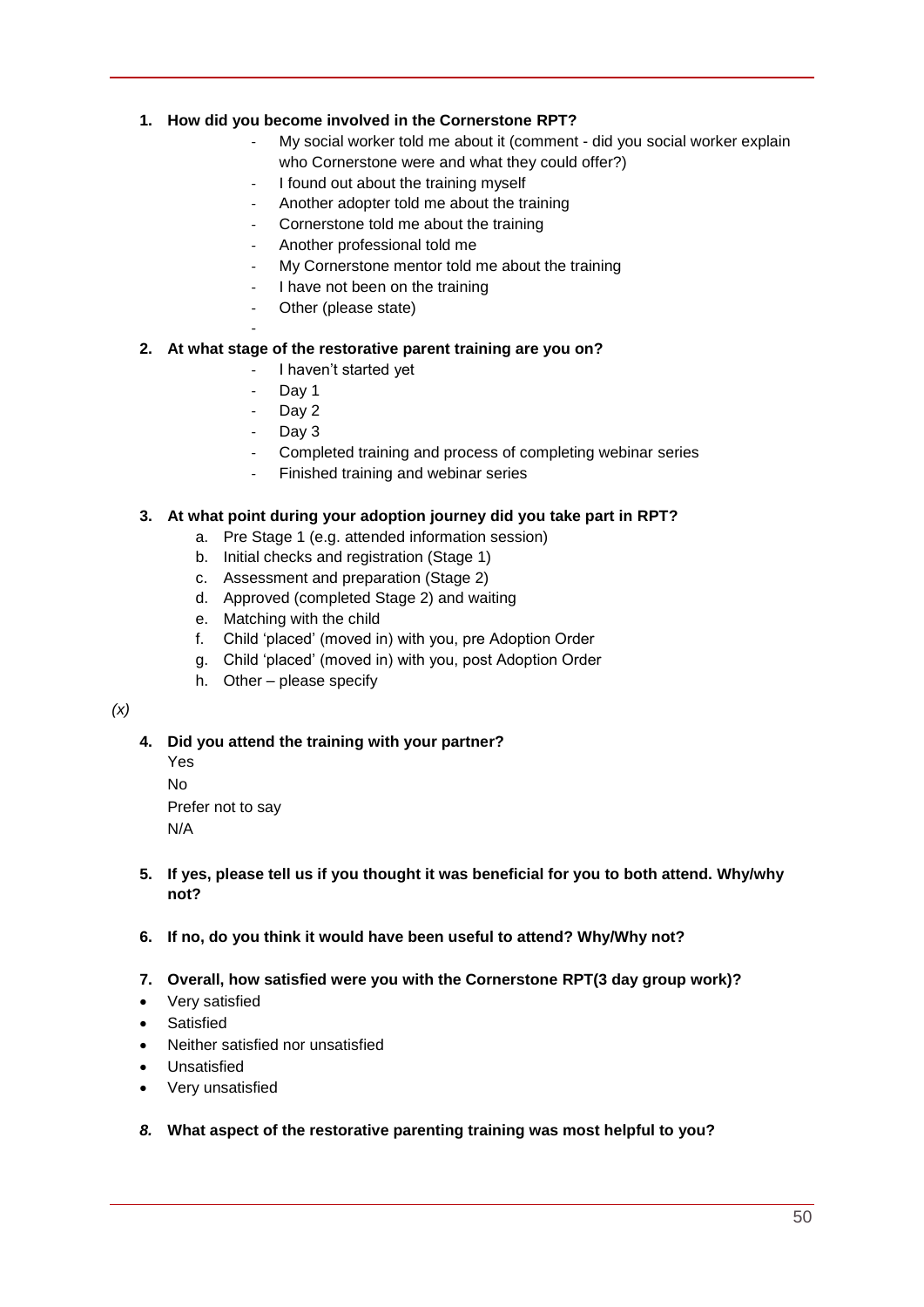#### **9. Do you feel like your child/ren has benefited, or will benefit in the future, from your attendance at the 3 day group work?**

- Has benefitted
- Had not yet benefitted but I think will in the future
- Has not benefitted and I don't think will benefit in the future

Please tell us more about your answer:

#### **10. Please tell us about any changes you have noticed in your child/ren's behaviour:**

#### **11. What did you hope to get out of the restorative parenting training?**

- **12. Did you get what you hoped out of the training?**  Yes / No / Not sure
- **13. Please tell us to what extent you agree or disagree with the statements below**  (SCALE: strongly agree, agree, neither agree nor disagree, disagree, strongly disagree, n/a)

RPT has …

- I. Improved my understanding and knowledge about the adoption process
- II. Encouraged me to adopt sooner than I originally planned
- III. Equipped me with effective techniques and strategies to parent an adopted child
- IV. Helped me feel more prepared to adopt
- V. Helped me feel more confident as to parent a child who has experienced trauma adopter
- VI. Helped me feel more confident in forming an attachment with adopted children<br>VII. Helped me better understand the needs of adopted children
- Helped me better understand the needs of adopted children
- VIII. Made me feel more able to adopt children with complex needs or 'hard to place' children
	- Please provide any additional comments:
	- **14. What did you think about the following (SCALE: very good, good, neither good nor poor, poor, very poor)**
	- a) The content of the training
	- b) Practical arrangements for the session e.g. venue, refreshments etc.
	- c) The presentation of the training
	- d) The knowledge of the trainer
	- e) Group work and group discussions
	- f) Therapist attendance and presentation
	- g) Adopter attendance and talk

Please add any additional comments:

**15. Did the restorative parenting training come at the right stage in your adoption journey?** 

- Much too soon
- A bit too soon
- Just right
- A bit late
- Much too late
- **Comments**
- **16. Have you attended any other parenting adoption training before the Cornerstone programme? Yes/No**
- *If yes, what was the training? How did this compare to Cornerstone's training?*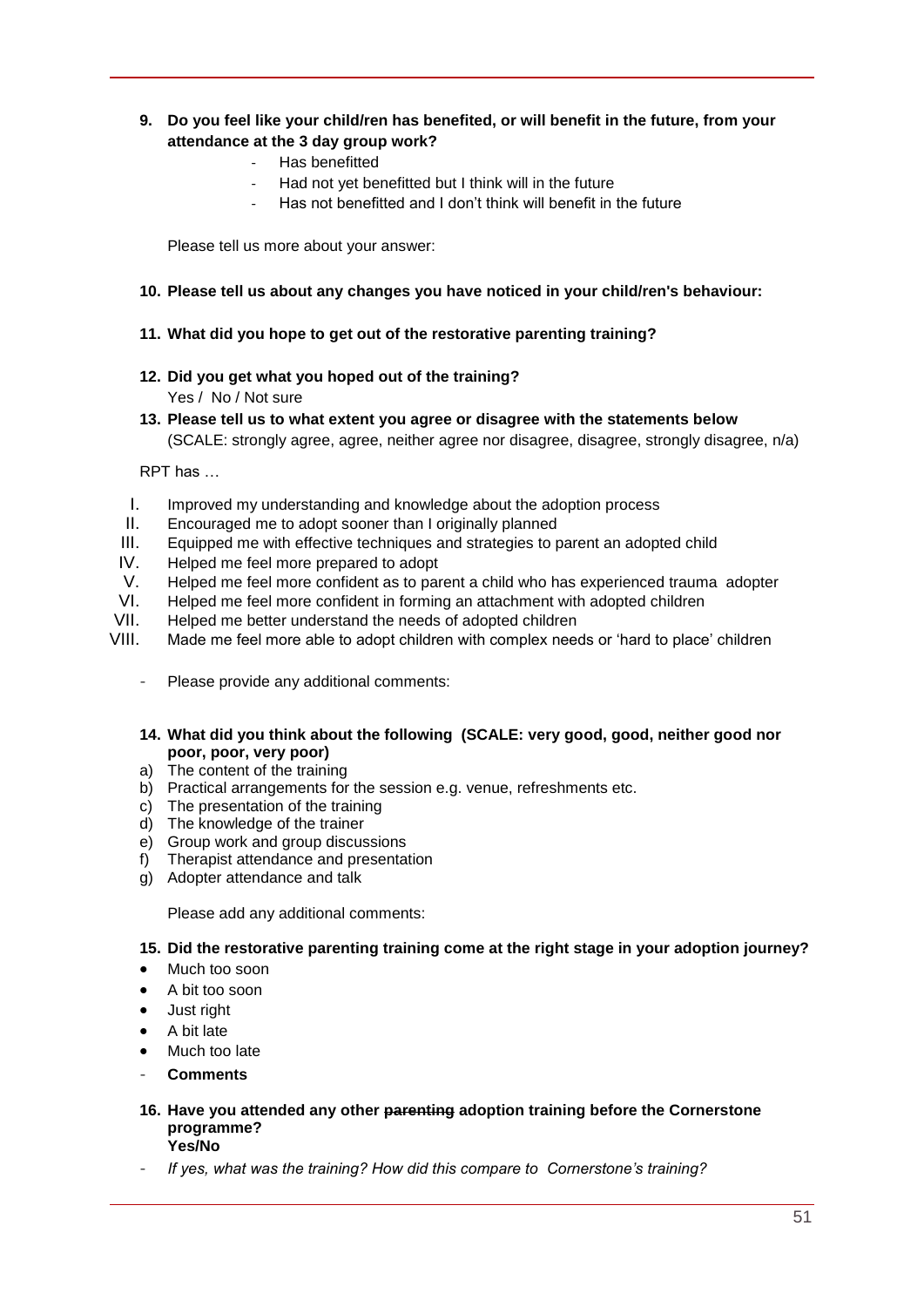- **17. Please let us know if the Cornerstone parenting training make a difference to how you proceeded with your adoption journey?**
- **18. Are there any other topics not covered in the course that you would have found useful or any improvements you think could be made to the training?**
- **19. Would you recommend the restorative parenting training to another adopter?**
- **All adopters**
- **Selected adopters (please specific)**
- **I would not recommended to adopters**

**Comments:**

#### **Webinars**

- **1. Please tick the webinars you have watched :**
- Filial play
- Art therapy
- Music therapy
- Play therapy
- Cornerstone reflections
- Education
- Adoption Support
- Sensory Awareness

#### **2. Overall, how satisfied were you with the Cornerstone webinars?**

Very unsatisfied Unsatisfied Neither unsatisfied nor satisfied Satisfied Very satisfied

#### **3. How useful have you found the webinars in helping you remember and apply learning from the 3 day training ?**

Not very useful, not useful, neither not useful or useful, useful, very useful, haven't watched

Comments:

#### **4. Did you experience any difficulties in watching the webinars?**

- Yes
- No
- If yes, please tell us about this
- **5. Do you think the webinars could be improved in any way?** 
	- Yes
	- $\bullet$  No
	- If yes, please tell us how

#### **Questions for those who have used RPT and mentoring**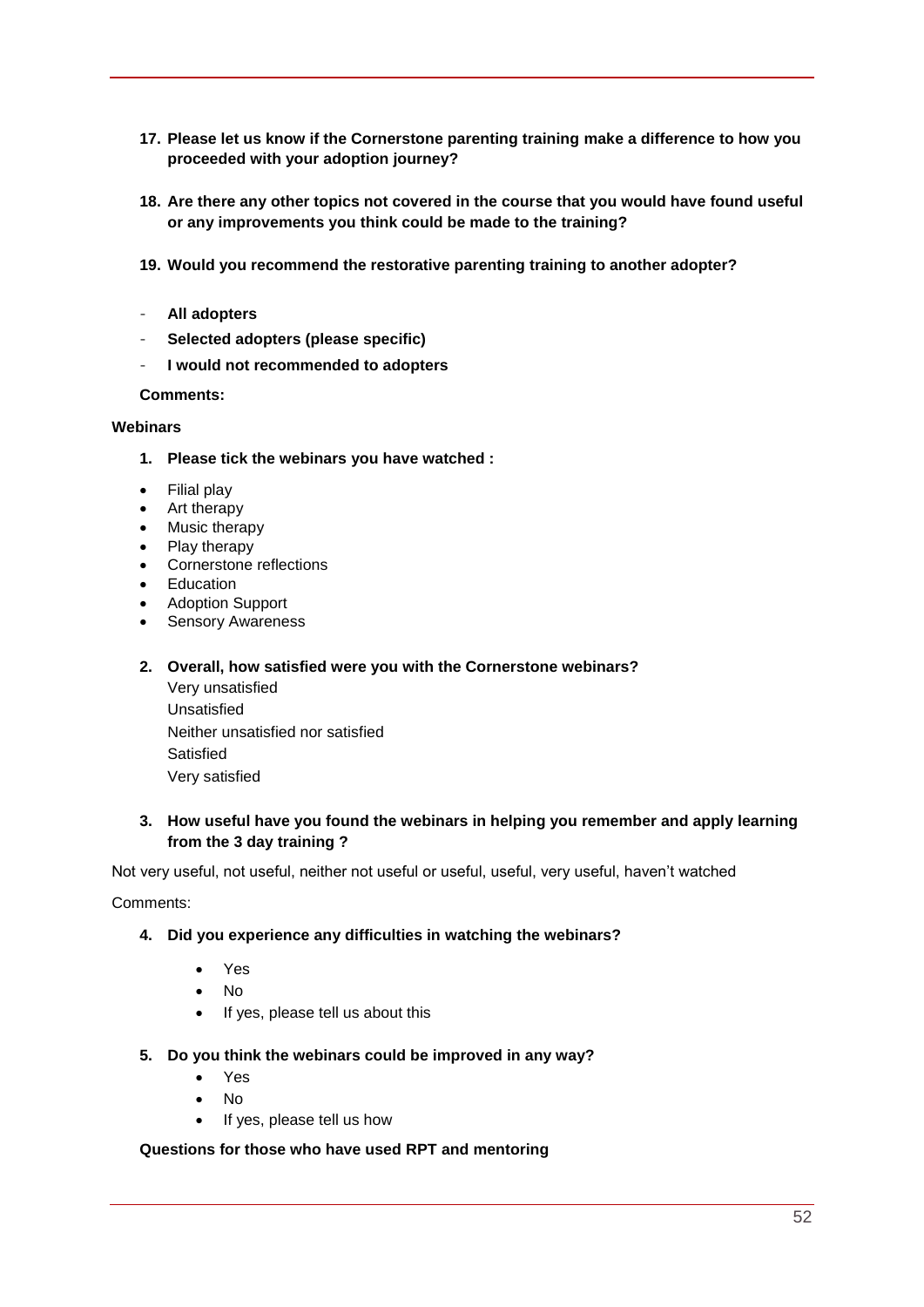- **22. Was there a part of your adoption journey when you didn't have a mentor but would have liked one?** 
	- a. Yes
	- b. No
	- c. If yes When and why?
- **1. Did the support from the mentoring scheme and restorative parenting training complement each other?**
- Yes
- No

**Please explain why you have chosen this answer:**

#### <span id="page-52-0"></span>**Professionals focus group topic guide**

#### **Aims of session**

- To gather your thoughts on the Cornerstone Partnership
- To discuss what is **going well** and what can be **improved**
- I'll ask about what the impact of Cornerstone services is or could be on local authority's resources and decision making.

There are four research questions which we would like your views about:

- 1) What has been the adopters' experience of the services?
- 2) What was the impact of the services on the parenting capacity of adopters and potential adopters?
- 3) How did the services affect the adopters' journeys through the system?
- 4) How did the service fit with LA provision and what were the impacts on LA resources and decision-making?

#### **Questions**

- 1. What has been your experience of using Cornerstone's services? *(which aspects have you used? How often have you used? What has the demand been like?)*
- 2. Are you clear about what Cornerstone offer and how to refer to the services? *(is referring to the service the exception or the norm?)*

#### **Mentoring**

- 1. What has been your experience of Cornerstone's mentoring scheme?
	- *a. How was the referral process?*
	- *b. Is referral to the service an exception or the norm?*
- 2. What are the benefits of Cornerstone's mentoring programme for the team?
	- *a. Benefits for the LA*
	- *b. Benefits for families*
	- *c. Benefits for social workers*
- 3. What are the challenges of offering Cornerstone's mentoring service alongside LA provision?
	- *a. Challenges for the LA*
	- *b. Challenges for families*
	- *c. Challenges for social workers*
- 4. How does the Cornerstone mentoring service complement what your LA offer? What are the contradictions?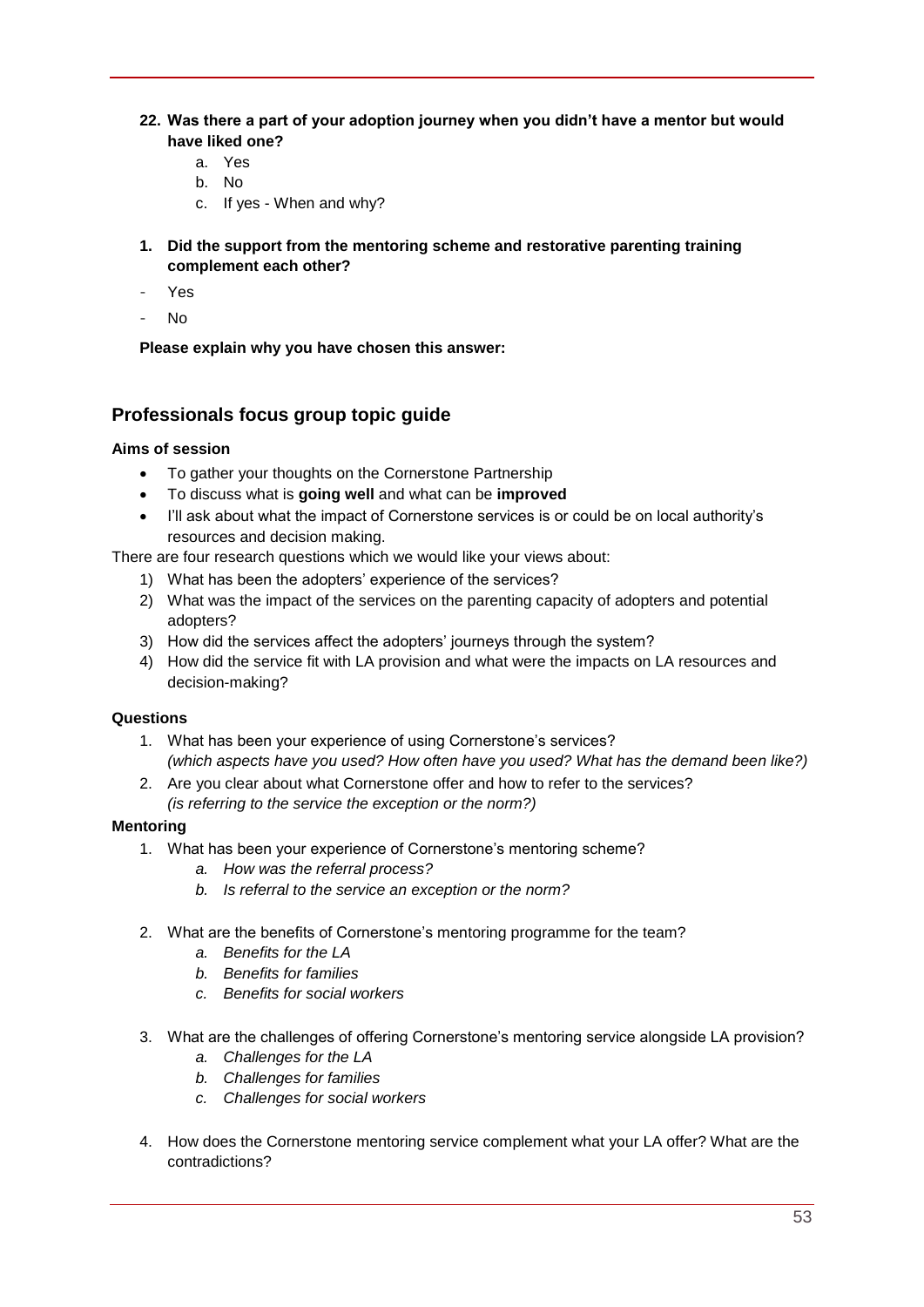- 5. Have you noticed any differences between adopters who have received mentoring services and those who have not?
	- a. *adopters who have been involved in Cornerstone's services are more/less prepared to adopt?*
	- b. *quicker to place children with?*
	- c. *More likely to consider adopting a wider range of children i.e. hard to place?*
	- d. *More like to be match inter-agency?*
- 6. Did the Cornerstone mentoring services make any difference to your workload? Tell us about this.

#### **RPT**

- 7. What has been your experience of the Restorative Parenting Training?
	- *a. How was the referral process?*
	- *b. Is referral to the service an exception or the norm?*
- 8. What are the benefits of the RPT programme?
	- *a. Benefits for the LA*
	- *b. Benefits for families*
	- *c. Benefits for social workers*
- 9. What are the challenges of offering RPT alongside LA provision?
	- *a. Challenges for the LA*
	- *b. Challenges for families*
	- *c. Challenges for social workers*
- 10. How does the RPT complement what your LA offer? What are the contradictions?
- 11. Have you noticed any differences between adopters who have received RPT and those who have not?
	- a. *adopters who have been involved in Cornerstone's services are more/less prepared to adopt?*
	- b. *quicker to place children with?*
	- c. *More likely to consider adopting a wider range of children i.e. hard to place?*
	- d. *More like to be match inter-agency?*
- 12. How effective do you think RPT is in helping adopters tackle challenging behaviour from children?
- 13. How effective do you think RPT is in increasing parental confidence?

#### **The whole service**

- 14. (OPTIONAL) What are the overall benefits of Cornerstone's programme for LAs?
- 15. (OPTIONAL) What are the overall challenges of offering Cornerstone services alongside LA provision?
- 16. Have you noticed any impact on LA resources and decision making as a result of Cornerstone services? Please tell us about this.
- 17. Have you noticed any differences between adopters who have received Cornerstone's services and those who have not?